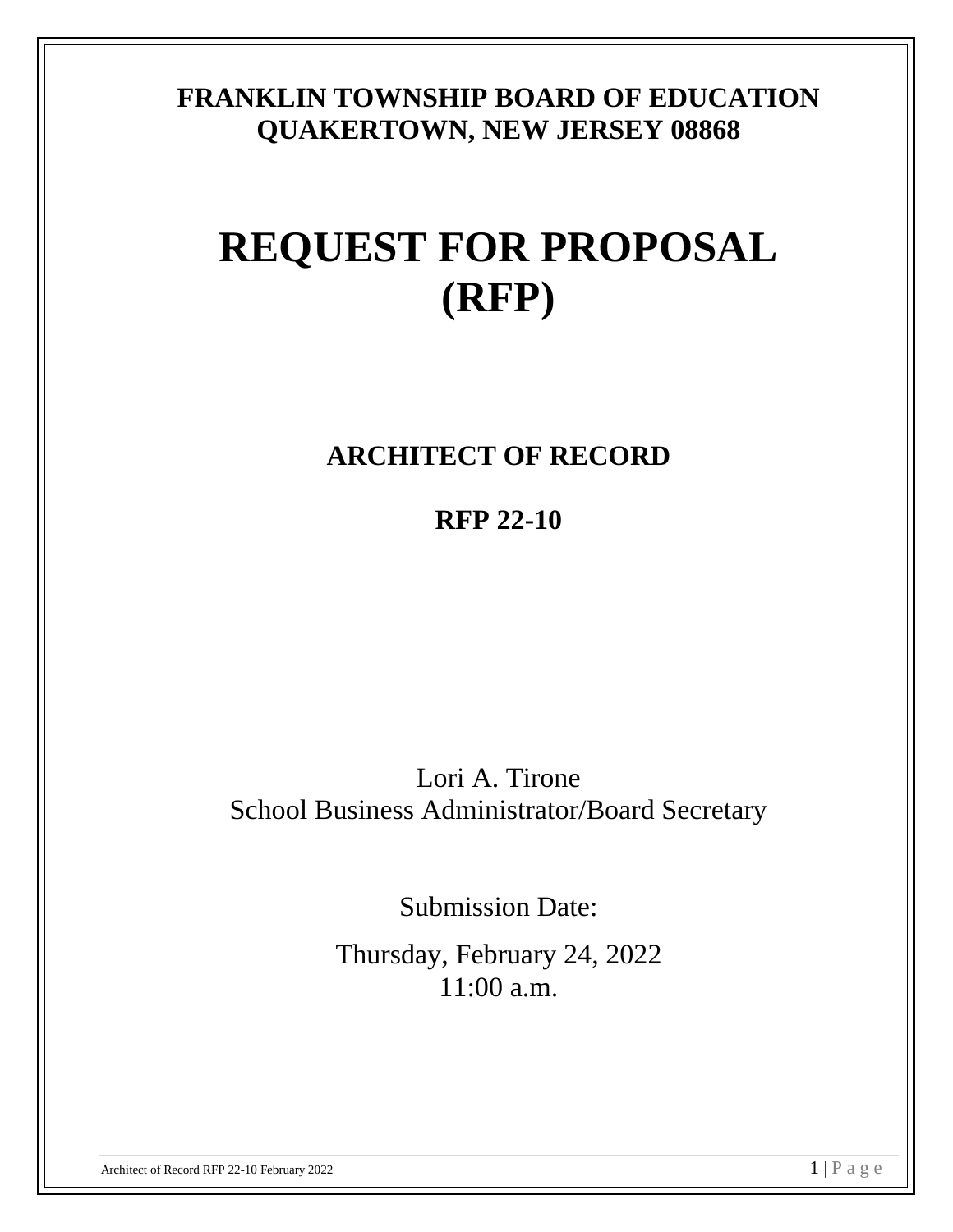## **FRANKLIN TOWNSHIP BOARD OF EDUCATION QUAKERTOWN, NEW JERSEY 08868**

## **Legal Advertisement**

## **Request for Proposals**

The Franklin Township Board of Education hereby advertises for competitive proposals for

## **RFP 22-10 Architect of Record**

All necessary RFP specifications and proposal forms may be secured upon written request to:

Lori A. Tirone School Business Administrator/Board Secretary Franklin Township Board of Education 226 Quakertown Road, P.O. Box 368 Quakertown, New Jersey 08868 **Email: ltirone@ftschool.org**

RFPs must be submitted in a sealed envelope and delivered to the Office of the School Business Administrator/ Board Secretary of the Franklin Board of Education, *on or before* the date and time indicated below. The envelope is to bear the following information:

| Title:<br>RFP No.                                   | <b>Architect of Record</b><br><b>RFP 22-10</b> |
|-----------------------------------------------------|------------------------------------------------|
| Name and Address Respondent<br><b>RFP</b> Due Date: | Thursday, February 24, 2022                    |
| <b>RFP</b> Deadline Time:                           | $11:00$ a.m.                                   |

The Board of Education shall not be responsible for the loss, non-delivery, late delivery or physical condition of RFPs sent by mail or courier service.

All respondents are required to comply with the requirements of N.J.S.A. 10:5-31 et seq., and N.J.A.C. 17:27 et seq.

The Board of Education reserves the right to reject any proposals, pursuant to N.J.S.A. 18A:18A-2(s), (t),  $(x)$ ,  $(y)$ , N.J.S.A. 18A:18A-4(a-c), and N.J.S.A. 18A:18A-22, and to waive minor informalities or nonmaterial exceptions, that may be in the best interest of the Board.

## **COVID-19 Vaccination/COVID-19 Testing—Executive Order #253**

Effective October 18, 2021, all school districts must maintain a policy on COVID-19 Vaccination and COVID-19 Testing for "covered workers." All contracted service providers submitting bids/proposals to the board of education are requested to review Executive Order #253 as issued by Governor Phil Murphy of New Jersey.

Lori A. Tirone School Business Administrator/Board Secretary

Architect of Record RFP 22-10 February 2022 2  $\left| \begin{array}{c} \text{P a g} \text{e} \end{array} \right.$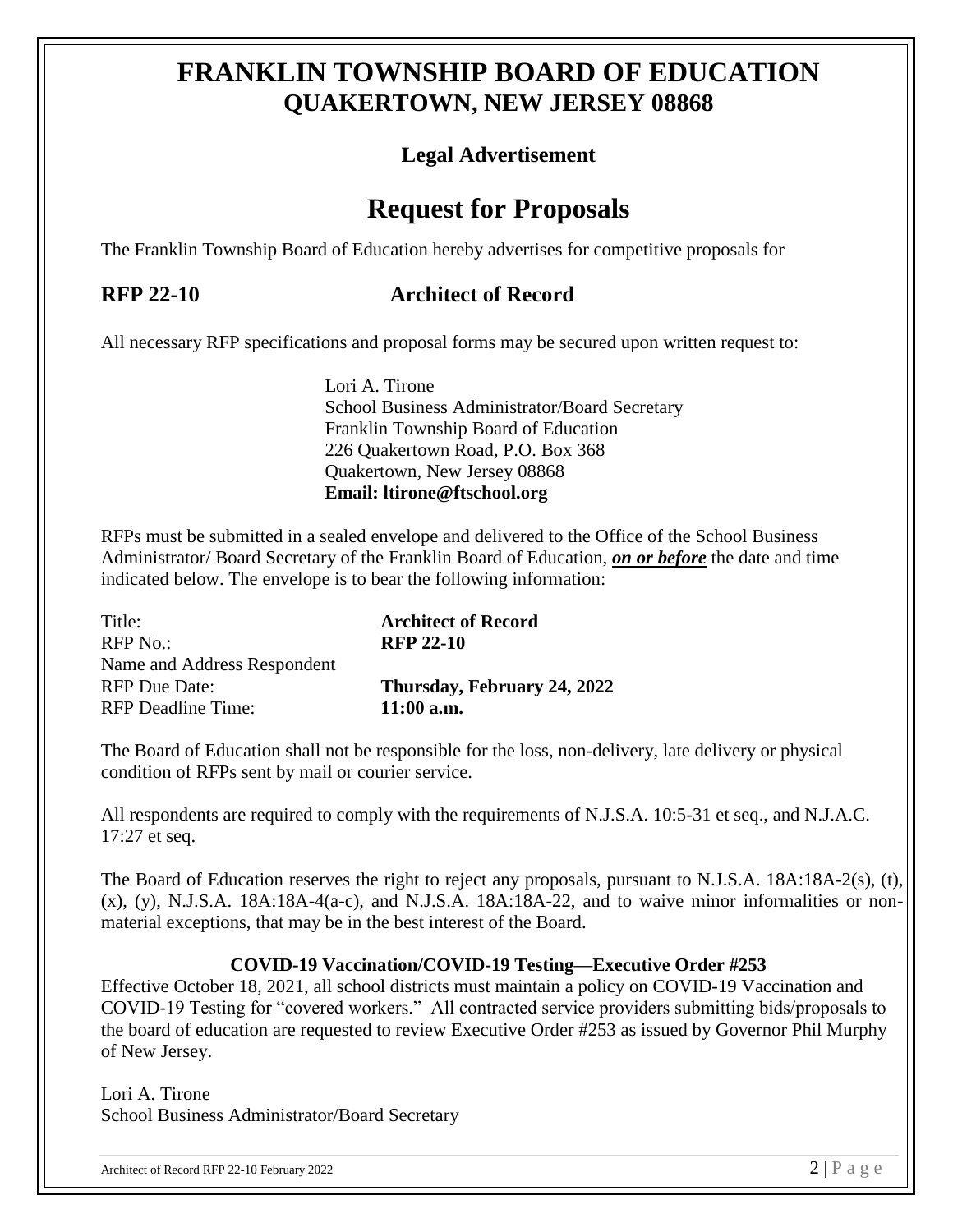## **ETHICS IN PURCHASING**

*Statement to Vendors*

## **SCHOOL DISTRICT RESPONSIBILITY**

#### **Recommendation of Purchases**

It is the desire of the Board of Education to have all Board employees and officials practice exemplary ethical behavior in the procurement of goods, materials, supplies, and services.

School district officials and employees who recommend purchases shall not extend any favoritism to any vendor. Each recommended purchase should be based upon quality of the items, service, price, delivery, and other applicable factors in full compliance with N.J.S.A. 18A:18A-1 et seq.

#### **Solicitation/Receipt of Gifts – Prohibited**

School district officials and employees are prohibited from soliciting and receiving funds, gifts, materials, goods, services, favors, and any other items of value from vendors doing business with the Board of Education or anyone proposing to do business with the Board.

## **VENDOR RESPONSIBILITY**

#### **Offer of Gifts, Gratuities -- Prohibited**

Any vendor doing business or proposing to do business with the Board of Education, shall neither pay, offer to pay, either directly or indirectly, any fee, commission, or compensation, nor offer any gift, gratuity, or other thing of value of any kind to any official or employee of the Board of Education or to any member of the official's or employee's immediate family.

#### **Vendor Influence -- Prohibited**

No vendor shall cause to influence or attempt to cause to influence, any official or employee of the Board of Education, in any manner which might tend to impair the objectivity or independence of judgment of said official or employee.

## **VENDOR CERTIFICATION**

Vendors or potential vendors will be asked to certify that no official or employee of the Board of Education or immediate family members are directly or indirectly interested in this request or have any interest in any portions of profits thereof. The vendor participating in this request must be an independent vendor and not an official or employee of the Board of Education.

> **Lori A. Tirone** School Business Administrator/Board Secretary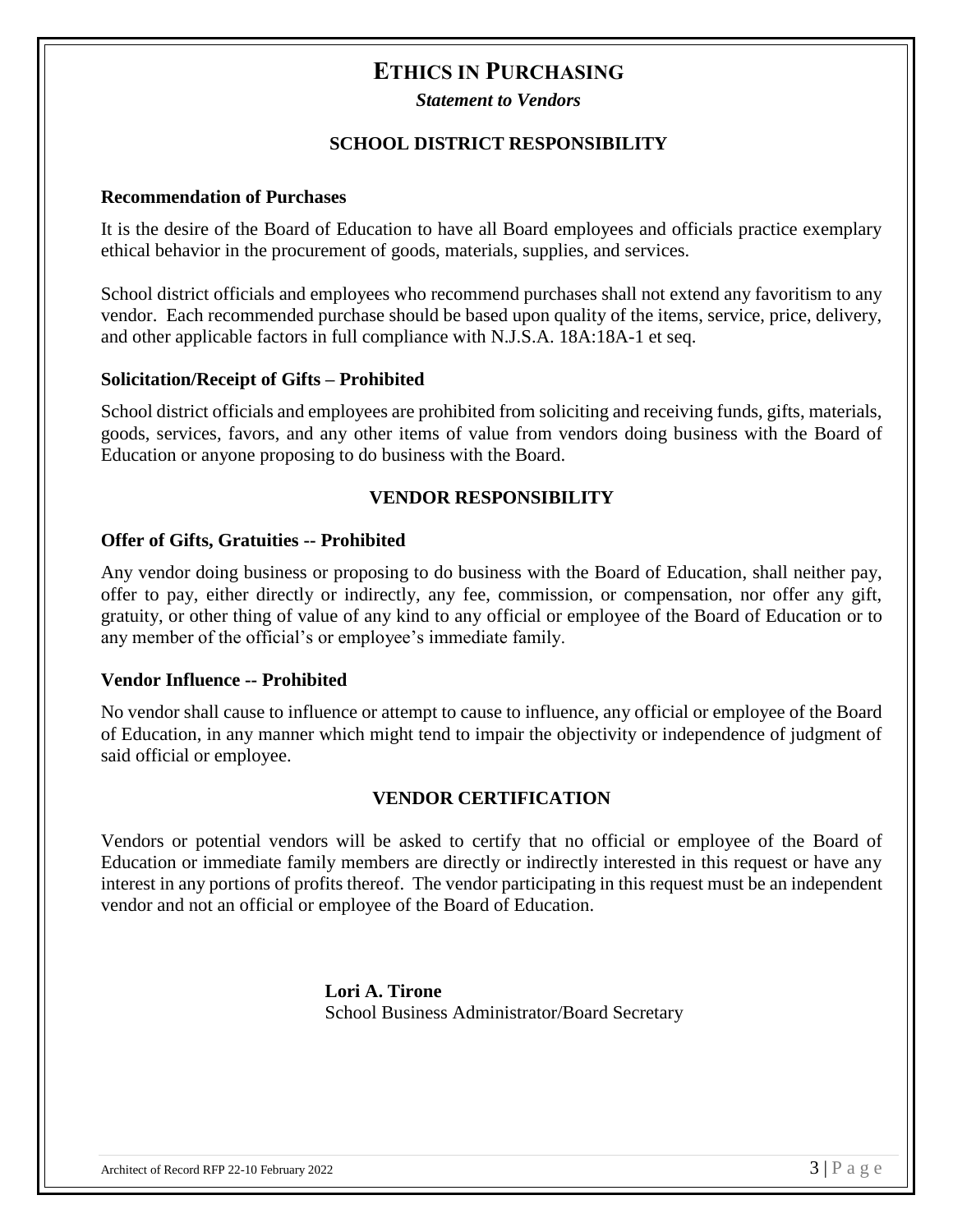**FRANKLIN TOWNSHIP BOARD OF EDUCATION**

# **Request for Proposal RFP**

# **TECHNICAL SPECIFICATIONS**

Architect of Record RFP 22-10 February 2022  $\mathcal{A} \mid P$  a g e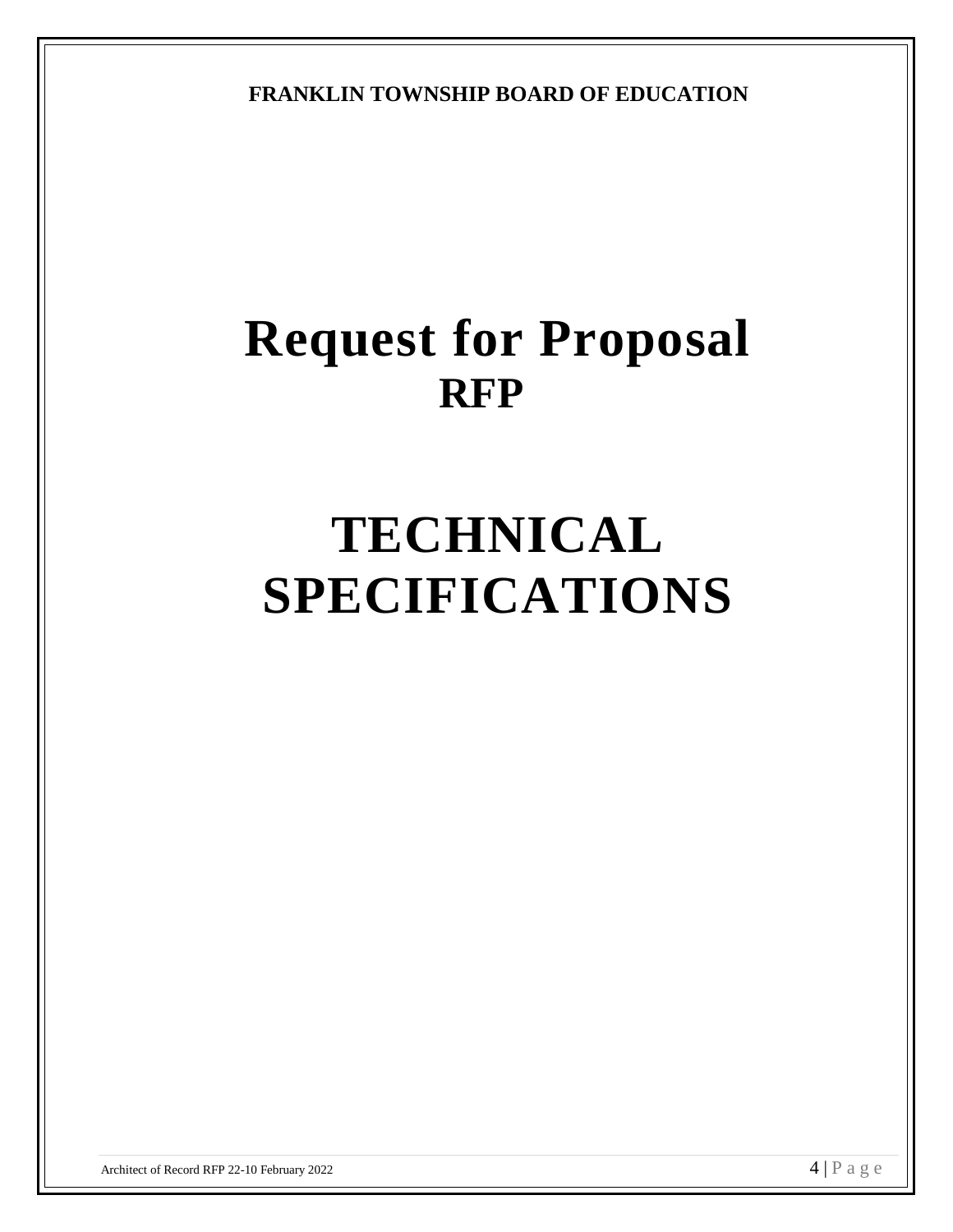## **Architect's Responsibilities**

- 1. As Architect of Record, the architect shall provide all professional and consulting architectural services and technical direction as requested by the Board from time to time Additionally, the Architect will be requested to perform such architectural services including, but not limited to, preparation of designs and specifications, estimation/calculation of construction costs, obtaining permits and approvals from state, county, and local agencies, submission of plans and documentation to such agencies as may be required, development of specifications, review and approval of plans, responses to bids, etc. and all services related to the pre-construction, construction and closeout phases of designated projects. The Architect may also be requested to amend the District's Long-Range Facilities Plan.
- 2. The Architect shall work cooperatively with the Board Attorney and Business Administrator in the bidding, award and closeout of the projects. The Architect shall assist the Board in recommending professional services, such as engineers and other experts. The Architect must provide a contract phone number for assistance in resolving problems which may arise on an emergent basis and is expected to return such emergent calls within two (2) hours.
- 3. The Architect must have a minimum of ten (10) years' experience in providing architectural services for New Jersey public schools, including programming, design, cost estimating, preparation of construction documents, bid development, bid evaluation, construction administration, final inspection and project acceptance and shall preferably have experience working with FEMA.

## **Fee Proposal**

The Board of Education requests that all respondents provide hourly billing rates for employees who may be assigned to provide services to the Board. If a position is not listed on the fee proposal, please include the position in the area provided. This provision shall not be read so as to preclude any respondent from providing an alternative fee arrangement for Architect of Record services.

In addition, the respondent is requested to provide a fee proposal for updating, submitting and amending the District's Long-Range Facilities Plan. A copy of the LRFP can be obtained from the Office of the Business Administrator.

Each respondent is requested to provide a fee proposal for individual projects which may be based on either a flat fee, an hourly rate with an amount not to exceed, or a percentage for project(s) based on awarded amount by the district or any combination thereof.

In the event that the respondent determines that the services for consultants (e.g. engineers) are necessary on any particular project assigned by the Board, the amount billed by the architect to the Board for such services shall not exceed multiple of 1.10 times the amount billed to the architect for said reimbursable expense.

Fees for reimbursable expenses shall not exceed the actual cost to the architect.

## **Form of Agreement**

In the event that the Board assigns a particular project to the architect, the form of agreement for the project will be the AIA Document B102 and B201, 2007 Edition, as modified by the Board.

## **References**

Architect of Record RFP 22-10 February 2022  $5 \mid P$  a g e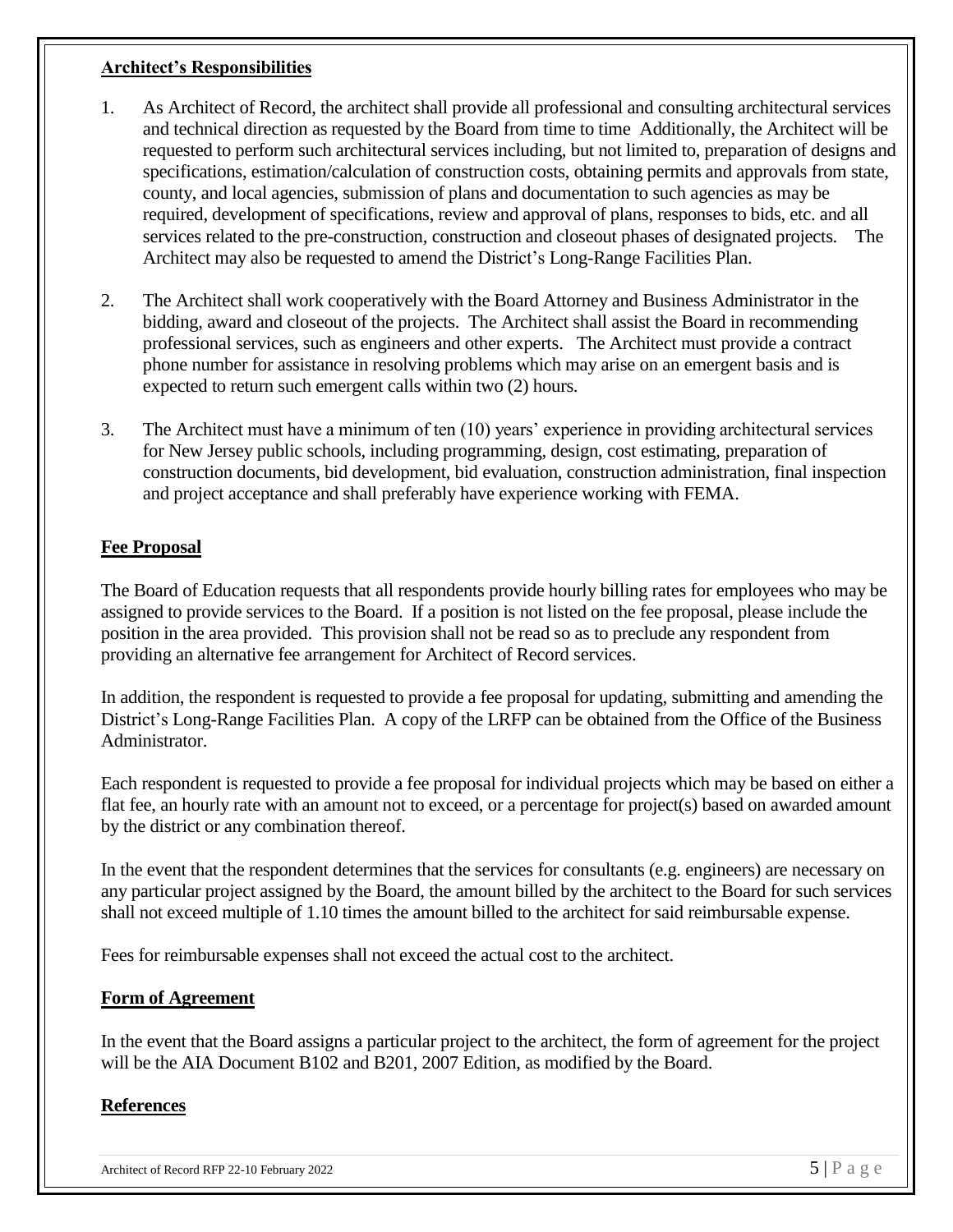The respondent shall provide a list of the Architect's projects, including projects completed in at least three (3) separate school districts, in which the respondent is currently the Architect of Record or which the respondent completed within the last two (2) years. Include the name of the school district, name and telephone number of contact person, architect responsible for the project, cost of the project and cost of change orders.

List the names, addresses and telephone numbers of the construction managers with whom you have worked.

List all construction companies, construction managers and professional consulting firms, which are utilized by your firm and in which any principal and/or employee of your firm has a financial interest.

List the caption(s) of any and all actions which have been filed against you, either by way of complaint, cross-claim or counterclaim, in connection with your rendering of architectural services.

## **Requirements Pursuant to Section 15 of the "Educational Facilities Construction and Financing Act"**

The Architect shall provide all services in strict accordance with the rules promulgated by the New Jersey Department of Education, the New Jersey Department of Community Affairs, the New Jersey Department of Environmental Protection, the New Jersey Schools Development Authority (hereinafter referred to as "SDA"), the County of Hunterdon and the Franklin Township and all other governmental authorities with jurisdiction over the school facilities project. The Board may seek funding for a Project under Section 15 of the Educational Facilities Construction and Financing Act.

The Contract between the Board and the Architect, as well as any contracts between the Architect and its consultants, shall include a clause stating that the contracted party may be debarred, suspended or disqualified from contracting and/or working on the school facilities project if the contracted party commits any of the acts listed in N.J.A.C. 17:19-3.1 et seq. or any applicable regulation issued by the SDA. All mandatory language required pursuant to the terms of the grant agreement shall be deemed incorporated herein.

## **Laws**

The Architect shall comply with all applicable laws, statutes, regulations, and ordinances and any other rule issued by any governmental entity. This contract shall be governed by the laws of the State of New Jersey.

## **Evaluation**

The contract, if awarded, shall be awarded to the respondent who submits the most advantageous proposal based on price, the qualifications of the Architect and other factors considered. The evaluation will consider, among other factors:

## **I. Qualifications:**

- 1. Does the Architect's proposal demonstrate a clear understanding of the scope of services and related objectives?
- 2. Is the Architect's proposal complete and responsive to the specific RFP requirements?
- 3. Has the Architect's past performance of the Architect's been documented and verified?
- 4. Does the Architect's proposal reflect that the Architect is well versed in all applicable requirements and practices?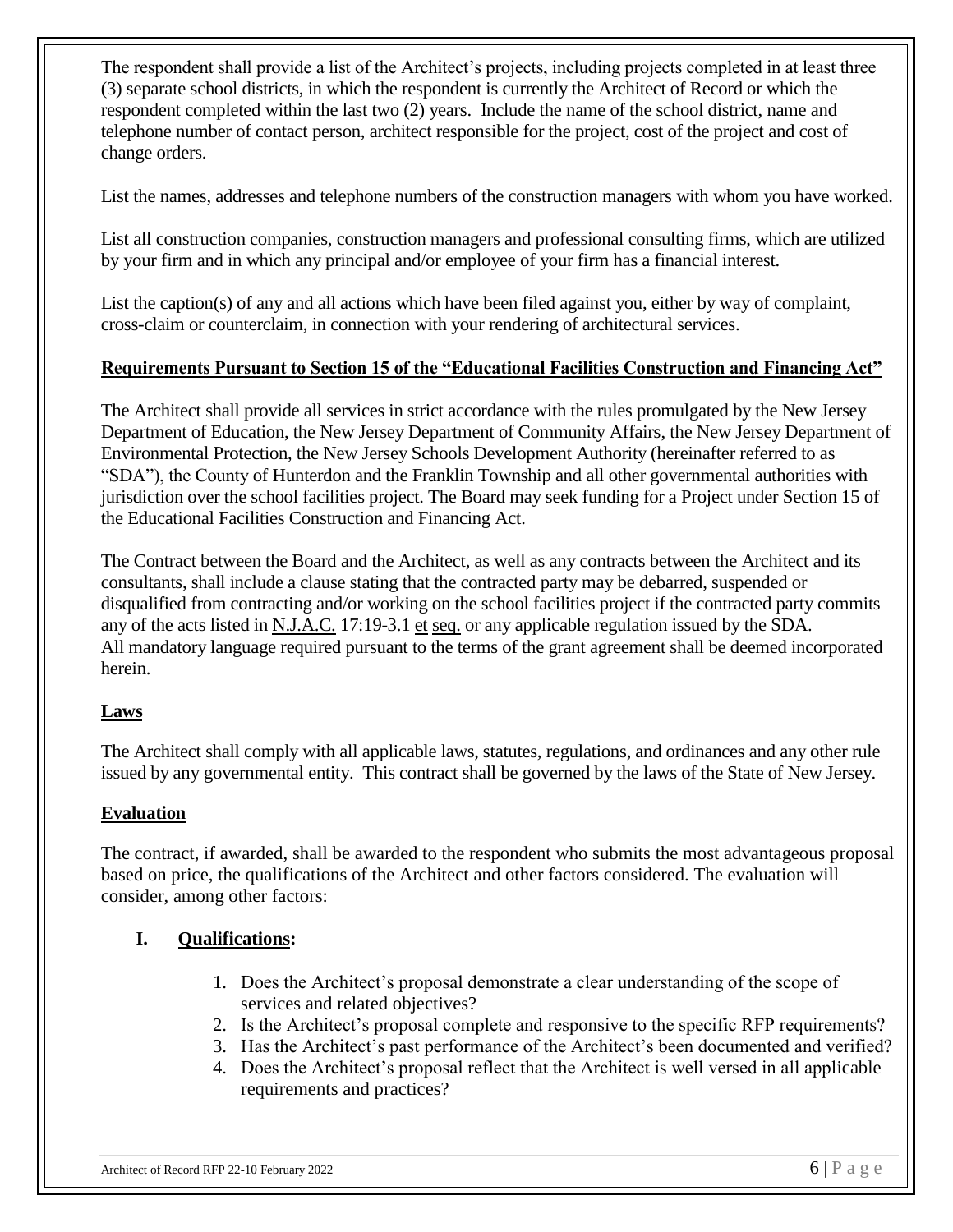- 5. Does the Architect maintain licensed and qualified professional staff in numbers sufficient to ensure timely and accurate response to the Board?
- 6. Does the Architect have experience in school construction, grant applications, and FEMA applications?

## **II. Management criteria:**

- A. Management:
	- 1. Will the Architect provide all services in a timely fashion to meet the Board's needs?
	- 2. Will a principal of the Architect be available to attend Board meetings when requested?
	- 3. How is work distributed among the Architect's staff, if there are principals and associates?
- B. History and experience in performing the work:
	- 1. Does the Architect document a record of reliability of timely response?
	- 2. Does the Architect demonstrate a track record of reliable and competent service?
	- 3. Does the Architect document industry experience?
	- 4. Does the Architect have a record of moral integrity?
- C. Availability of personnel, facilities, equipment and other resources:
	- 1. To what extent does the Architect rely on in-house resources as opposed to contracted resources?
	- 2. Is the availability of in-house and contract resources documented?
- D. Qualification and experience of personnel:
	- 1. Documentation of experience in performing similar work by employees and when appropriate, sub-consultants.
	- 2. Documentation of oversight and mentoring of newer/inexperienced employees.

## **III. Cost criteria:**

- A. Cost of services to be performed:
	- 1. Relative cost: How does the fee schedule compare to other similarly scored proposals?
	- 2. Full explanation: Is the price and its component charges adequately explained or documented?
- B. Architect's financial stability and strength:
	- 1. Does the Architect have sufficient financial resources to meet its obligations?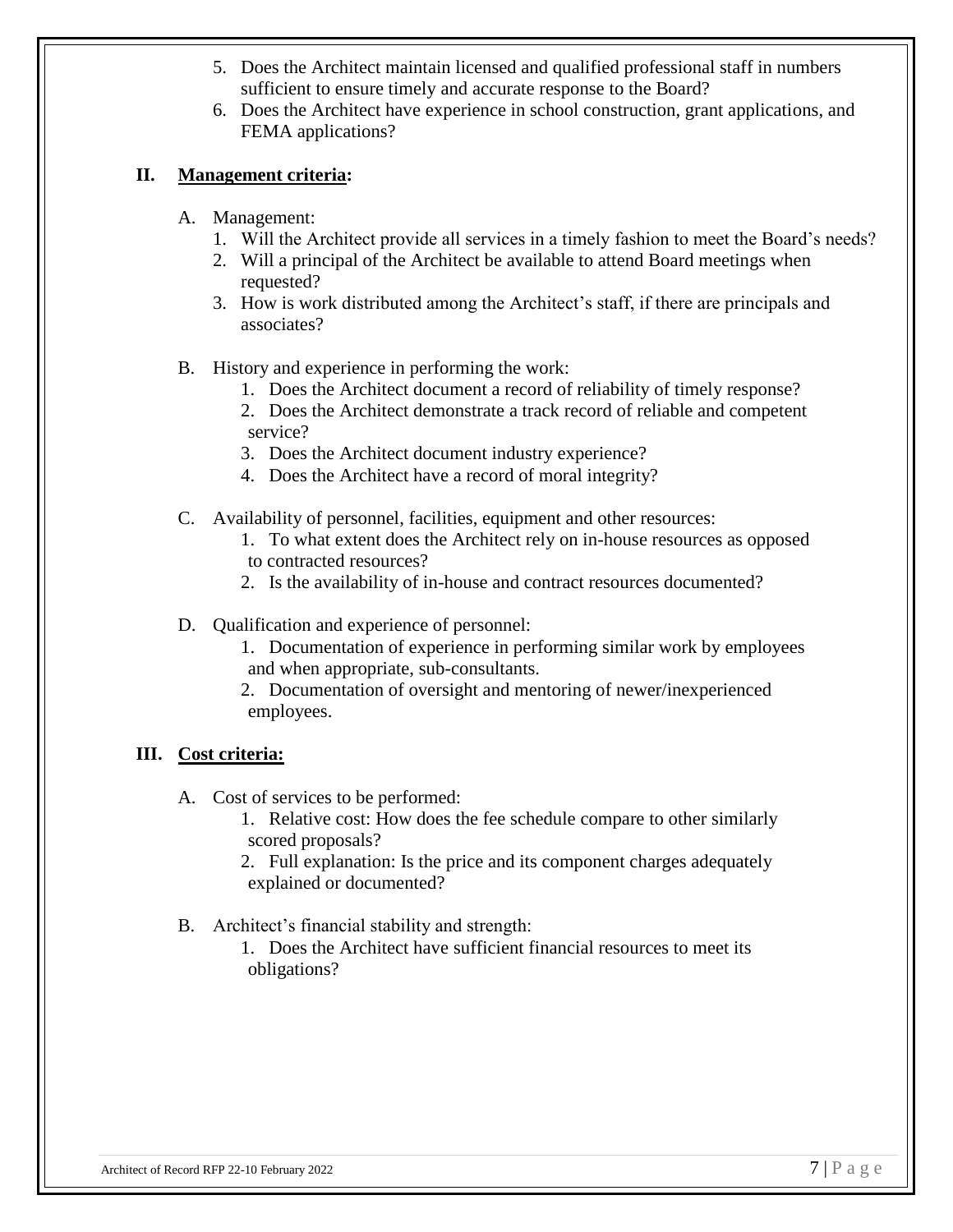## **FRANKLIN TOWNSHIP BOARD OF EDUCATION**

## **Request for Proposal (RFP)**

## **Architect of Record**

## **PROPOSALS ARE TO BE SUBMITTED TO:** Lori A. Tirone

School Business Administrator/Board Secretary Franklin Township Board of Education 226 Quakertown Road, P.O. Box 368 Quakertown, New Jersey 08868

#### BY: **11:00 a.m.** PREVAILING TIME ON: **Thursday, February 24, 2022**

Proposals are to be submitted in a sealed envelope and may be submitted by mail, delivery service or in person.

Proposals must be placed in a *sealed* envelope/package and clearly marked with the **Architect of Record** on the front of the envelope/package. Proposals *must be* submitted in *duplicate* on the submittal forms as provided, and in the manner designated. The Board requires one original and one duplicate copy of the proposal package.

## **Envelope Label Information**

All respondents are to clearly label the cover of the sealed envelope as follows:

| Title:                      | <b>Architect of Record</b>  |
|-----------------------------|-----------------------------|
| <b>RFP</b> Number           | RFP 22-10                   |
| Name and Address Respondent |                             |
| <b>RFP</b> Due Date:        | Thursday, February 24, 2022 |
| <b>RFP</b> Deadline Time:   | $11:00$ a.m.                |
|                             |                             |

## **Failure to properly label the proposal envelope may lead to the rejection of the proposal!**

 **The Board of Education does not accept electronic (e-mail) submission of bids or proposals at this time.**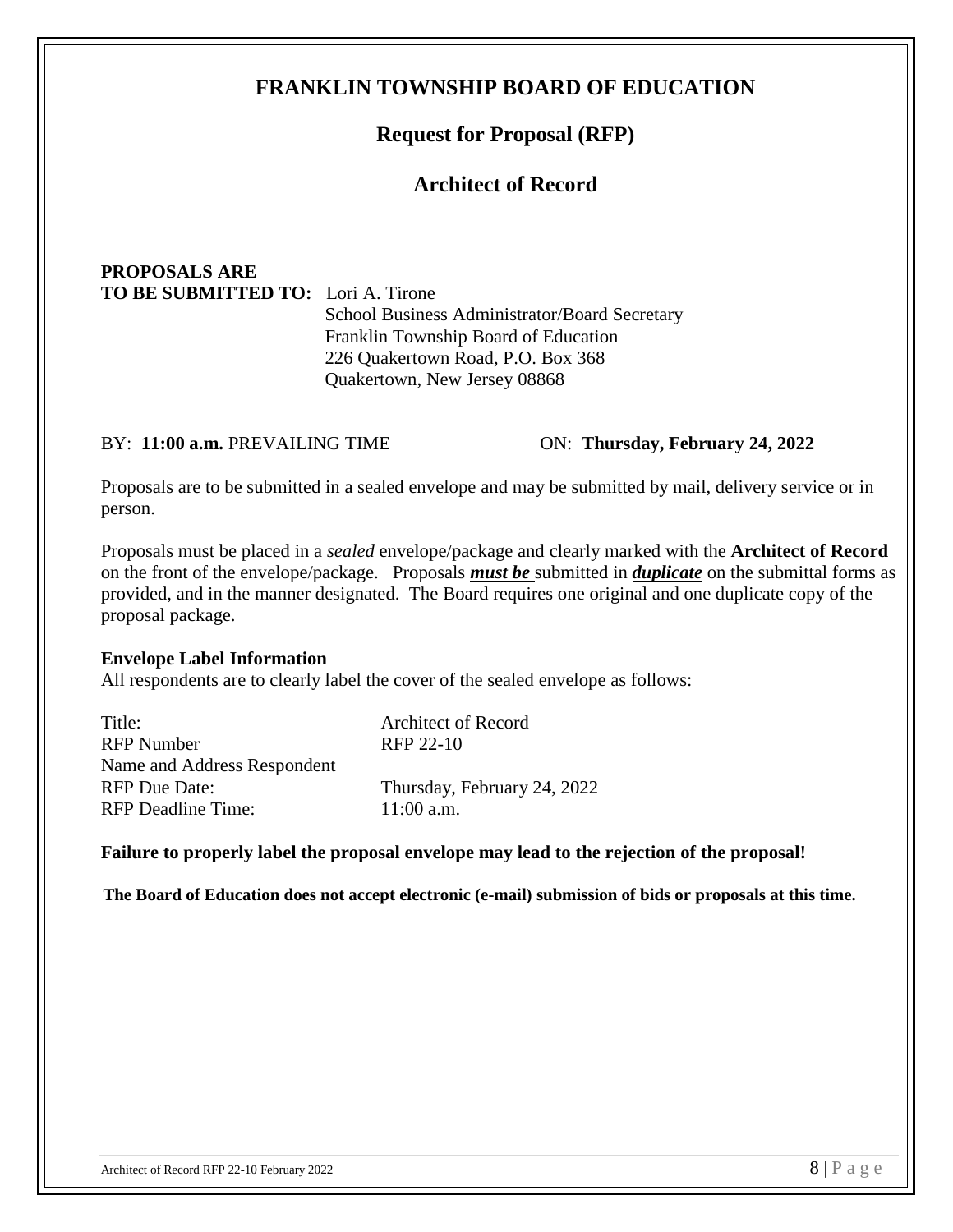## **1. AFFIRMATIVE ACTION—EQUAL EMPLOYMENT OPPORTUNITY IN PUBLIC SCHOOLS**

Each company shall submit to the Board of Education, after notification of award, but prior to execution of a goods and services contract, **one** of the following three documents:

- Appropriate evidence that the contractor is operating under an existing federally approved or sanctioned affirmative action program;
- A certificate of Employee Information Report approval issued in accordance with N.J.A.C.17:27-4; or
- The successful bidder (respondent) shall complete an Employee Information Report, Form AA-302, and submit it to the Division of Purchase and Property Contract Compliance and Audit Unit with a check or money order for \$150.00 made payable to the Treasurer, State of NJ and forward a **copy** of the form and check/money order to the board of education. Upon submission and review by the Division, the Report shall constitute evidence of compliance with the regulations.

Please note: A completed and signed Affirmative Action Questionnaire is requested with submission of bid/proposal. However, the Board will accept in lieu of the Questionnaire, Affirmative Action Evidence in the form of a current Certificate of Employee Information Report submitted with the bid/proposal.

If awarded a contract your company/firm will be required to comply with the requirements of N.J.S.A. 10:5-31 et seq. and N.J.A.C. 17:27 et seq., and the terms and conditions of the Mandatory Equal Employment Opportunity Language—Exhibit A.

## **Sample Certificate of Employee Information Report**



**All respondents are requested to submit with their response, a copy of their firm's Certificate of Employee Information Report. Failure to submit the Certificate or other required documents prior to the execution or award of contract will result in the rejection of the bid/proposal.**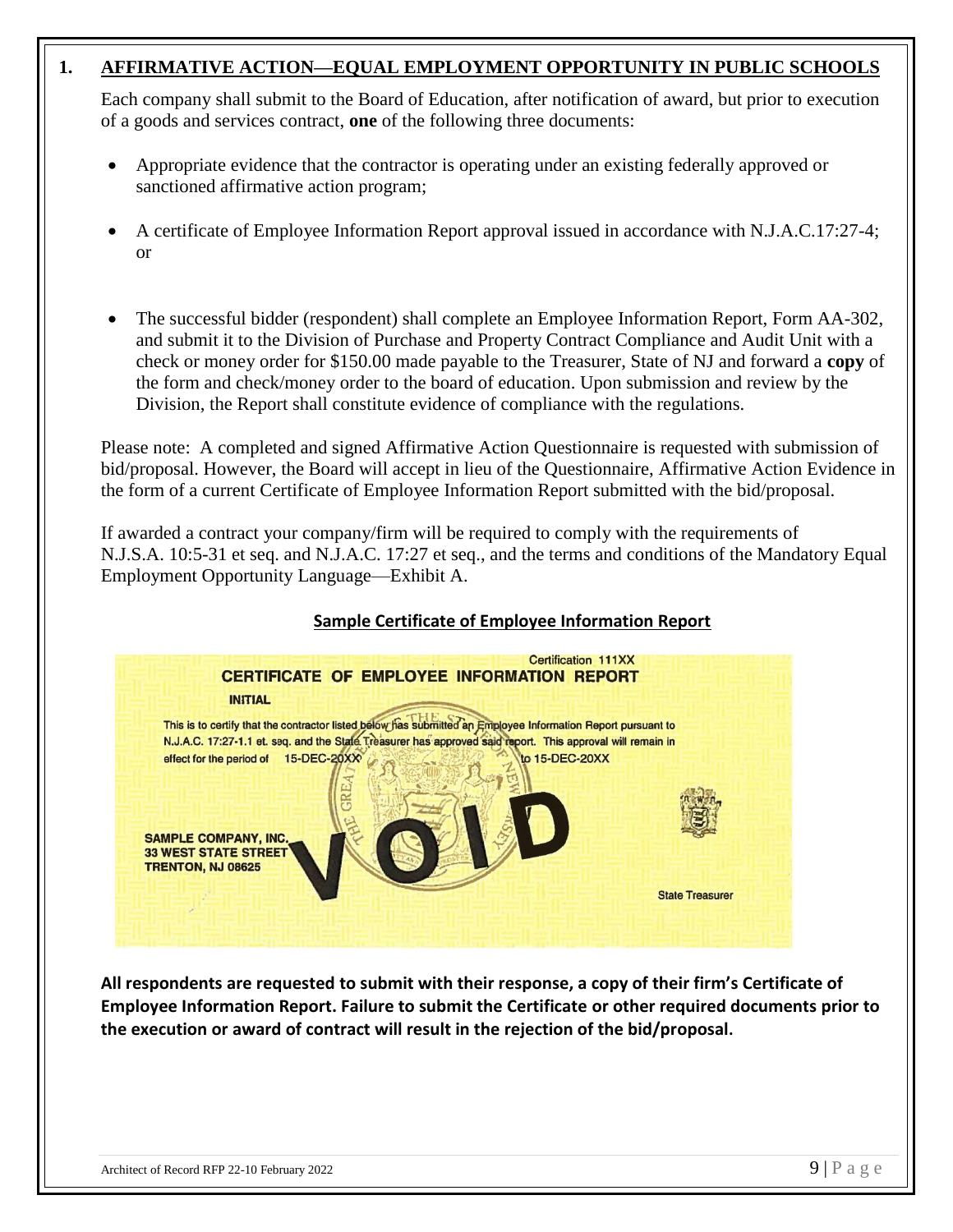## **2. AMERICAN WITH DISABILITIES ACT**

The contractor must comply with all provisions of the Americans with Disabilities Act (ADA), P.L. 101- 336, in accordance with 42 U.S.C. S121 01 et seq.

## **3. AMERICAN GOODS (N.J.S.A. 18A:18A-20)**

The District intends to purchase, wherever available, and practical, goods and materials manufactured in the United States.

## **4. ANTI-BULLYING BILL OF RIGHTS—REPORTING OF HARASSMENT, INTIMIDATION AND BULLYING CONTRACTED SERVICE PROVIDER**

When applicable, the contracted service provider shall comply with all applicable provisions of the New Jersey Anti-Bullying Bill of Rights Act—N.J.S.A. 18A:37-13.1 et seq., all applicable code and regulations, and the Anti-Bullying Policy of the Board of Education. The district shall provide to the contracted service provider a copy of the board's Anti-Bullying Policy.

In accordance with N.J.A.C. 6A:16-7.7 (c), a contracted service provider, who has witnessed, or has reliable information that a student has been subject to harassment, intimidation, or bullying shall immediately report the incident to any school administrator or safe schools resource officer, or the School Business Administrator/Board Secretary.

## **5. ANTI-DISCRIMINATION PROVISIONS—N.J.S.A. 10:2-1**

N.J.S.A. 10:2-1. Anti-discrimination provisions. Every contract for or on behalf of the State or any county or municipality or other political subdivision of the State, or any agency of or authority created by any of the foregoing, for the construction, alteration or repair of any public building or public work or for the acquisition of materials, equipment, supplies or services shall contain provisions by which the contractor agrees that:

a. In the hiring of persons for the performance of work under this contract or any subcontract hereunder, or for the procurement, manufacture, assembling or furnishing of any such materials, equipment, supplies or services to be acquired under this contract, no contractor, nor any person acting on behalf of such contractor or subcontractor, shall, by reason of race, creed, color, national origin, ancestry, marital status, gender identity or expression, affectional or sexual orientation or sex, discriminate against any person who is qualified and available to perform the work to which the employment relates;

b. No contractor, subcontractor, nor any person on his behalf shall, in any manner, discriminate against or intimidate any employee engaged in the performance of work under this contract or any subcontract hereunder, or engaged in the procurement, manufacture, assembling or furnishing of any such materials, equipment, supplies or services to be acquired under such contract, on account of race, creed, color, national origin, ancestry, marital status, gender identity or expression, affectional or sexual orientation or sex;

c. There may be deducted from the amount payable to the contractor by the contracting public agency, under this contract, a penalty of \$50.00 for each person for each calendar day during which such person is discriminated against or intimidated in violation of the provisions of the contract; and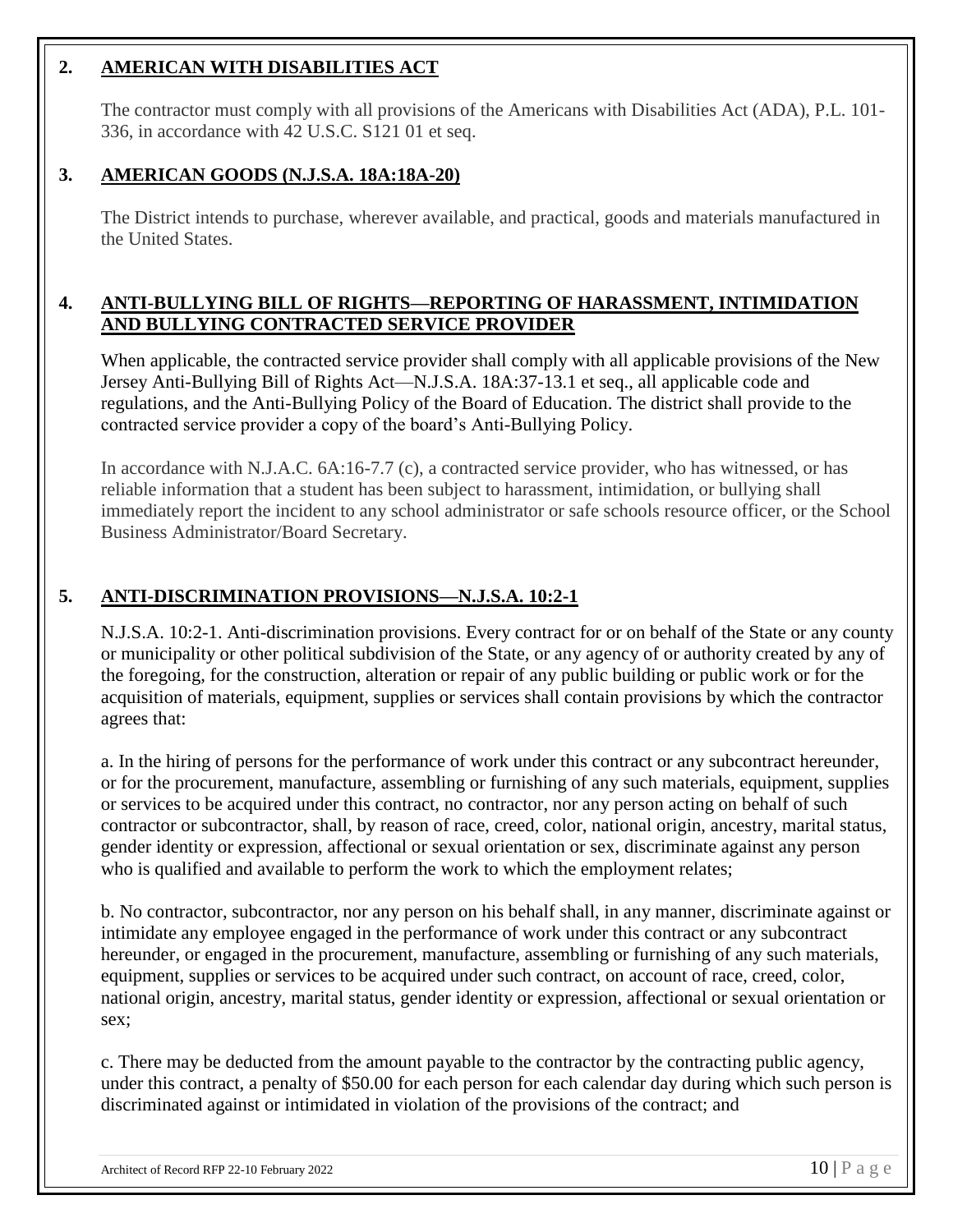d. This contract may be canceled or terminated by the contracting public agency, and all money due or to become due hereunder may be forfeited, for any violation of this section of the contract occurring after notice to the contractor from the contracting public agency of any prior violation of this section of the contract.

No provision in this section shall be construed to prevent a board of education from designating that a contract, subcontract or other means of procurement of goods, services, equipment or construction shall be awarded to a small business enterprise, minority business enterprise or a women's business enterprise pursuant to P.L[.1985, c.490](http://njlaw.rutgers.edu/cgi-bin/njstats/getnjstat3.cgi?yr=1985&chap=490) (C.18A:18A-51 et seq.).

## **6. AWARD OF CONTRACT; RESOLUTION; NUMBER OF DAYS**

Any contract awarded under this process shall be made by resolution of the Board of Education. The award must be made within sixty (60) days of the receipt of the proposals, however subject to extension pursuant to N.J.S.A. 18A:18A-36 (a).

## **7. BUSINESS REGISTRATION CERTIFICATE (N.J.S.A. 52:32-44)**

Pursuant to N.J.S.A. 52:32-44, the Board of Education is prohibited from entering into a contract with an entity unless the bidder/proposer/contractor, and each subcontractor that is required by law to be named in a bid/proposal/contract has a valid Business Registration Certificate on file with the Division of Revenue and Enterprise Services within the Department of the Treasury.

## **Request of the Board of Education**

All bidders or companies providing responses for requested proposals, are **requested** to submit with their response package a copy of their "New Jersey Business Registration Certificate" as issued by the Department of Treasury of the State of New Jersey.

## **The Board reminds all respondents that failure to submit the New Jersey Business Registration Certificate prior to the award of contract will result in the rejection of the proposal.**

**Subcontractors** 

Prior to contract award or authorization, the contractor shall provide the Contracting Agency with its proof of business registration and that of any named subcontractor(s).

Subcontractors named in a bid or other proposal shall provide proof of business registration to the bidder, who in turn, shall provide it to the Contracting Agency prior to the time a contract, purchase order, or other contracting document is awarded or authorized.

During the course of contract performance:

- 1. The contractor shall not enter into a contract with a subcontractor unless the subcontractor first provides the contractor with a valid proof of business registration.
- 2. The contractor shall maintain and submit to the Contracting Agency a list of subcontractors and their addresses that may be updated from time to time.
- 3. The contractor and any subcontractor providing goods or performing services under the contract, and each of their affiliates, shall collect and remit to the Director of the Division of Taxation in the Department of the Treasury, the use tax due pursuant to the Sales and Use Tax Act, (N.J.S.A. 54:32B-1 et seq.) on all sales of tangible personal property delivered into the State.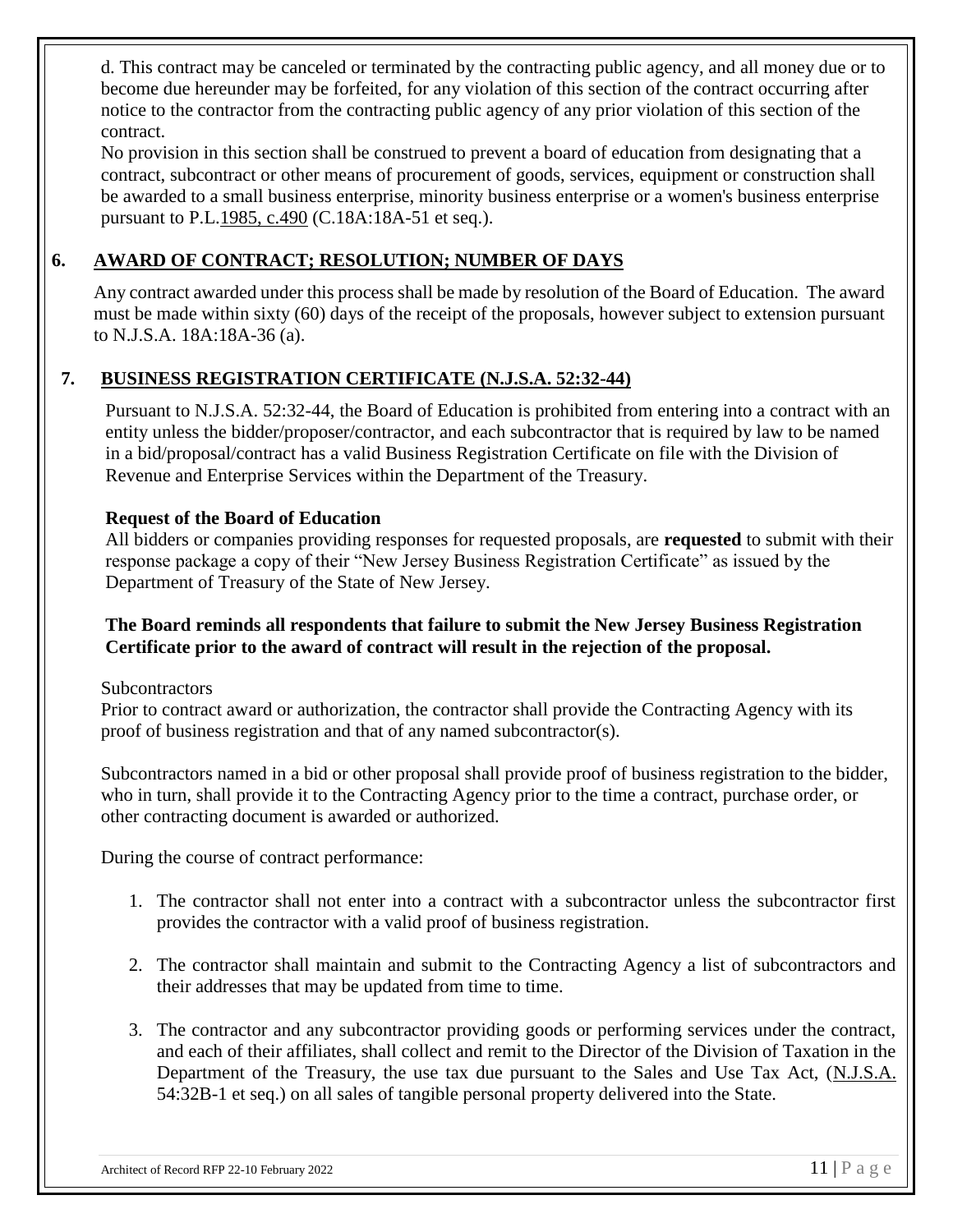Before final payment is made under the contract, the contractor shall submit to the board, a complete and accurate list of all subcontractors used and their addresses.

## **N.J.S.A. 54:49-4.1: Violations of Registration Requirements; Penalties.**

A business organization that fails to provide a copy of a business registration as required pursuant to section 1 of P.L[.2001, c.134](http://njlaw.rutgers.edu/cgi-bin/njstats/getnjstat.cgi?yr=2001&chap=134) (C.52:32-44 et al.) or subsection e. or f. of section 92 of P.L[.1977, c.110](http://njlaw.rutgers.edu/cgi-bin/njstats/getnjstat.cgi?yr=1977&chap=110) (C.5:12-92), or that provides false information of business registration under the requirements of either of those sections, shall be liable for a penalty of \$25 for each day of violation, not to exceed \$50,000 for each business registration copy not properly provided under a contract with a contracting agency or under a casino service industry enterprise contract.

| 0.000.000.000.000.000.000.000               | STATE OF NEW JERSEY<br><b>BUSINESS REGISTRATION CERTIFICATE</b>                                                                       | DEPARTMENT OF TREASURY/                                        |
|---------------------------------------------|---------------------------------------------------------------------------------------------------------------------------------------|----------------------------------------------------------------|
|                                             | FOR STATE AGENCY AND CASINO SERVICE CONTRACTORS                                                                                       | DIVISION OF REVEIRCE<br>PO BOX 252<br>TRENTON, N.J. 00016-0252 |
| <b>TAXPAYER NAME:</b>                       | <u> 1979 - An Dùbhlachd an Dùbhlachd ann an Dùbhlachd ann an Dùbhlachd ann an Dùbhlachd ann an Dùbhlachd ann an Dù</u><br>TRADE NAME: |                                                                |
| <b>TAX REGISTRATION TEST ACCOUNT</b>        | <b>CLIENT REGISTRATION</b>                                                                                                            |                                                                |
| TAXPAYER IDENTIFICATION#:                   | <b>SEQUENCE NUMBER:</b>                                                                                                               |                                                                |
| 970-097-382/500                             | 0107330                                                                                                                               |                                                                |
| ADDRESS:                                    | <b>ISSUANCE DATE:</b>                                                                                                                 |                                                                |
| 847 ROEBLING AVE<br><b>TRENTON NJ 06611</b> | 07/14/04                                                                                                                              |                                                                |
| EFFECTIVE DATE:<br>01/01/01                 |                                                                                                                                       | S Tull                                                         |
| FORM-BRC(08-01)                             | This Certificate is NOT assignable or transferable                                                                                    | It must be conspicuously displayed at above address            |
|                                             |                                                                                                                                       |                                                                |
|                                             | <b>STATE OF NEW JERSEY</b>                                                                                                            |                                                                |
|                                             | <b>BUSINESS REGISTRATION CERTIFICATE</b>                                                                                              |                                                                |
|                                             |                                                                                                                                       |                                                                |
| <b>Taxpayer Name:</b>                       | <b>TAX REG TEST ACCOUNT</b>                                                                                                           |                                                                |
| <b>Trade Name:</b>                          |                                                                                                                                       |                                                                |
| Address:                                    | 847 ROEBLING AVE                                                                                                                      |                                                                |
|                                             | TRENTON, NJ 08611                                                                                                                     |                                                                |
| <b>Certificate Number:</b>                  | 1093907                                                                                                                               |                                                                |
| Date of Issuance:                           | October 14, 2004                                                                                                                      |                                                                |
|                                             |                                                                                                                                       |                                                                |
| For Office Use Only:                        |                                                                                                                                       |                                                                |

## 8. **CERTIFICATE (CONSENT) OF SURETY**  $\Box$  **REQUIRED** X NOT REQUIRED

When required, each respondent shall submit with its proposal a certificate from a surety company stating that the surety company will provide the contractor with a performance bond in an amount equal to the amount of the contract (N.J.S.A. 18A:18A-25). Such surety company must be licensed and qualified to do business in the State of New Jersey. The certificate (consent) of Surety, together with a power of attorney, must be submitted with the proposal.

**Failure to complete, submit or to sign the Certificate (consent) of Surety, when requested, shall be cause for disqualification and rejection of proposal.**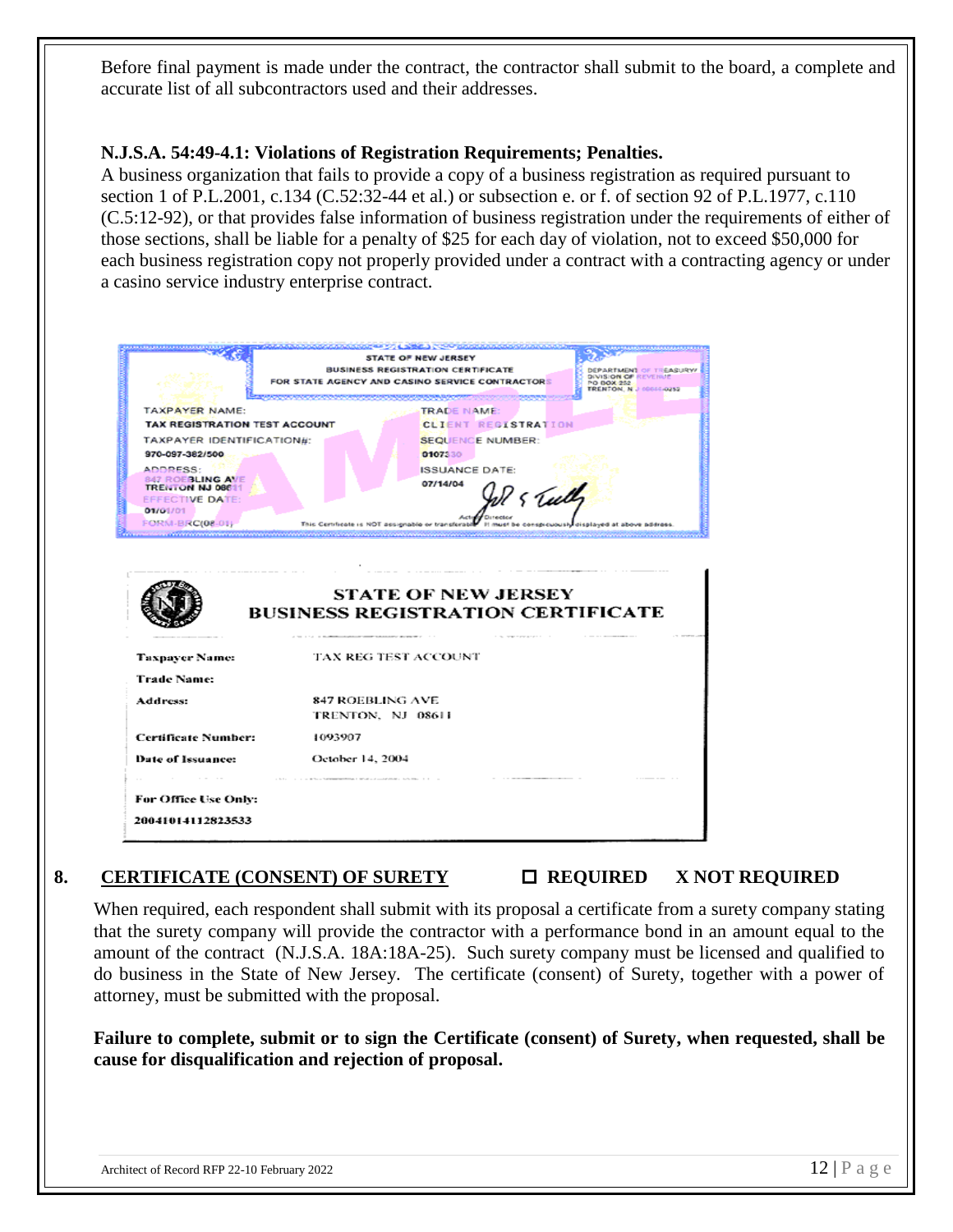## **9. CONTRACTOR/VENDOR REQUIREMENTS-ACCESS AND MAINTENANCE OF RECORDS**

Contractors/vendors doing business with the board of education are reminded of the following legal requirements pertaining to the Office of the New Jersey State Comptroller:

## **A. Access to Relevant Documents and Information—N.J.S.A. 52:15C-14 (d)**

Private vendors or other persons contracting with or receiving funds from a unit in the Executive branch of State government, including an entity exercising executive branch authority, independent State authority, public institution of higher education, or unit of local government or board of education shall upon request by the State Comptroller provide the State Comptroller with prompt access to all relevant documents and information as a condition of the contract and receipt of public monies. The State Comptroller shall not disclose any document or information to which access is provided that is confidential or proprietary.

If the State Comptroller finds that any person receiving funds from a unit in the Executive branch of State government, including an entity exercising executive branch authority, independent State authority, public institution of higher education, or unit of local government or board of education refuses to provide information upon the request of the State Comptroller, or otherwise impedes or fails to cooperate with any audit or performance review, the State Comptroller may recommend to the contracting unit that the person be subject to termination of their contract, or temporarily or permanently debarred from contracting with the contracting unit.

## **B. Maintenance of Contract Records—N.J.A.C. 17:44-2.2**

Relevant records of private vendors or other persons entering into contracts with covered entities are subject to audit or review by OSC pursuant to N.J.S.A. 52:15C-14(d).

The contractor/vendor to whom a contract has been awarded, shall maintain all documentation related to products, transactions or services under this contract for a period of five years from the date of final payment. Such records shall be made available to the New Jersey Office of the State Comptroller upon request.

## **Board of Education Requirement**

In addition to, and independent of, the requirements of N.J.S.A. 52:15C-14 (d) and N.J.A.C. 17:44-2.2, the Contractor shall also maintain and make any or all books and records related to products transactions or services rendered under this contract, available to the Board of Education upon request.

## **10. CRIMINAL HISTORY BACKGROUND CHECKS/DISCLOSURE OF INFORMATION**

When required, pursuant to N.J.S.A. 18A:6-7.1, providers for the services of this contract, shall submit to the school district prior to commencement of contract, evidence or proof that each employee assigned to provide services and that comes in **regular contact with students**, has had a criminal history background check, and furthermore, that said background check indicates that no criminal history record information exists on file for that worker. Failure to provide a proof of criminal history background check for any employee whose position involves regular **contact with students**, prior to commencement of contact, may be cause for breach of contract.

If it is discovered during the course of the contract that an employee has a disqualifying criminal history or the employee has not had a criminal history background check, that employee is to be removed from the as a service provider immediately.

All contracted service providers shall comply with N.J.S.A. 18A:6-7.6 et seq., as it pertains to disclosure of information from previous employers, and NJDOE Broadcast September 9, 2019, when applicable.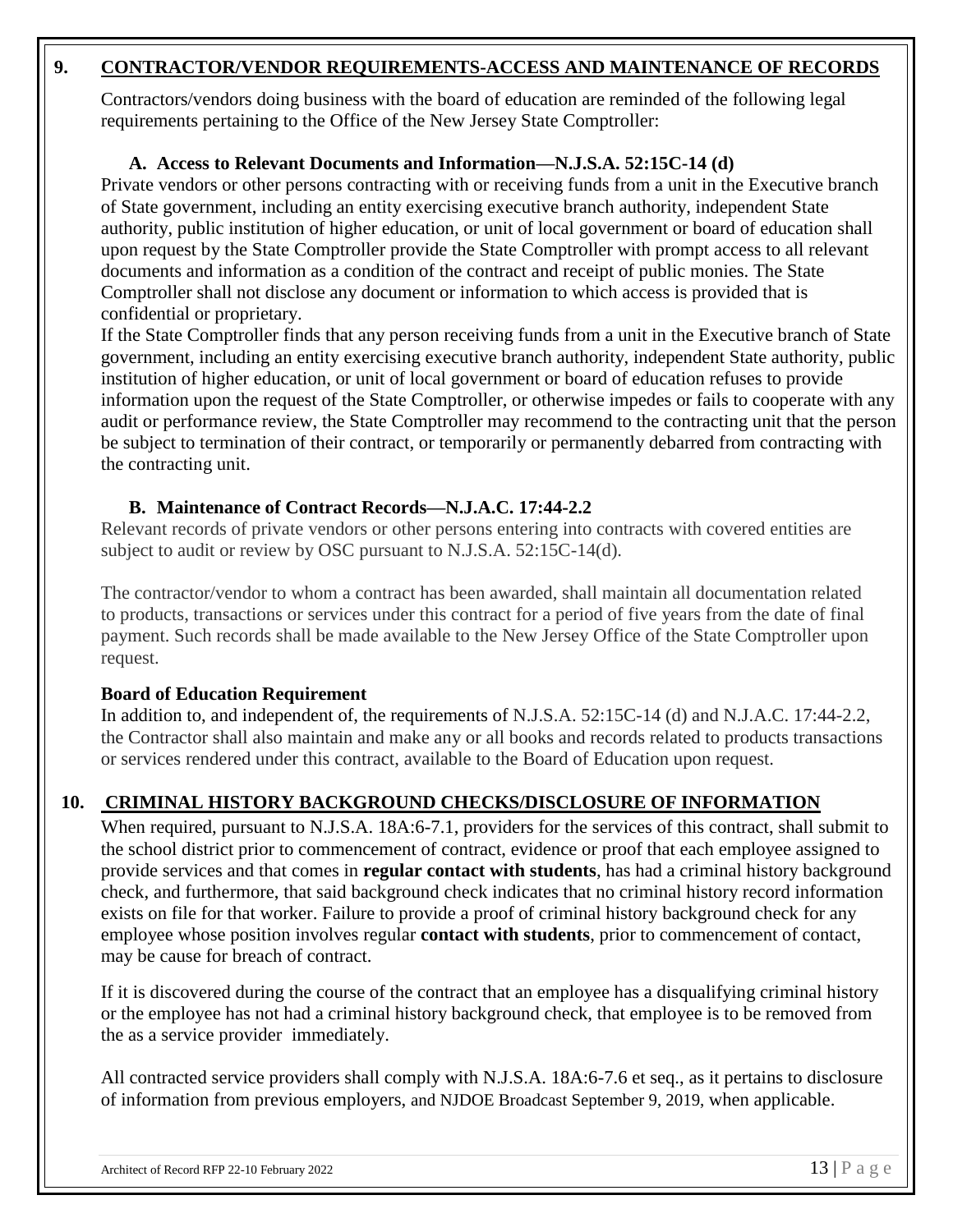## **11. DEBARMENT, SUSPENSION, OR DISQUALIFICATION N.J.S.A. 52:32-44.1 (a), N.J.A.C. 17:19-1.1 et seq.**

The Board of Education will not enter into a contract for work with any person, company or firm that is on the State Department of Labor and Workforce Development; Prevailing Wage Debarment List, or the State of New Jersey Consolidated Debarment Report [\(www.state.nj.us/treasury/debarred\)](http://www.state.nj.us/treasury/debarred). Pursuant to N.J.S.A. 52:32-44.1 (a), any person that is debarred at the federal level from contracting with a federal government agency shall be debarred from contracting for any public work in this State.

All respondents are required to submit a sworn statement indicating whether the entity listed on the proposal form or any person employed by this entity, nor the person's affiliates are not debarred from contracting with a federal government agency, nor debarred from contracting with the State of New Jersey. The Board of Education will verify the certification by consulting

- New Jersey Department of Treasury Consolidated Debarment Report
- NJ Department of Labor and Workforce Development– Prevailing Wage Debarment List
- Federal Debarred Vendor List—System for Award Management (SAM.gov)

## **12. DOCUMENTS, MISSING/ILLEGIBLE**

The respondent shall familiarize himself with all forms\* provided by the Board that are to be returned with the proposal. If there are any forms either missing or illegible, it is the responsibility of the respondent to contact the School Business Administrator/Board Secretary for duplicate copies of the forms. This must be done before the proposal opening date and time. The Board accepts no responsibility for duplicate forms that were not received by the respondent in time for the respondent to submit with his proposal.

## **13. DOCUMENT SIGNATURES – ORIGINAL; BLUE INK**

All documents returned to the Board shall be signed with an original signature in ink (blue). Failure to sign and return all required documents with the proposal package may be cause for disqualification and for the proposal to be rejected pursuant to N.J.S.A. 18A:18A-2(y) (non-responsive). The Board will not accept facsimile or rubber stamp signatures.

\*Forms provided by the Board of Education that must be returned with proposal.

- Acknowledgement of Addenda
- Affirmative Action Questionnaire or Certificate of Employee Information Report
- Assurance of Compliance;
- Chapter 271 Political Contribution Disclosure Form
- Vendor Questionnaire and Certification
- Non-Collusion Affidavit
- Proposal Form
- Statement of Ownership Disclosure

## **14. EXAMINATION OF SPECIFICATIONS, ACKNOWLEDGEMENT**

The respondent, by submitting a proposal, acknowledges that he has carefully examined the proposal specifications, documents, addenda (if any), and the site; and that from his investigation, he has satisfied himself as to the nature and location of the work, the general and local conditions and all matters which may in any way affect the work or its performance, and that as a result of such examination, he fully understands the intent and purpose thereof, his obligations thereunder, and that he will not make any claim for, or have any right to damages, because of the lack of any information.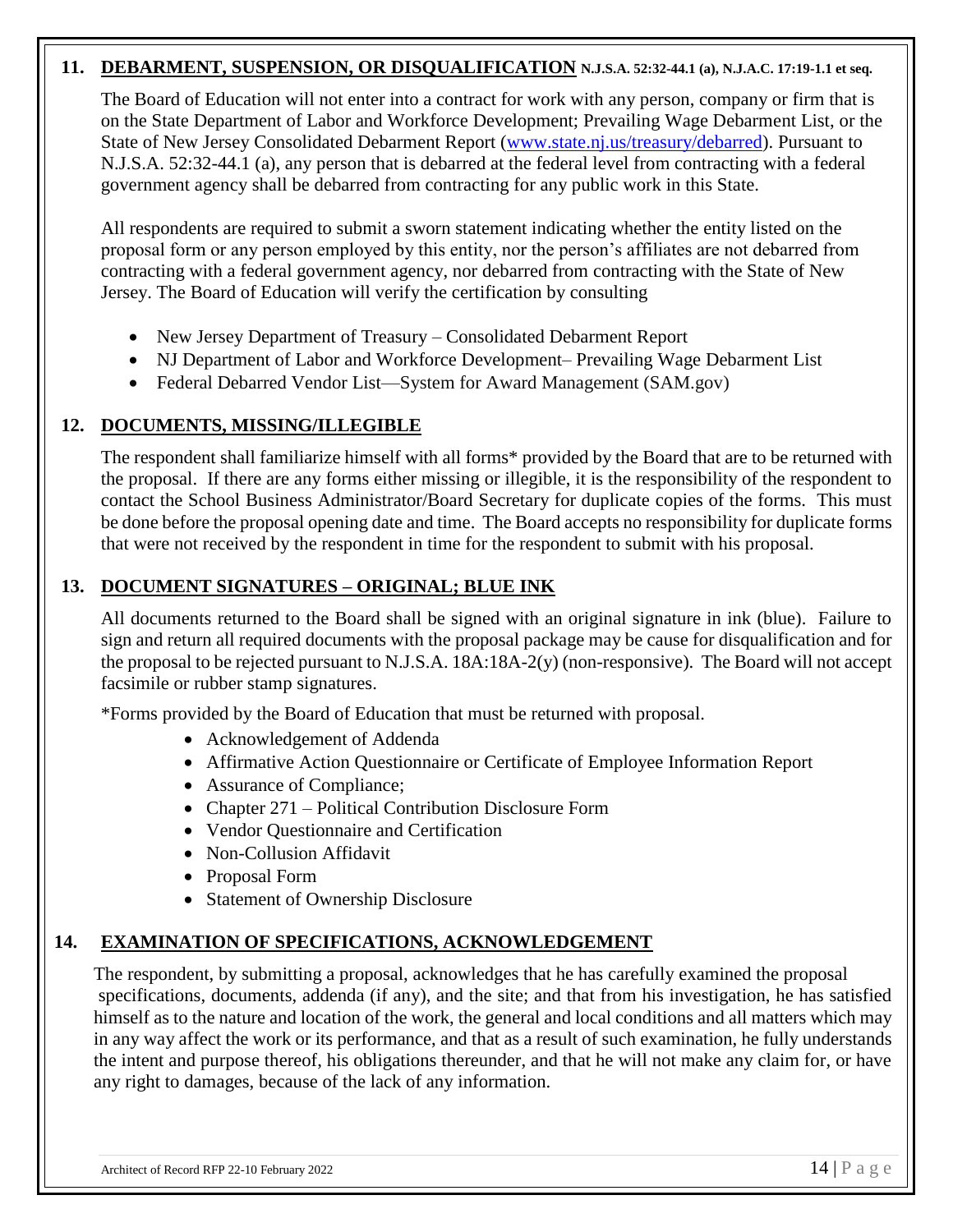Each respondent submitting a proposal for a service contract shall include in his proposal price all labor, materials, equipment, services, and other requirements necessary, or incidental to, the completion of the work, and other pertinent work as hereinafter described, in accordance with the proposal specifications and documents.

## **15. FALSE MATERIAL REPRESENTATION – N.J.S.A. 2C:21-34-97(b)/TRUTH IN CONTRACTING**

A person commits a crime if the person knowingly makes a material representation that is false in connection with the negotiation, award or performance of a government contract. If the contract amount is for \$25,000.00 or above, the offender is guilty of a crime of the second degree. If the contract amount exceeds \$2,500.00, but is less than \$25,000.00, the offender is guilty of a crime of the third degree. If the contract amount is for \$2,500.00 or less, the offender is guilty of a crime of the fourth degree.

Respondent should be aware of the following statutes that represent "Truth in Contracting" laws:

• N.J.S.A. 2C:21-34, et seq. governs false claims and representations by bidders. It is a serious crime for the bidder to knowingly submit a false claim and/or knowingly make material misrepresentation.

• N.J.S.A. 2C:27-10 provides that a person commits a crime if said person offers a benefit to a public servant for an official act performed or to be performed by a public servant, which is a violation of official duty.

• N.J.S.A. 2C:27-11 provides that a bidder commits a crime if said person, directly or indirectly, confers or agrees to confer any benefit not allowed by law to a public servant.

• Bidders/respondents should consult the statutes or legal counsel for further information.

## **16. FINANCIAL GUARANTEE AND BONDING REQUIREMENTS**

Please note: The name, address, and phone number of the Bond Underwriter as well as the Bond Number shall be included with all bonds submitted to the Board of Education.

## Financial Guarantee  **REQUIRED X NOT REQUIRED**

**Each proposal, when required, shall be accompanied by a bid bond, cashier's check or certified check**  for ten percent (10%) of the amount of the total contract, but not in excess of \$20,000 (twenty**thousand dollars)**. This guarantee shall be made payable to the Franklin Township Board of Education. Such deposit shall be forfeited upon refusal of a respondent to execute a contract; otherwise, checks shall be returned when the contract is executed. The financial guarantee check for unsuccessful respondents will be returned as soon after the proposal opening as possible but in no event later than (10) days after the proposal opening.  $\overline{a}$ 

## Uncertified business checks, personal checks or money orders are not acceptable.

All bid bonds submitted must be signed and witnessed with original signatures. The Board will not accept facsimile or rubber stamp signatures on the bid bond. Failure to sign the bid bond by either the Surety or Principal shall be deemed cause for disqualification of the proposal. The Attorney-in-Fact who executes the bond on behalf of the surety shall affix to the bond a certified and current copy of the Power of Attorney.

The Board of Education will only accept bid bonds from companies that are licensed and qualified to do business in the State of New Jersey. Such a list may be available upon request to the State of New Jersey, Department of Banking and Insurance, CN 325, Trenton, New Jersey 08625.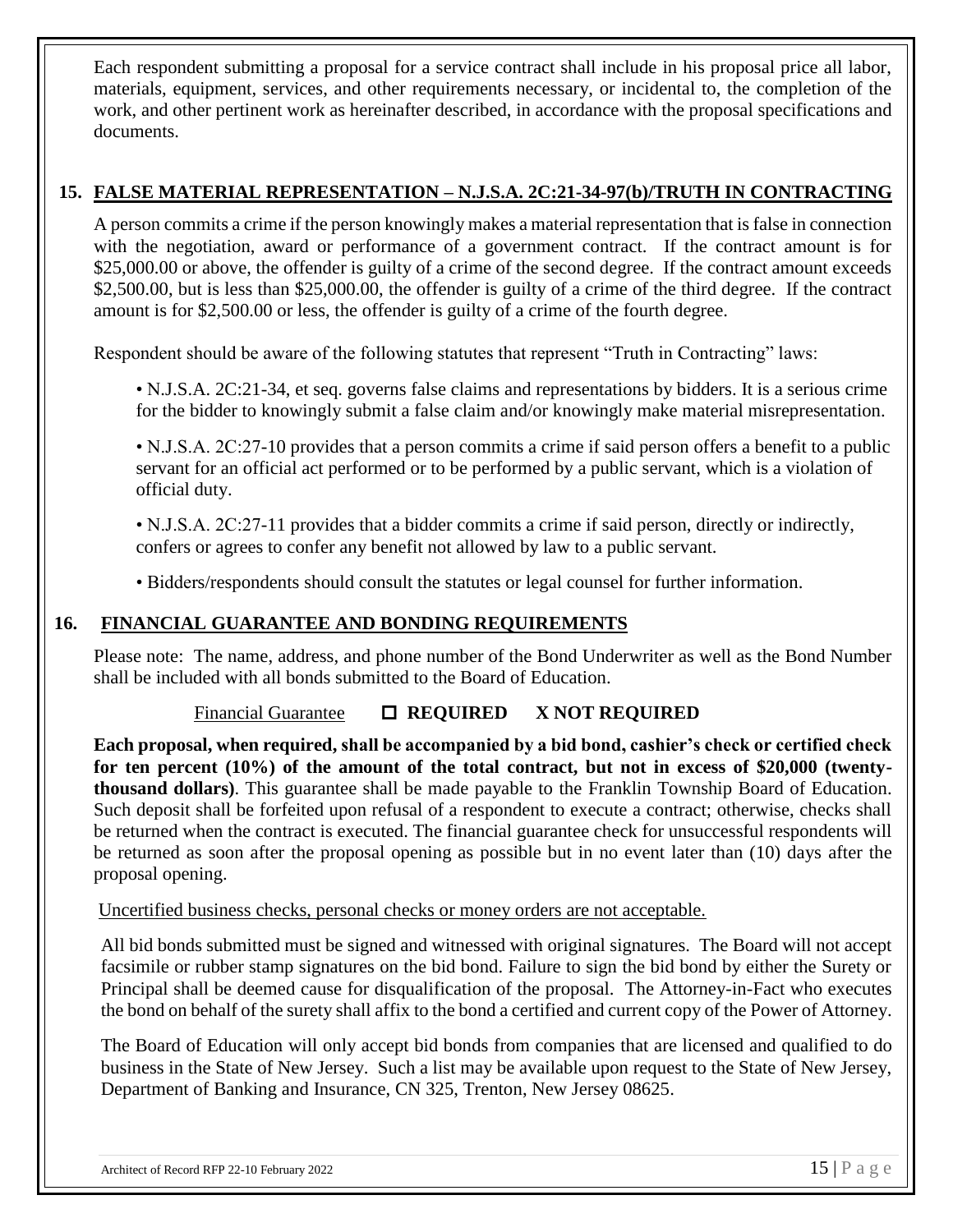*Failure to submit or failure to sign the financial guarantee, when required, shall be cause for disqualification and rejection of proposal.*

## **17. FORCE MAJEURE**

Neither party shall be liable in damages for any failure, hindrance or delay in the performance of any obligation under this Agreement if such delay, hindrance or failure to perform is caused by conditions beyond the control of either party, including, but not limited to, Acts of God, flood, fire, war or the public enemy, explosion, government regulations whether or not valid (including the denial or cancellation of any export or other necessary license), court order, state funding, or other unavoidable causes beyond the reasonable control of the party whose performance is affected which cannot be overcome by due diligence.

Vendors, and/or contractors who have a contract with the Board of Education to provide goods or services cannot unilaterally claim an increase in the cost of the contract because of Force Majeure.

## **18. GENERAL CONDITIONS**

## • **Authorization to Proceed -- Successful Vendor/Contractor**

No service shall be rendered by the successful contractor unless the vendor/contractor receives an approved purchase order authorizing the vendor/contractor to render the service.

## • **Award of Contract**

It is the intention of the Board of Education to award the contract to the respondent(s) whose response is the most advantageous to the board, price and other factors considered, and who will provide the highest quality service at fair and competitive prices. The Board reserves the right to award contracts to multiple contractors when it is in the best interests of the Board.

#### • **Return of Contract Documents—when required**

Upon notification of award of contract by the Board of Education, the contractor may be required to sign and execute a formal contract with the Board.

## • **Purchase Order—considered to be a contract. N.J.S.A. 18A:18A-2 (n)**

If a formal contract is not required by the Board of Education, an approved and signed Board of Education Purchase Order will constitute as a contractual agreement.

When a formal contract is required, the contractor shall sign and execute said contracts and return the contracts with other required documents to the Office of the School Business Administrator/Board Secretary. Failure to execute the contract and return said contract and related documents within the prescribed time may be cause for a delay in payment for services rendered or products received or the annulment of award by the Board of Education with any financial security becoming property of the Board of Education. The Board of Education reserves the right to accept the proposal of the next lowest responsible respondent.

## • **Renewal of Contract; Availability and Appropriation of Funds—When Applicable**

The Board of Education may, at its discretion, request that a contract for certain services be renewed in full accordance with N.J.S.A. 18A:18A-42. The School Business Administrator/Board Secretary, may negotiate terms for a renewal of contract proposal and present such negotiated proposal to the Board of Education. All multi-year contracts and contract renewals are subject to the availability and appropriation annually of sufficient funds as may be needed to meet the extended obligation.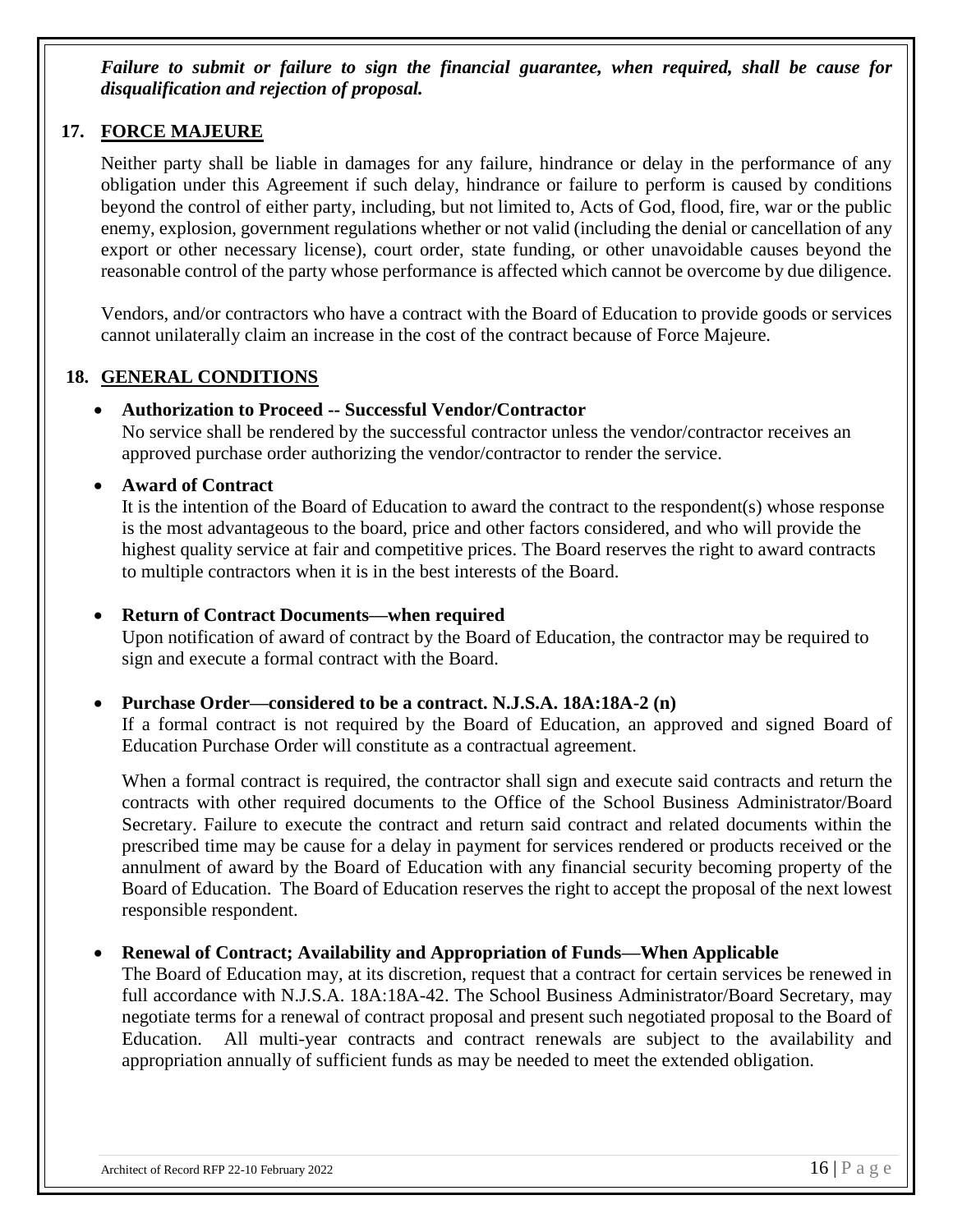The Board of Education is the final authority in awarding renewals of contracts. Contracts for professional services may be awarded only for twelve (12) months and cannot be renewed.

## • **Term of Contract**

The successful respondent, to whom the contract is awarded, will be required to do and perform the work/services and to provide and furnish the materials in connection therewith in accordance with the plans and specifications on or before the date listed in the Technical Specifications.

## • **Purchase Order Required; Notice to Proceed**

No contractor or vendor shall commence any project or deliver any goods until he is in receipt of an approved purchase order authorizing work to begin or goods to be delivered.

## 19. **INSURANCE AND INDEMNIFICATION X REQUIRED**  $\Box$  NOT REQUIRED

When required by the Board of Education, the vendor/contractor to whom the contract is awarded for any service, work, or supplying of goods, shall secure, pay the premiums for and keep in force until the contract expires, insurance of the types and amounts listed below:

**Commercial General Liability** with a \$1,000,000 and \$2,000,000 General Aggregate per each occurrence for Bodily Injury, Personal and Advertising Injury, Property Damage and Products Liability.

**Automobile Liability** with a \$1,000,000 Combined Single Limit of Liability for Bodily Injury and Property Damage per accident.

**Cyber Security and Privacy Liability** with a \$1,000,000 per occurrence or claim.

Other Insurance Coverage

- \$ 100,000 Pollution Cleanup
- \$ 50,000 Fire Damage
- \$ 5,000 Medical Expense

\$4,000,000 Excess Umbrella Liability

\$1,000,000 Sexual Harassment, Abuse or Molestation

## (A) **Insurance Certificate – When Required**

When required, the vendor/contractor must present to the Board of Education an insurance certificate in the above types and amounts before any work or service begins. Automobile liability insurance shall be included to cover any vehicle used by the insured.

The certificate holder shall be as follows:

Franklin Township Board of Education c/o School Business Administrator/Board Secretary 226 Quakertown Road Quakertown, New Jersey 08868

Additional Insured Claim -- The vendor/contractor shall include the following clause on the insurance certificate.

## "**Franklin Township Board of Education is named as an additional insured"**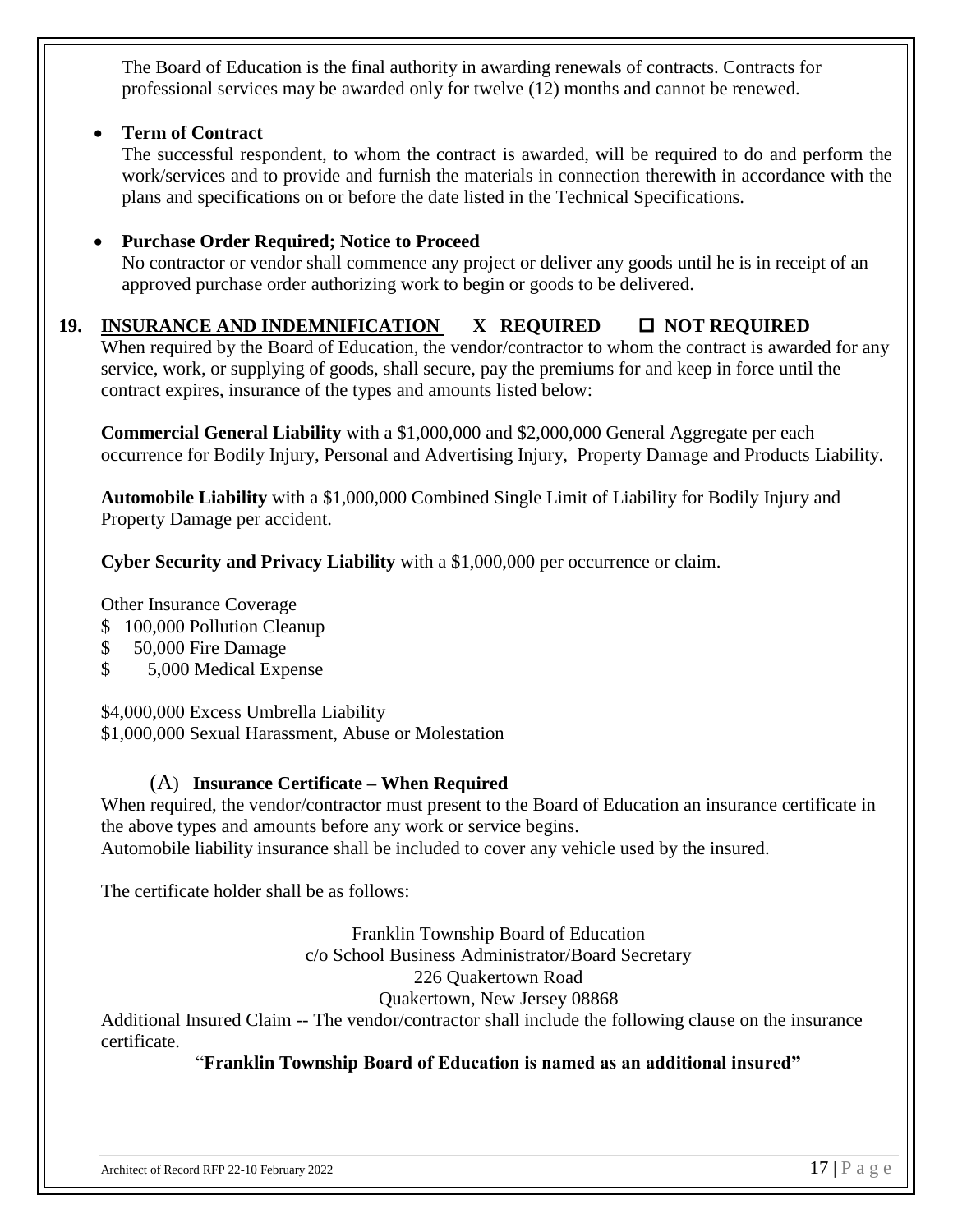WORKERS COMPENSATION Evidence of adequate Workers Compensation Insurance as required by the laws of the State of New Jersey and the United States, must be available to the Board of Education. The minimum limits are the following, unless a greater amount is required by law:

| Bodily Injury by Accident       | \$1,000,000. Each Accident   |
|---------------------------------|------------------------------|
| <b>Bodily Injury by Disease</b> | $$1,000,000$ . Policy Limit  |
| <b>Bodily Injury by Disease</b> | $$1,000,000$ . Each Employee |

## **(B)****Indemnification**

The vendor/contractor shall assume all risk of and responsibility for, and agrees to indemnify, defend, and save harmless the Board of Education and its agents, employees and Board members, from and against any and all claims, demands, suits, actions, recoveries, judgments and costs and expenses (including, but not limited to, attorney's fees) in connection therewith on account of the loss of life or property or injury or damage to any person, body or property of any person or persons whatsoever, which shall arise from or result directly or indirectly from the work and/or materials supplied under this contract and the performance by contractor of services under the contract or by a party for whom the contractor is liable.

This indemnification obligation is not limited by, but is in addition to, the insurance obligations contained in this agreement.

The vendor/contractor is to assume all liability of every sort incident to the work, including property damage caused by him or his men or by any subcontractor employed by him or any of the subcontractor' workers.

## **20. INSURANCE; PROFESSIONAL LIABILITY** X Required □ Not Required

Including the Commercial Liability, Automobile Liability, Sexual Harassment, Abuse or Molestation coverage, the successful respondent to whom the contract is awarded shall secure, pay the premiums for and keep in force until the contract expires, insurance of the types and amounts listed below:

• Professional Liability Insurance Certificate with the following limits:

\$1,000,000 Errors & Omissions Insurance or Professional Liability \$3,000,000 Aggregate

Other insurance coverage required when providing medical services:

• Medical Malpractice--\$1,000,000

The successful respondent shall provide to the board of education an insurance certificate with the name as to the certificate holder shall be as follows:

> Franklin Township Board of Education c/o The Business Office 226 Quakertown Road Quakertown, New Jersey 08868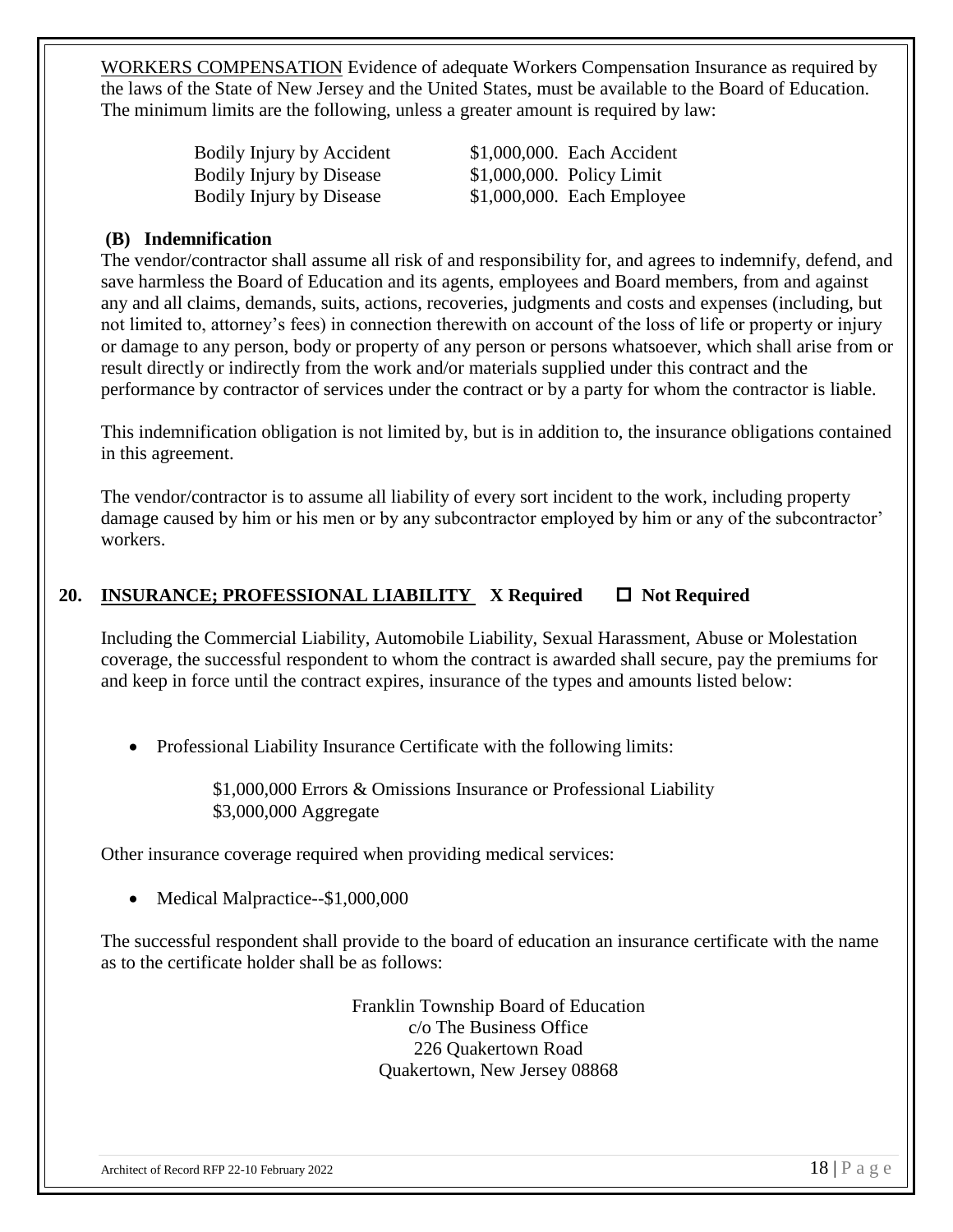## **21. INTERPRETATIONS AND ADDENDA**

Respondents are expected to examine the RFP with care and observe all their requirements. A Pre-Submission Proposal Conference may be held at a time, date and location identified in the Public Notice for this RFP. This Conference will afford the respondents the opportunity to make comments and submit questions regarding this RFP. **Attendance at the Pre-Proposal Conference is strongly recommended.** Recipients of the RFP package will have the option of submitting comments and questions at the Pre-Proposal Conference. All questions about the meaning or intent of this RFP, all interpretations and clarifications considered necessary by the District's representative in response to such comments and questions will be issued by Addenda mailed or delivered to all parties recorded by the District as having received the RFP package. Only comments and questions responded to by formal written Addenda will be binding. Oral interpretations, statements or clarifications will be without legal effect.

No interpretation of the meaning of the specifications will be made to any respondent orally. Every request for such interpretations should be made in writing to the School Business Administrator must be received at least ten (10) days, not including Saturdays, Sundays and holidays, prior to the date fixed for the opening of proposals to be given consideration. Any and all interpretations and any supplemental instructions will be distributed in the form of a written addenda to the specifications. The addenda will be provided in accordance with N.J.S.A. 18A:18A-21(c) to the respondents by certified mail or certified fax no later than seven (7) days Saturdays, Sundays, and holidays excepted, prior to the date for acceptance of proposals. All addenda so issued shall become part of the contract document.

## **22. IRAN DISCLOSURE OF INVESTMENT ACTIVITIES FORM N.J.S.A. 18A:18A-49.4**

The Board of Education, pursuant to N.J.S.A. 18A:18A-49.4, shall implement and comply with Public Law 2012, c.25, Disclosure of Investment Activities in Iran—N.J.S.A. 52:32-55 et seq.

Pursuant to N.J.S.A. 52:32-57, et seq. (P.L. 2012, c.25 and P.L. 2021, c.4) any person or entity that submits a bid or proposal or otherwise proposes to enter into or renew a contract must certify that neither the person nor entity, nor any of its parents, subsidiaries, or affiliates, is identified on the New Jersey Department of the Treasury's Chapter 25 List as a person or entity engaged in investment activities in Iran.

Vendors/Bidders must review this list prior to completing the below certification. If the Director of the Division of Purchase and Property finds a person or entity to be in violation of the law, s/he shall take action as may be appropriate and provided by law, rule or contract, including but not limited to, imposing sanctions, seeking compliance, recovering damages, declaring the party in default and seeking debarment or suspension of the party.

In addition, bidders must provide a detailed, accurate and precise description of the activities of the bidding person/entity, or one of its parents, subsidiaries or affiliates, engaging in the investment activities in Iran outlined above by completing the boxes on the lower portion of the enclosed form.

The Board has provided within the specifications, a Disclosure of Investments Activities certification form for all persons or entities, that plan to submit a bid, respond to a proposal, or renew a contract with the board, to complete, sign and submit with the proposal.

**The Disclosure of Investment Activities in Iran Form is to be completed, certified and submitted prior to the award of contract.**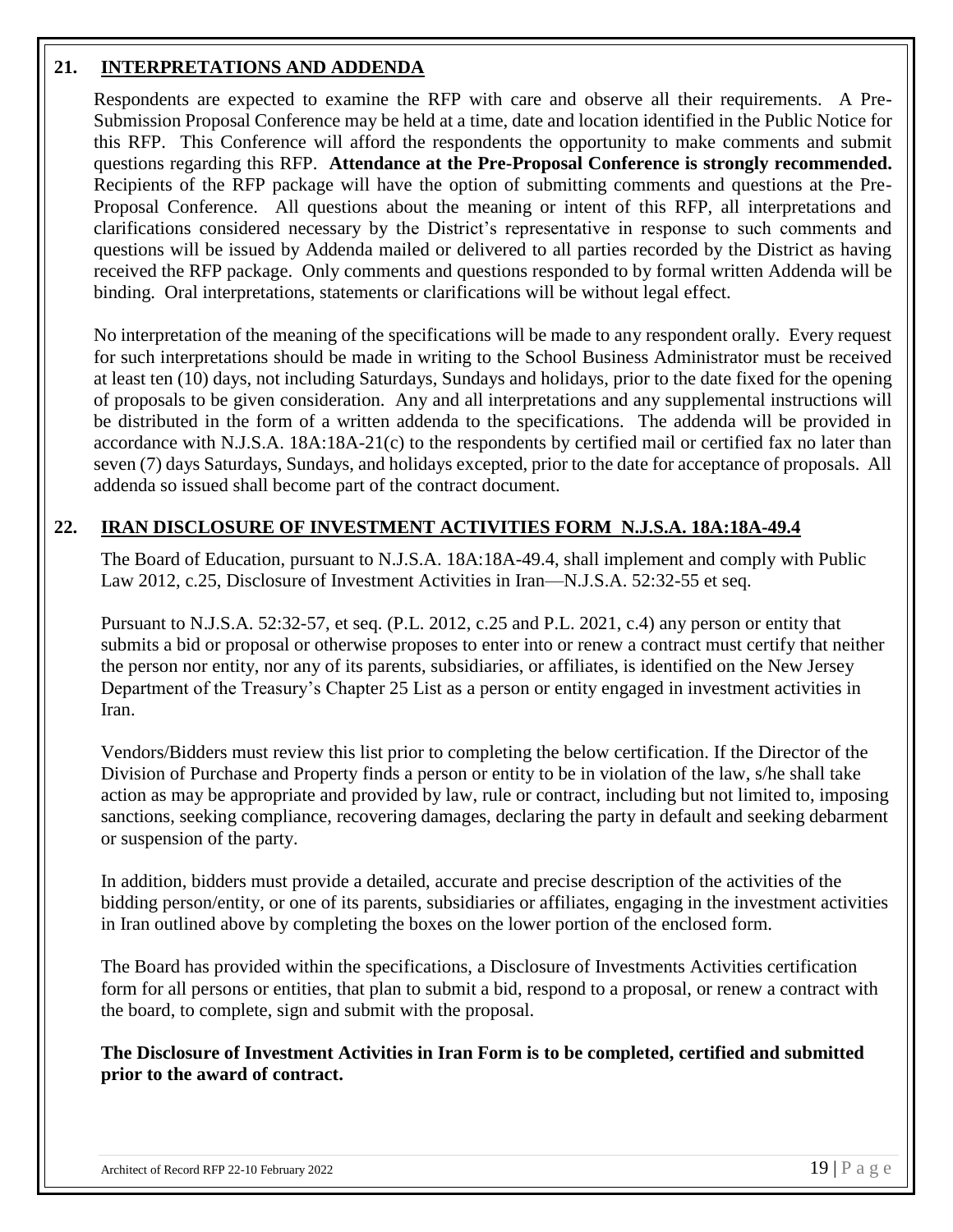## **23. LIABILITY – COPYRIGHT**

The contractor (vendor) shall hold and save the Board of Education, its officials and employees, harmless from liability of any nature or kind for or on account of the use of any copyrighted or un-copyrighted composition, secret process, patented or unpatented invention, article or appliance furnished or used in the performance of his contract.

## **24. NON COLLUSION AFFIDAVIT**

A notarized Non-Collusion Affidavit shall be submitted with the bid/proposal. The bidder/respondent has to certify that he has not directly or indirectly, entered into any agreement, participated in any collusion, discussed any or all parts of this proposal with any potential bidders, or otherwise taken any action in restraint of free, competitive bidding in connection with the above named bid, and that all statements contained in said Proposal and in this affidavit are true and correct, and made with full knowledge that the Board of Education relies upon the truth of the statements contained in said Proposal and in the statements contained in this affidavit in awarding the contract for the said bid.

The respondent has to further warrant that no person or selling agency has been employed or retained to solicit or secure such contract upon an agreement or understanding for a commission, percentage, brokerage or contingent fee, except bona fide employees of bona fide established commercial or selling agencies maintained by the respondent.

The Board of Education has provided a Non-Collusion Affidavit form here within the specifications package. All respondents are to complete, sign, have the signature notarized and submit the form with the proposal response.

**Failure to submit the Non-Collusion Affidavit with the proposal may be cause for the disqualification of the proposal**.

## **25. PAYMENTS**

Every effort will be made to pay vendors and contractors within thirty (30) to sixty (60) days provided the Board of Education receives the appropriate documentation including but not limited to:

- Signed voucher by vendor;
- Packing Slips; and
- Invoices.

Payment will be rendered upon completion of services or delivery of full order of goods/materials/supplies. Pursuant to the New Jersey Prompt Payment Law-- N.J.S.A. 18A:18A-10.1, unless otherwise provided for in the contract, the required payment date shall be ninety (90) calendar days from the date specified in the contract or if no required payment is specified in the contract, then the required payment date shall be 90 calendar days from the receipt of a properly executed invoice, or 90 calendar days from the receipt of goods or services, whichever is later. Interest shall not be paid unless goods and services are rendered.

All payments are subject to approval by the Board of Education at a public meeting. Payment may be delayed from time to time depending on the Board of Education meeting schedule.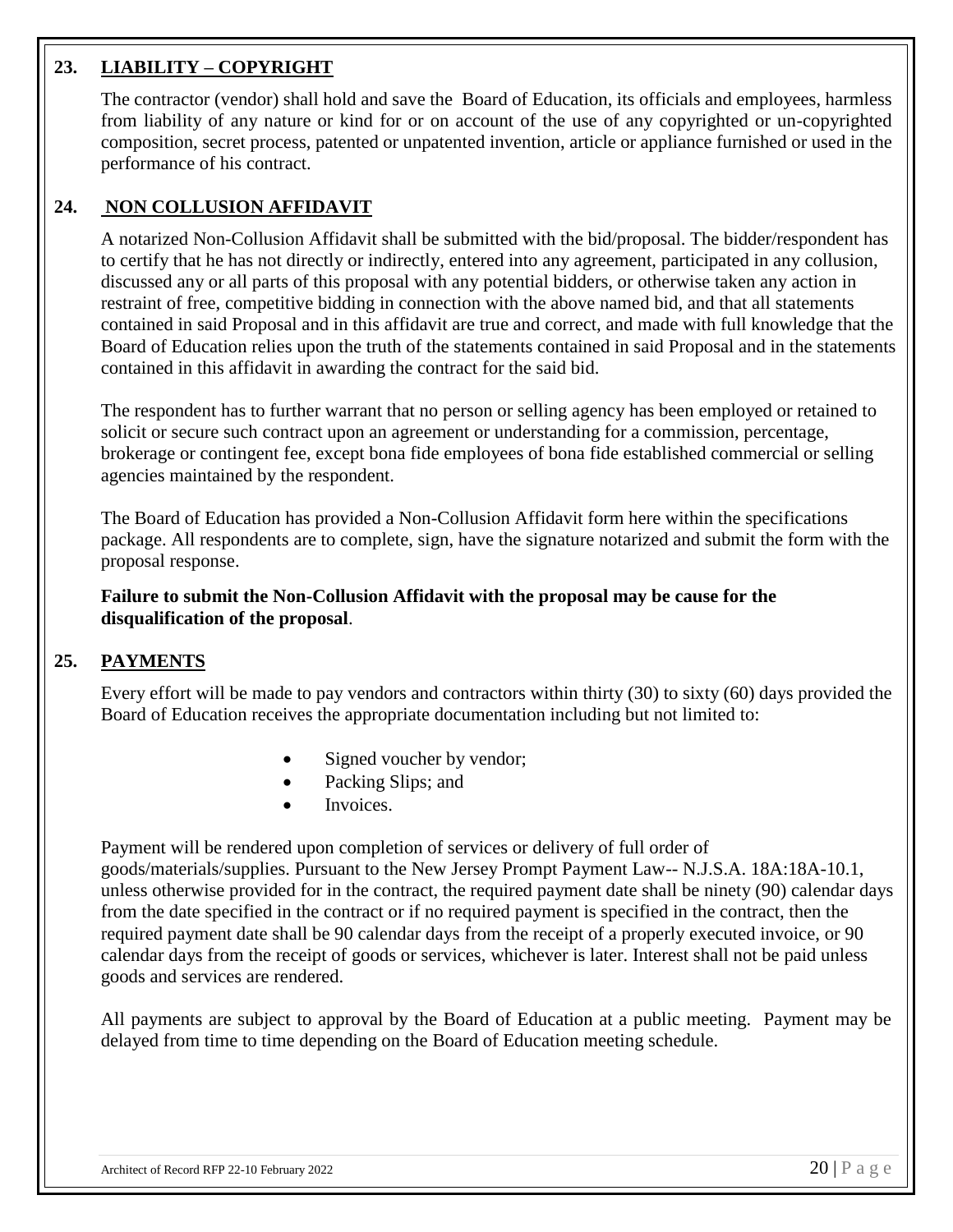## 26. **PERFORMANCE BOND CONOUNTED REQUIRED X NOT REQUIRED**

When required, the successful vendor shall furnish a Performance, Payment and Completion Bond in a sum of at least one hundred percent (100%) of the total amount payable by the terms of this Contract. Such bond shall be in the form required by Statute.

Such bond shall further carry a stipulation that no advance, premature, excessive or delayed payments by the Owner shall in any way affect the obligation of the Surety on its bond.

Such bond shall further stipulate that no payments made to the Contractor, nor partial or entire use of occupancy of the work by the Owner shall be an acceptance of any work or materials not in accordance with this Contract and the Surety shall be equally bound to the same extent as the Contractor.

It is expressly stipulated that the Surety for the Contractor on the project shall be obligated to make periodic inquiries of the Owner at reasonable times, to determine whether its Principal has performed or was performing the Contract in accordance with all of its terms and conditions, particularly in relation to the progress payments scheduled under said Contract with the Owner.

In the event the Contractor defaults or fails to perform or finish the work prescribed under the Contract for any reason whatsoever, it shall become the unqualified obligation of the Surety for the defaulting contractor to complete the Contract in accordance with its terms following receipt of notice from the owner of such default.

The successful respondent shall execute formal contract with the Board in the form required and in such number of counterparts as the Board may request. Such Performance, Payment and Completion Bond shall be furnished and such Contracts shall be executed and delivered by the successful respondent within ten (10) days after the receipt by the successful respondent of notice accepting his proposal by the Board.

The Board of Education will only accept performance bonds from surety companies that are licensed and qualified to do business in the State of New Jersey.

## **27. POLITICAL CONTRIBUTION DISCLOSURE STATEMENT – PAY TO PLAY**

## **Annual Disclosure**

A business entity as defined by law is advised of its responsibility to file an annual disclosure statement on political contributions with the New Jersey Election Law Enforcement Commission pursuant to N.J.S.A. 19:44A-20.13 (P.L. 2005 Chapter 271 section 3) if the business entity receives contracts in excess of \$50,000 from public entities in a calendar year. It is the business entity's responsibility to determine if filing is necessary. Additional information on this requirement is available from the New Jersey Election Law Enforcement commission at 1-888-313-3532 or at [www.elec.nj.us.](http://www.elec.nj.us/)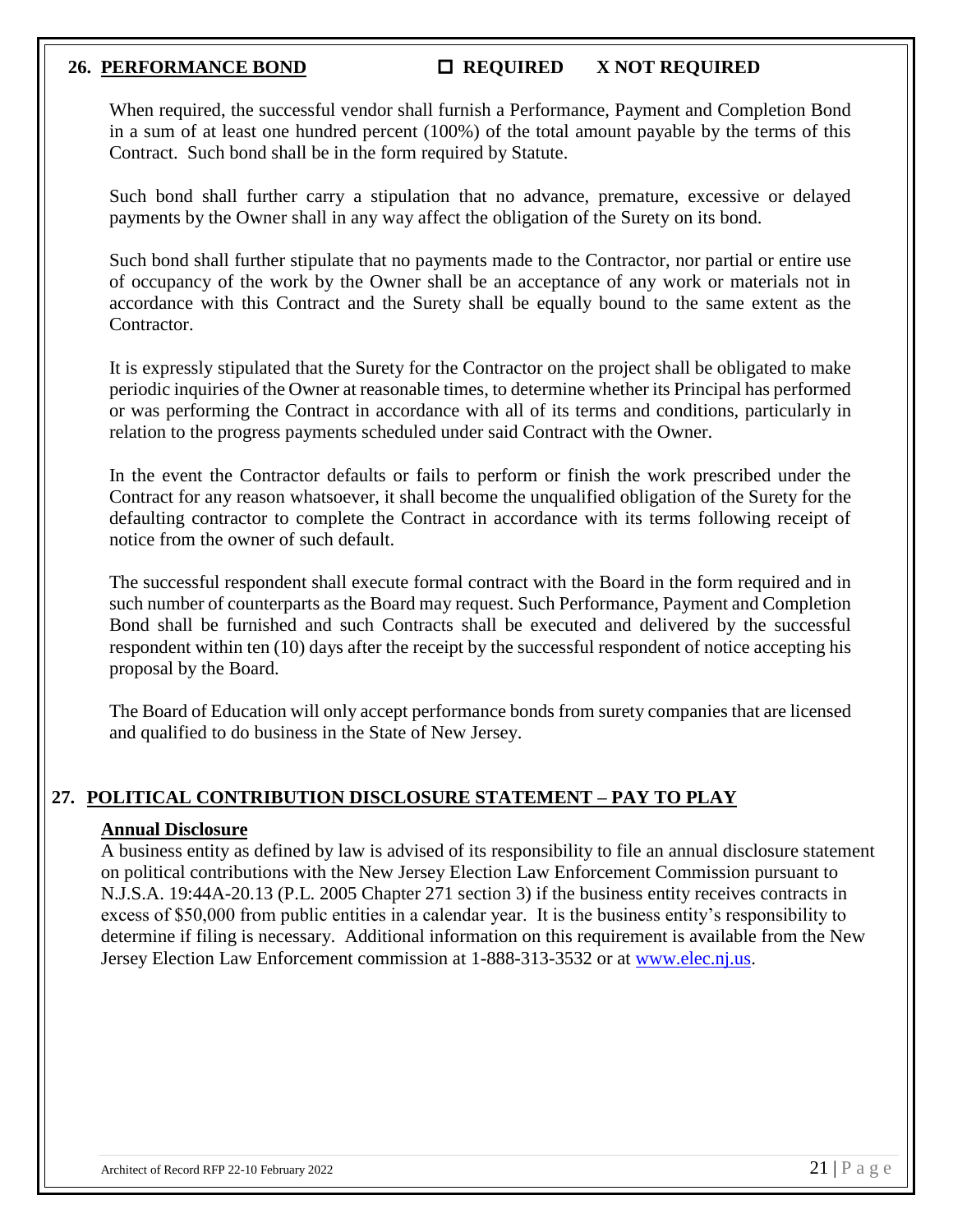## **Chapter 271 Political Contribution Disclosure Form**

Business entities (excluding those that are not non-profit organizations) receiving contracts in access of \$17,500 from a board of education, are subject to the provisions of N.J.S.A. 19:44A-20.26. The law and rule provides that 10 days prior to the award of such a contract, the contractor shall disclose contributions to:

- any State, county, or municipal committee of a political party
- any legislative leadership committee\*
- any continuing political committee (a.k.a., political action committee)
- any candidate committee of a candidate for, or holder of, an elective office:

of the public entity awarding the contract

of that county in which that public entity is located

of another public entity within that county

or of a legislative district in which that public entity is located or, when the public entity is a county, of any legislative district which includes all or part of the county.

The disclosure must list reportable contributions to any of the committees that exceed \$300 per election cycle that were made during the 12 months prior to award of the contract. See N.J.S.A. 19:44A-8 and 19:44A-16 for more details on reportable contributions.

The Board of Education has provided a Chapter 271 Political Contribution Disclosure Form within the specifications package for use by the business entity. The Board has also provided a list of agencies to assist the contractor. The enclosed list of agencies is provided to assist the contractor in identifying those public agencies whose elected official and/or candidate campaign committees are affected by the disclosure requirement. It is the contractor's responsibility to identify the specific committees to which contributions may have been made and need to be disclosed. The disclosed information may exceed the minimum requirement.

The enclosed Chapter 271 Political Contribution Disclosure form, a content-consistent facsimile, or an electronic data file containing the required details (along with a signed cover sheet) may be used as the contractor's submission and may be disclosed to the public under the Open Public Records Act.

Pursuant to N.J.S.A. 19:44A-20.26 (a), all business entities shall submit a completed and signed Chapter 271 Political Contribution Disclosure Form with their proposal.

## **28. POLITICAL CONTRIIBUTIONS/AWARDS**

Pursuant to N.J.A.C. 6A:23A-6.3 (a) (1-4) please note the following:

• Award of Contract -- Reportable Contributions -- N.J.A.C. 6A:23A-6.3 (a) (1)

"No board of education will vote upon or award any contract in the amount of \$17,500 or greater to any business entity which has made a contribution reportable by the recipient under P.L.1973, c83 (codified at N.J.S.A. 19:44A-1 et seq.) to a member of the board of education during the preceding one-year period.

• Contributions During Term of Contract – Prohibited -- N.J.A.C. 6A:23A-6.3 (a) (2-3)

"Contributions reportable by the recipient under P.L. 1973, c83 (codified at N.J.S.A. 19:44A-1 et seq.) to any member of the school board from any business entity doing business with the school district are prohibited during the term of the contract."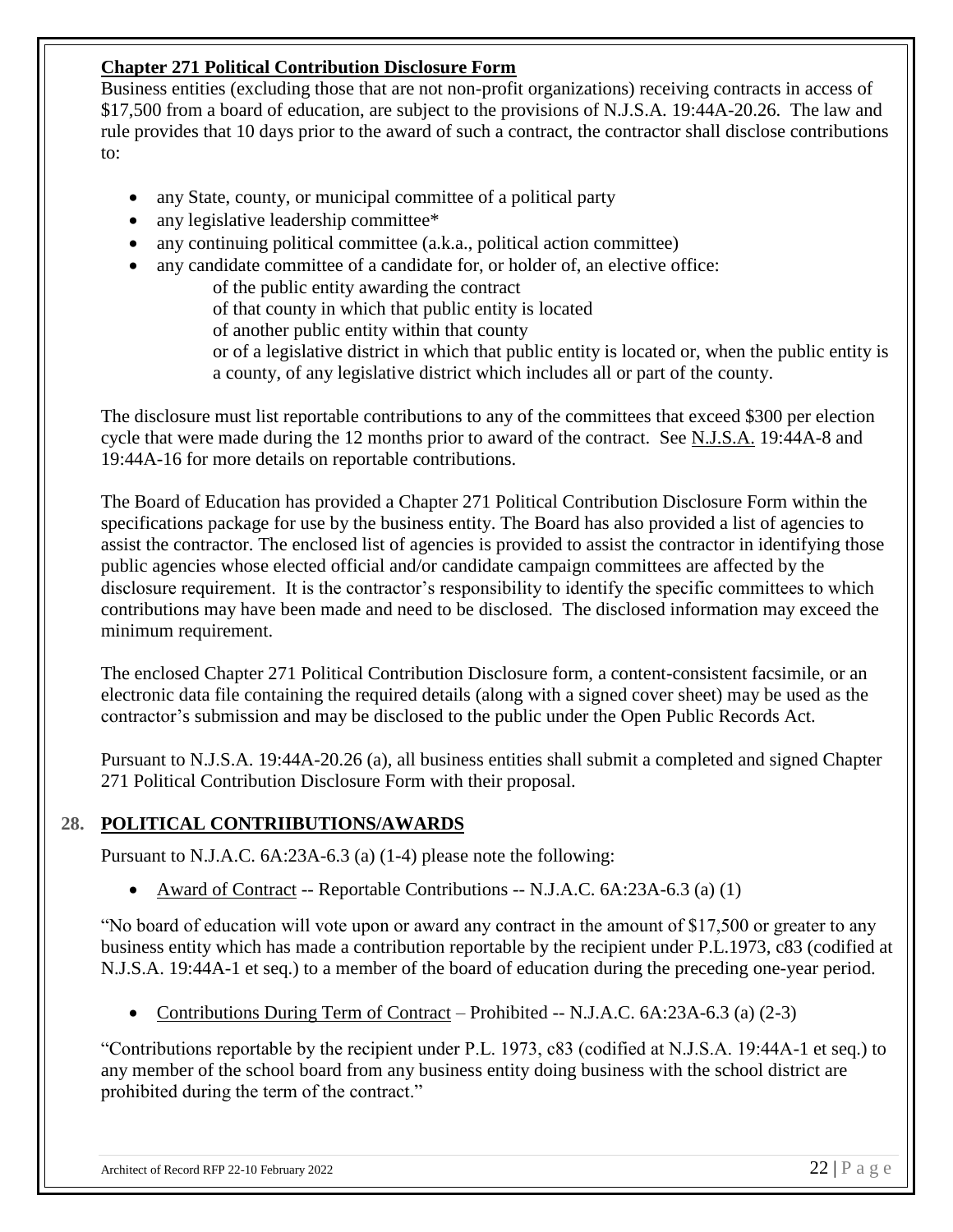"When a business entity referred in 4.1(e) is a natural person, contribution by that person's spouse or child that resides therewith, shall be deemed to be a contribution by the business entity. When a business entity is other than a natural person, a contribution by any person or other business entity having an interest therein shall be deemed to be a contribution by the business entity."

• Chapter 271 Political Contribution Disclosure Form – Required -- N.J.A.C. 6A:23A-6.3 (a) (4)

All business entities shall submit with their bid/proposal package a completed and signed Chapter 271 Political Contribution Disclosure Form. The Chapter 271 form will be reviewed by the Board to determine whether the business entity is in compliance with the aforementioned N.J.A.C. 6A:23A-6.3 (a) (2) Award of Contract.

**The Chapter 271 Political Contribution Disclosure form shall be submitted with the response to the bid/proposal. Failure to provide the completed and signed form may be cause for disqualification of the bid/proposal.**

## **29. PRE-EMPLOYMENT REQUIREMENTS--CONTRACTED SERVICE PROVIDERS**

When applicable, all contracted service providers, whose employees have regular contact with students, shall comply with the Pre-Employment Requirements in accordance with New Jersey P.L. 2018 c.5, N.J.S.A. 18A:6-7.6 et seq. Contracted service providers are to review the following New Jersey Department of Education—Pre-Employment Resource P.L. 2018 c.5 link below for guidance and compliance procedures.

<https://www.nj.gov/education/crimhist/preemployment/>

## **30. PRESENTATION AND INTERVIEWS—Negotiations Not Permitted**

The Board of Education may at its option, require providers of its choice to attend interviews and make presentations to district officials. This process may only take place after proposals have been opened and reviewed and prior to the completion of the evaluation**.** Under no circumstances shall the provisions of the proposal be subject to negotiation—N.J.S.A. 18A:18A-4.5 (b).

## 31. **PRE-SUBMISSION OF PROPOSAL MEETING □ SCHEDULED X NOT SCHEDULED**

The Board of Education will hold a pre-submission of proposal meeting on

*DATE TIME LOCATION*

The purpose of this meeting is to review all legal and technical requirements of the proposal. Respondents are encouraged to attend this meeting. Addenda to the proposal may be issued as a result of the meeting.

*\_\_\_\_\_\_\_\_\_\_\_\_\_\_ \_\_\_\_\_\_\_\_\_\_\_\_\_\_\_\_\_ \_\_\_\_\_\_\_\_\_\_\_\_\_\_\_\_\_\_\_\_\_\_\_\_\_\_\_\_\_\_\_\_\_*

## **32. RESPONDENT'S RESPONSIBILITY FOR PROPOSAL SUBMITTAL**

It is the responsibility of the respondent to ensure that their proposal is presented to the Office of the School Business Administrator/Board Secretary and officially received before the advertised date and time of the proposal. It is understood and agreed upon that any person in the Board of Education will be absolved from responsibility for the premature opening of any proposal not properly labeled and sealed.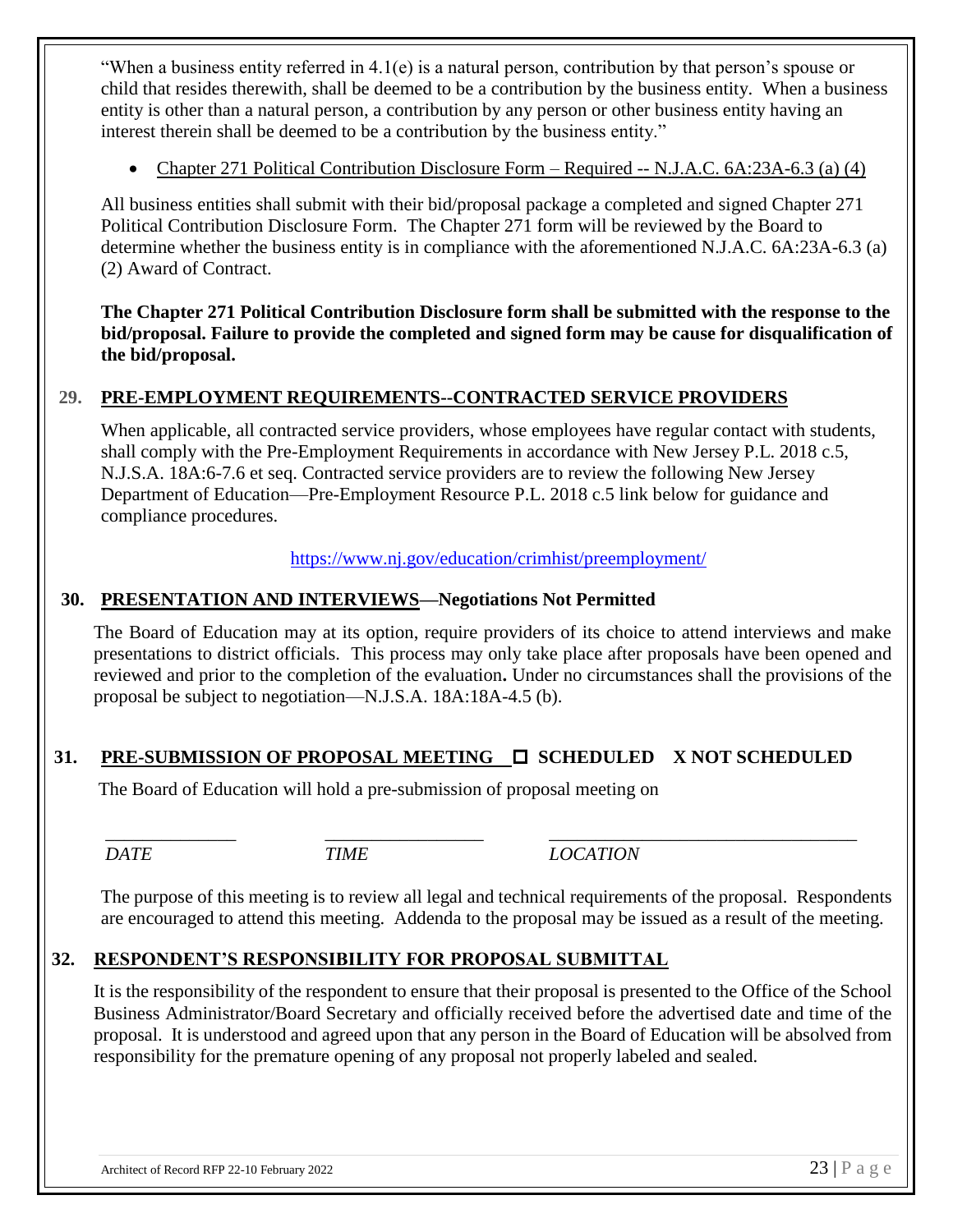## **33. RIGHT TO KNOW LAW**

All potentially hazardous materials or substances must be properly labeled in full accordance with the New Jersey Worker and Community Right to Know Law - N.J.S.A. 34:5A-1 et seq. All contractors or vendors who need additional information about the New Jersey Right to Know Law are to contact the:

> New Jersey Department of Health Workplace, Health and Safety Right to Know UNIT CN368 Trenton, New Jersey 08625-0368

## **34. STATEMENT OF OWNERSHIP**

No business organization, regardless of form of ownership, shall be awarded any contract for the performance of any work or the furnishing of any goods and services, unless, **prior to the receipt of the bid or accompanying the bid** of said business organization, bidders shall submit a statement setting forth the names and addresses of all persons and entities that own ten percent or more of its stock or interest of any type at all levels of ownership.

The included Statement of Ownership shall be completed and attached to the bid proposal. This requirement applies to all forms of business organizations, including, but not limited to, corporations and partnerships, publicly-owned corporations, limited partnerships, limited liability corporations, limited liability partnerships, sole proprietorship, and Subchapter S corporations**. Failure to submit a disclosure document shall result in rejection of the bid as it cannot be remedied after bids have been opened.** 

Not-for-profit entities should fill in their name, check the not-for-profit box, and certify the form. No other information is required.

## **35. SUBCONTRACTING; ASSIGNMENT OF CONTRACT**

Contractors, service providers, and all vendors with whom the Board of Education has an executed contract may not subcontract any part of any work done or assign any part of a contract for goods or services for the Board without first receiving written permission from the School Business Administrator.

Contractors, service providers, and vendors using subcontractors assume all responsibility for work performed by subcontractors. The Board Business Office may require the following documents to be secured from all approved subcontractors:

- **Exercise** Insurance Certificate as outlined in the proposal specifications;
- **EXECUTE:** Affirmative Action Evidence as outlined in the proposal specifications;
- New Jersey Business Registration Certificate; and
- Other documents as may be required by the Board of Education.

In cases of subcontracting, the Board of Education shall only pay the prime contractor. It is the sole responsibility of the prime contractor to ensure that all subcontractors are paid. The Board of Education shall not be responsible for payments to subcontractors and shall be held harmless against any or all claims generated against prime contractors for non-payment to subcontractors.

Transportation carriers hired by the vendor to deliver goods and materials are not considered to be subcontractors.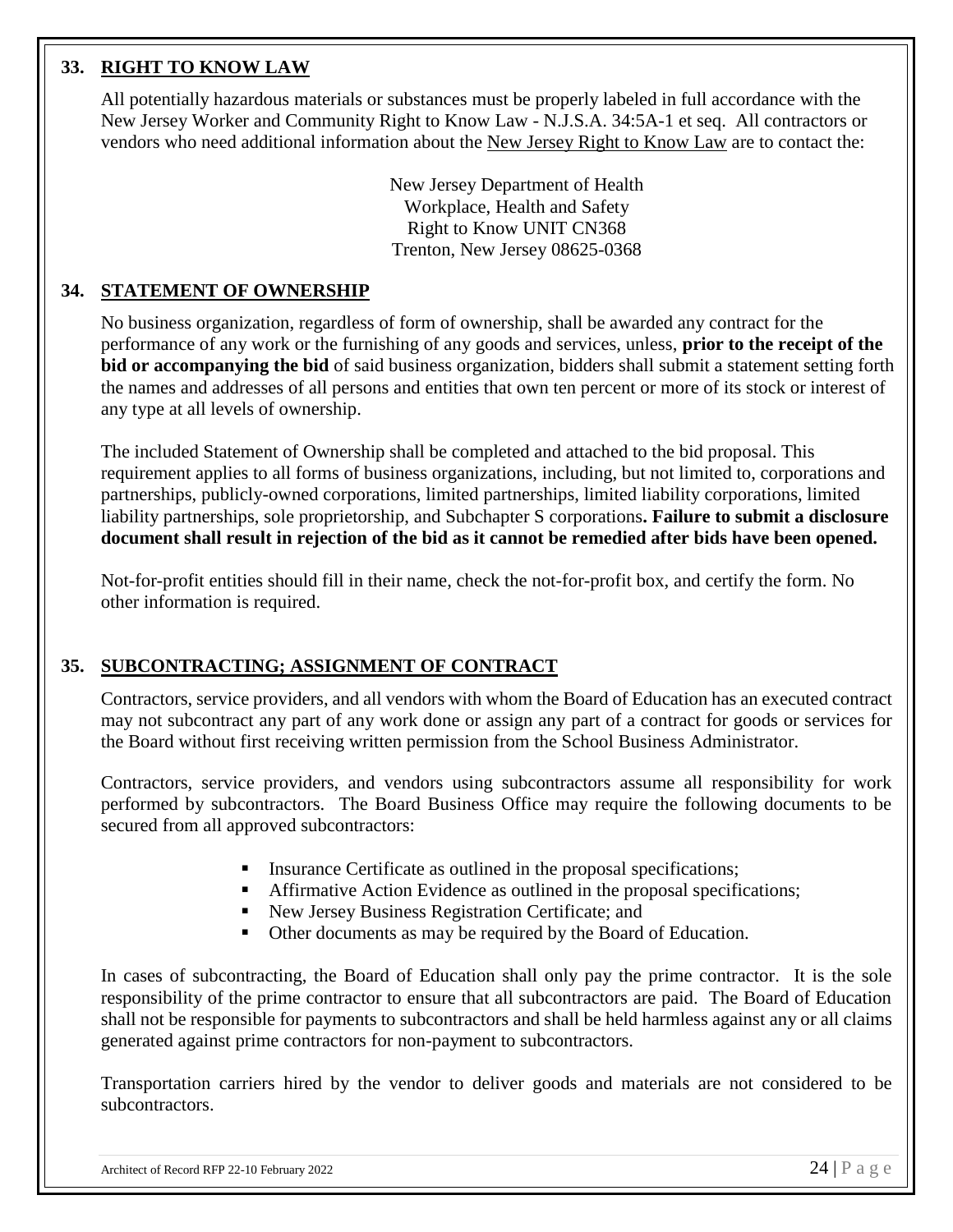## **36. TAXES**

As a New Jersey governmental entity, the Board of Education is exempt from the requirements under New Jersey state sales and use tax (N.J.S.A. 54:32B-1 et. seq.), and does not pay any sales or use taxes. Respondents should note that they are expected to comply with the provisions of said statute and the rules and regulations promulgated thereto to qualify them for examinations and reference to any and all labor, services, materials and supplies furnished to the Board of Education. Contractors may not use the Board's tax exempt status to purchase supplies, materials, service or equipment.

A contractor may qualify for a New Jersey Sales Tax Exemption on the purchase of materials, supplies and services when these purchases are used exclusively to fulfill the terms and conditions of the contract with the Board of Education. All contractors are referred to the New Jersey Division of Taxation–Tax Bulletin S&U-3 for guidance. Again, contractors are not permitted to use the Board's tax identification number to purchase supplies, materials, services of equipment.

## **37. TERMINATION OF CONTRACT**

If the Board determines that the contractor has failed to comply with the terms and conditions of the proposal upon which the issuance of the contract is based or that the contractor has failed to perform said service, duties and or responsibilities in a timely, proper, professional and/or efficient manner, then the Board shall have the authority to terminate the contract upon written notice setting forth the reason for termination and effective date of termination.

Termination by the Board of the contract does not absolve the contractor from potential liability for damages caused by the District by the contractor's breach of this agreement. The Board may withhold payment due the contractor and apply the same towards damages once established. The Board will act diligently in accordance with governing statutes to mitigate damages. Damages may include the additional cost of procuring said services or goods from other sources.

The contractor further agrees to indemnify and hold the District harmless from any liability to subcontractors or suppliers concerning work performed or goods provided arising out of the lawful termination of this agreement.

## **38. WITHDRAWAL OF PROPOSALS**

## Before The Proposal Opening

The School Business Administrator may consider a written request from a respondent to withdraw a proposal if the written request is received by the School Business Administrator before the advertised time of the proposal opening. Any respondent who has been granted permission by the School Business Administrator to have his/her proposal withdrawn cannot re-submit a proposal for the same advertised proposal project. That respondent shall also be disqualified from future proposals on the same project if the project is re-advertised.

## After The Proposal Opening

The Board of Education may consider a written request from a respondent to withdraw a proposal, if the written request is received by the School Business Administrator within five (5) business days after the proposal opening. A request to withdraw a proposal after the specified number of days will not be honored.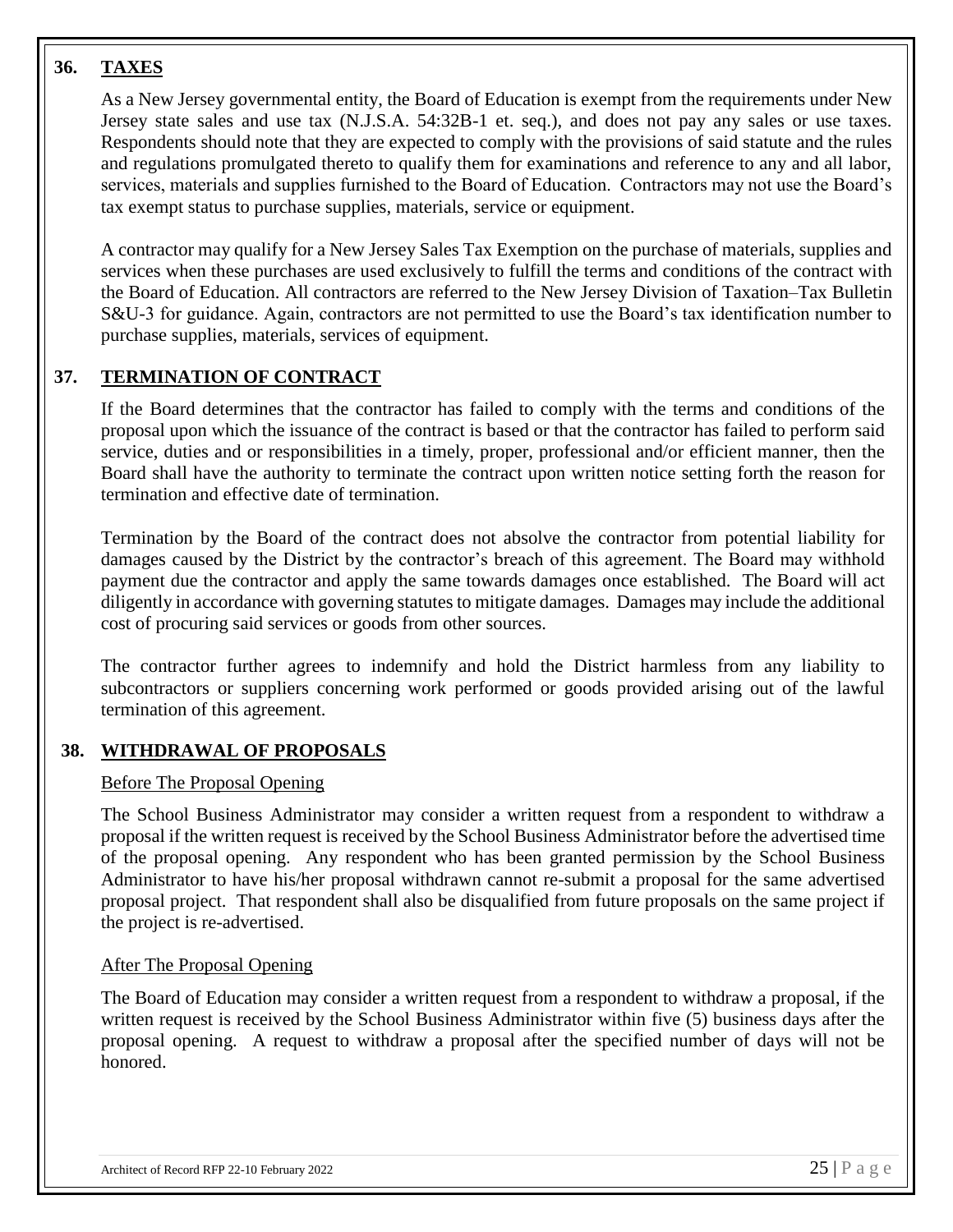The contractor/vendor who wishes to withdraw a proposal must provide a certification supported by written factual evidence that an error or omission was made by the contractor and that the error or omission was a substantial computational error or an unintentional omission or both.

The request to withdraw a proposal after the proposal opening may be reviewed by the School Business Administrator, the Director of Facilities, other interested administrators' and the Architect of Record for the project (if necessary) and/or the Board Attorney and a recommendation will be made to the Board of Education. If the Board of Education grants permission to have the proposal withdrawn the contractor/vendor shall be disqualified from quoting on the same project if the project is re-advertised. If the contractor/vendor fails to meet the burden of proof to have the proposal withdrawn, the request to withdraw the proposal will be denied and if the contractor/vendor fails to execute the contract the bid guarantee will be forfeited and become property of the Board of Education.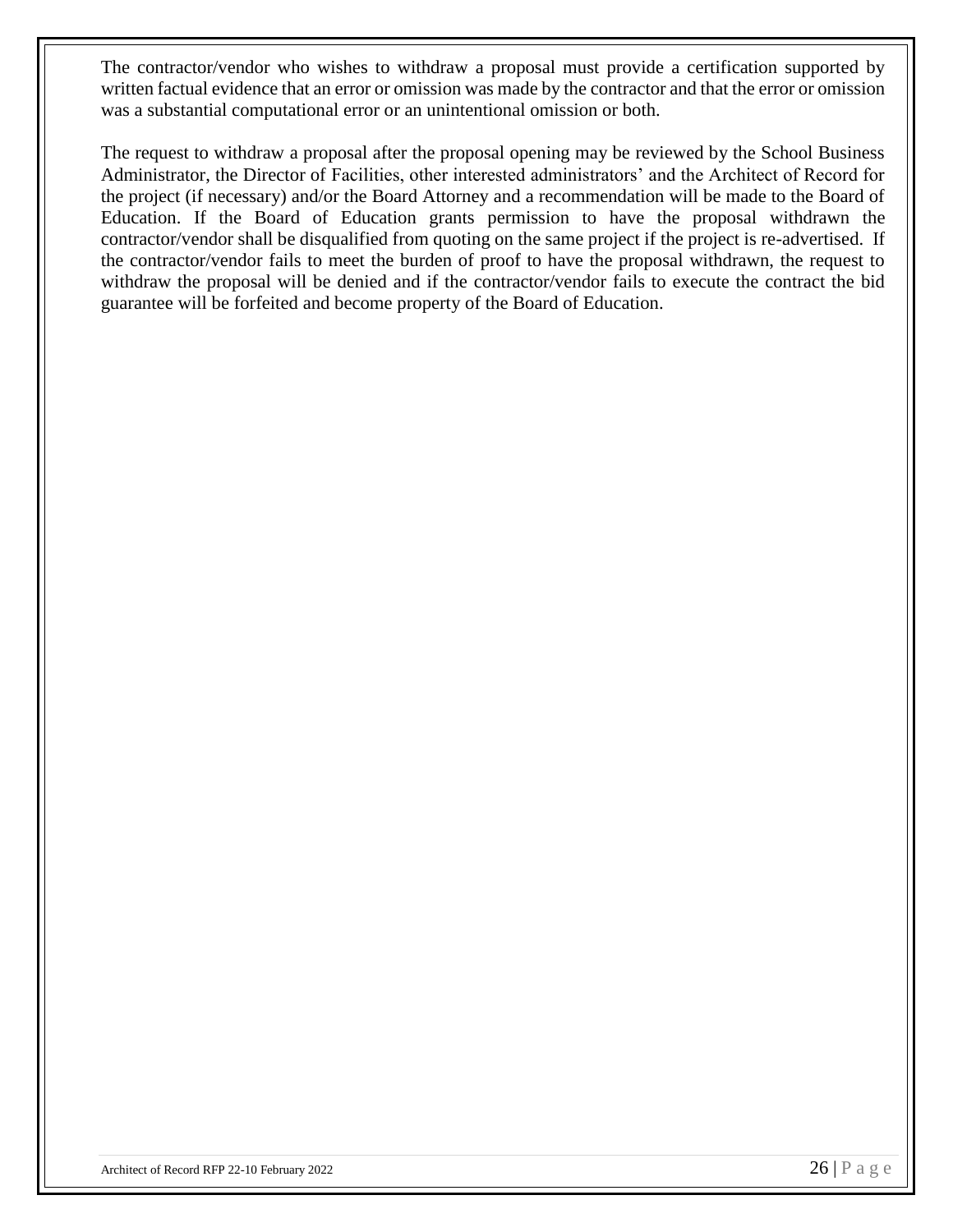**FRANKLIN TOWNSHIP BOARD OF EDUCATION**

# **Request for Proposal RFP**

# **PROPOSAL DOCUMENTS REQUIRED DOCUMENTATION**

All documents in this section shall be completed, signed and submitted with the proposal package. Failure to submit the proposal documents and other documents so specified may be cause to reject the proposal for being non-responsive (N.J.S.A. 18A:18A-2(y)).

> *Lori A. Tirone School Business Administrator/Board Secretary*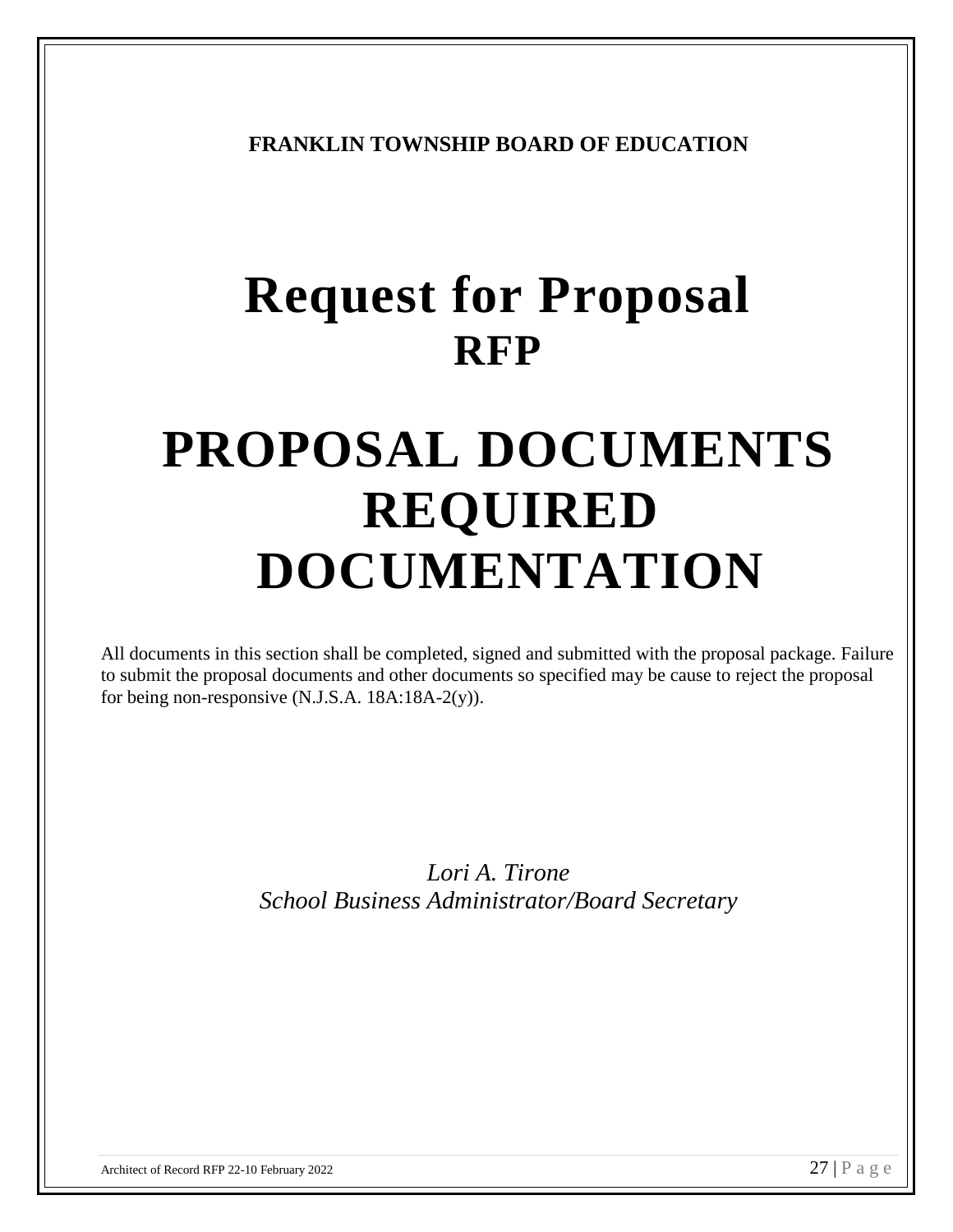| To be completed, signed below & returned with proposal.                                                                                                                                                                                                                                                                                     |                                                                                                                     |                                                                                                                                                                                                                                                |                                    |
|---------------------------------------------------------------------------------------------------------------------------------------------------------------------------------------------------------------------------------------------------------------------------------------------------------------------------------------------|---------------------------------------------------------------------------------------------------------------------|------------------------------------------------------------------------------------------------------------------------------------------------------------------------------------------------------------------------------------------------|------------------------------------|
| <b>ACKNOWLEDGEMENT OF ADDENDA</b>                                                                                                                                                                                                                                                                                                           |                                                                                                                     |                                                                                                                                                                                                                                                |                                    |
| Proposal Date: Thursday, February 24, 2022<br>RFP 22-10<br>The Respondent acknowledges receipt of the hereinafter enumerated Addenda which have been issued during period of<br>bidding and agrees that said Addenda shall become a part of this contract. The respondent shall list below the numbers<br>and issuing dates of the Addenda. |                                                                                                                     |                                                                                                                                                                                                                                                |                                    |
|                                                                                                                                                                                                                                                                                                                                             |                                                                                                                     |                                                                                                                                                                                                                                                |                                    |
|                                                                                                                                                                                                                                                                                                                                             | <u> 1989 - Johann Stein, Amerikaansk politiker († 1908)</u>                                                         | <u>state and the state of the state of the state of the state of the state of the state of the state of the state of the state of the state of the state of the state of the state of the state of the state of the state of the</u>           |                                    |
|                                                                                                                                                                                                                                                                                                                                             | <u> 1989 - John Stein, Amerikaansk politiker (</u>                                                                  | <u> 1989 - Johann Barbara, martin amerikan basal dan berasal dalam basal dalam basal dalam basal dalam basal dala</u><br><u> 1999 - Johann Harry Harry Harry Harry Harry Harry Harry Harry Harry Harry Harry Harry Harry Harry Harry Harry</u> |                                    |
|                                                                                                                                                                                                                                                                                                                                             | <u> 1980 - Johann Barn, mars eta bainar eta baina eta baina eta baina eta baina eta baina eta baina eta baina e</u> | <u> 1989 - Johann Barnett, fransk politiker (</u>                                                                                                                                                                                              |                                    |
| $\square$ No Addenda Received                                                                                                                                                                                                                                                                                                               |                                                                                                                     |                                                                                                                                                                                                                                                |                                    |
|                                                                                                                                                                                                                                                                                                                                             |                                                                                                                     |                                                                                                                                                                                                                                                |                                    |
|                                                                                                                                                                                                                                                                                                                                             |                                                                                                                     |                                                                                                                                                                                                                                                |                                    |
|                                                                                                                                                                                                                                                                                                                                             |                                                                                                                     |                                                                                                                                                                                                                                                |                                    |
|                                                                                                                                                                                                                                                                                                                                             |                                                                                                                     | Name of Authorized Representative Name of Authorized Representative                                                                                                                                                                            |                                    |
|                                                                                                                                                                                                                                                                                                                                             |                                                                                                                     |                                                                                                                                                                                                                                                |                                    |
|                                                                                                                                                                                                                                                                                                                                             |                                                                                                                     |                                                                                                                                                                                                                                                |                                    |
|                                                                                                                                                                                                                                                                                                                                             |                                                                                                                     |                                                                                                                                                                                                                                                |                                    |
|                                                                                                                                                                                                                                                                                                                                             |                                                                                                                     |                                                                                                                                                                                                                                                |                                    |
|                                                                                                                                                                                                                                                                                                                                             |                                                                                                                     |                                                                                                                                                                                                                                                |                                    |
|                                                                                                                                                                                                                                                                                                                                             |                                                                                                                     |                                                                                                                                                                                                                                                |                                    |
|                                                                                                                                                                                                                                                                                                                                             |                                                                                                                     |                                                                                                                                                                                                                                                |                                    |
|                                                                                                                                                                                                                                                                                                                                             |                                                                                                                     |                                                                                                                                                                                                                                                |                                    |
| Architect of Record RFP 22-10 February 2022                                                                                                                                                                                                                                                                                                 |                                                                                                                     |                                                                                                                                                                                                                                                | $28 \mid P \text{ a } g \text{ e}$ |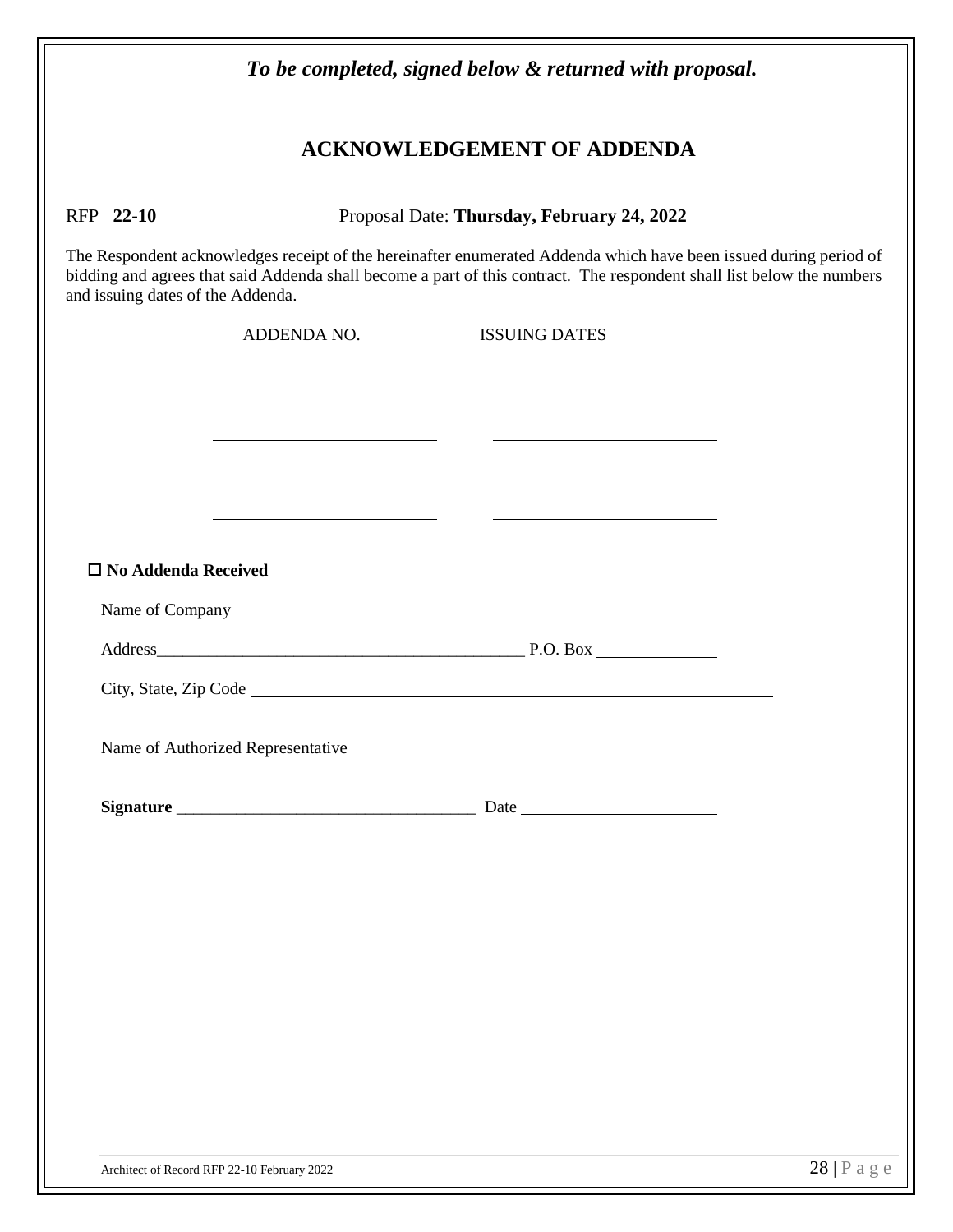## **AFFIRMATIVE ACTION QUESTIONNAIRE**

**RFP 22-10 Date: Thursday, February 24, 2022**

This form is to be completed and returned with the proposal. However, the Board will accept in lieu of this Questionnaire, a current Affirmative Action Evidence—Certificate of Employee Information Report

1. Our company has a federal Affirmative Action Plan approval.  $\Box$  Yes  $\Box$  No

If yes, please attach a copy of the plan to this questionnaire.

2. Our company has a N.J. State Certificate of Employee Information Report  $\Box$  Yes  $\Box$  No

*If yes*, please attach a copy of the certificate to this questionnaire.

3. If you answered *"NO"* to both questions No. 1 and 2, you must apply for an Affirmative Action Employee Information Report – Form AA302.

Please visit the New Jersey Department of Treasury website for the Division of Public Contracts Equal Employment Opportunity Compliance: [NJ](http://www.state.nj.us/treasury/contract%20compliance/) Department of Treasury Contract Compliance (state.nj.us)

- Click on "AA 302 Employee Information Report"
- Complete and submit the form with the appropriate payment to:

Department of Treasury Division of Purchase and Property Contract Compliance and Audit Unit

The complete mailing address may be found on the Instructions page of Form AA-302 All fees for this application are to be paid directly to the State of New Jersey. A copy of the Employee Information Report and a copy of the check shall be submitted to the Board of Education prior to the execution or award of contract.

I certify that the above information is correct to the best of my knowledge.

| Address          |  |
|------------------|--|
| City, State, Zip |  |
|                  |  |
|                  |  |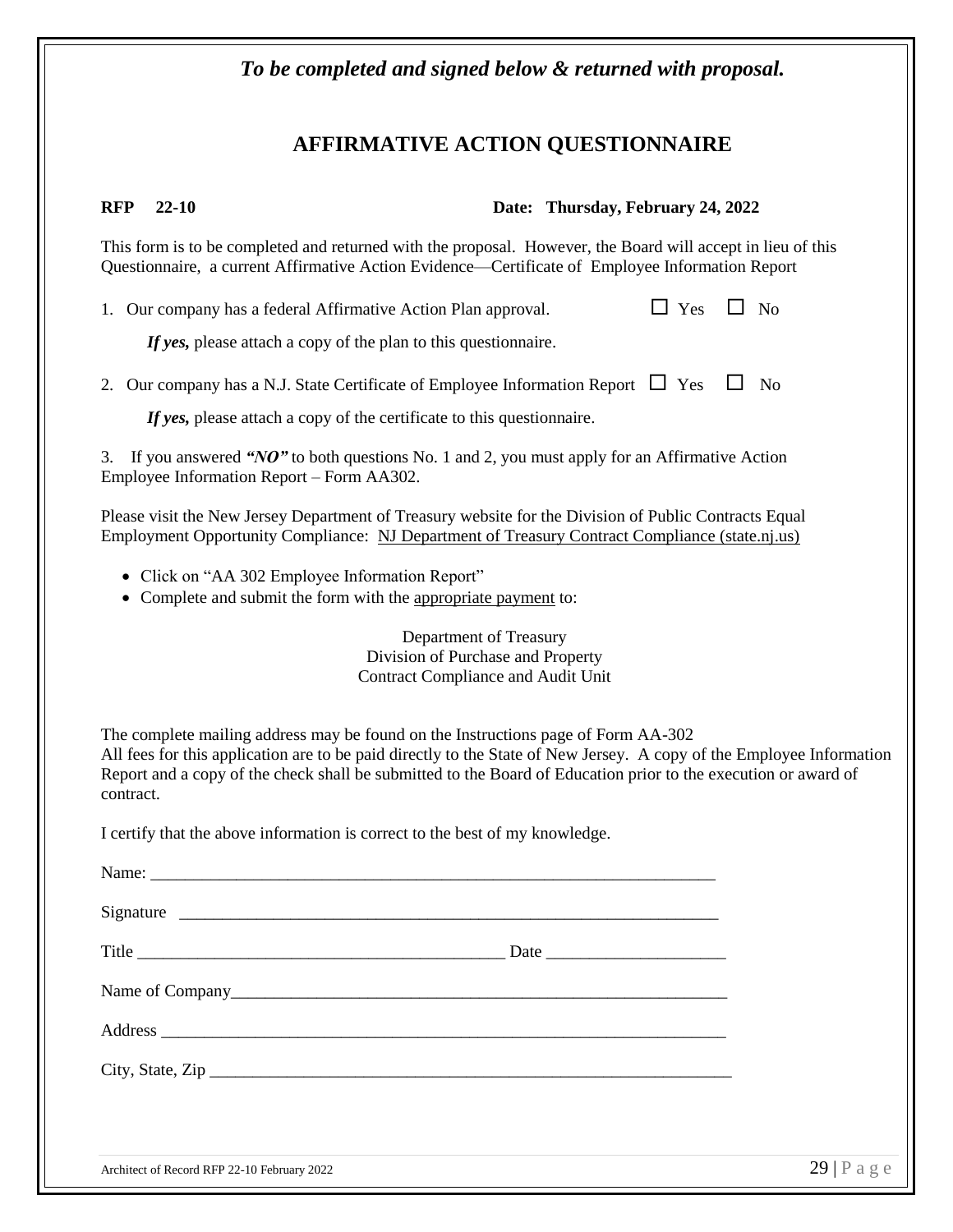## *To be completed, signed below & returned with proposal.*

## **ASSURANCE OF COMPLIANCE**

## **Contact with Students**

There may be times during the performance of this contract, where a contracted service provider may come in contact with students of the school district. The district fully understands its obligation to provide all students and staff members, a safe educational environment. To this end, the district is requiring all respondents to sign a statement of Assurance of Compliance, acknowledging the respondent's understanding of the below listed requirements and further acknowledging the respondent's assurance of compliance with those listed requirements.

## **Anti-Bullying Reporting--Requirement**

When applicable, the contracted service provider shall comply with all applicable provisions of the New Jersey Anti-Bullying Bill of Rights Act—N.J.S.A. 18A:37-13.1 et seq., all applicable code and regulations, and the Anti-Bullying Policy of the Board of Education. In accordance with N.J.A.C. 6A:16- 7.7 (c), a contracted service provider, who has witnessed, or has reliable information that a student has been subject to harassment, intimidation, or bullying shall immediately report the incident to any school administrator or safe schools resource officer, or the School Business Administrator/Board Secretary.

## **Criminal History Background Checks—N.J.S.A. 18A:6-7.1--Requirement**

When applicable, the contracted service provider, shall provide to the school district prior to commencement of contract, evidence or proof that each employee assigned to provide services and whose position involves **regular contact** with students, has had a criminal history background check, and furthermore, that said background check indicates that no criminal history record information exists on file for that worker. Failure to provide a proof of criminal history background check for any employee coming in regular contact with students, prior to commencement of contact, may be cause for breach of contract. Reference NJDOE Broadcast 9/9/19

## **Pre-Employment Requirements**

When applicable, all contracted service providers, whose employees have **regular contact with students**, shall comply with the Pre-Employment Requirements in accordance with New Jersey P.L. 2018 c.5, N.J.S.A. 18A:6-7.6 et seq. Contracted service providers are to review the following New Jersey Department of Education, Office of Student Protection—Pre-Employment Resource P.L. 2018 c.5 link below for guidance and compliance procedures.

## <https://www.nj.gov/education/crimhist/preemployment/>

| Name of Authorized Representative Name of Authorized Representative |                                 |
|---------------------------------------------------------------------|---------------------------------|
|                                                                     |                                 |
|                                                                     |                                 |
|                                                                     |                                 |
|                                                                     |                                 |
| Architect of Record RFP 22-10 February 2022                         | $30   P \text{ a } g \text{ e}$ |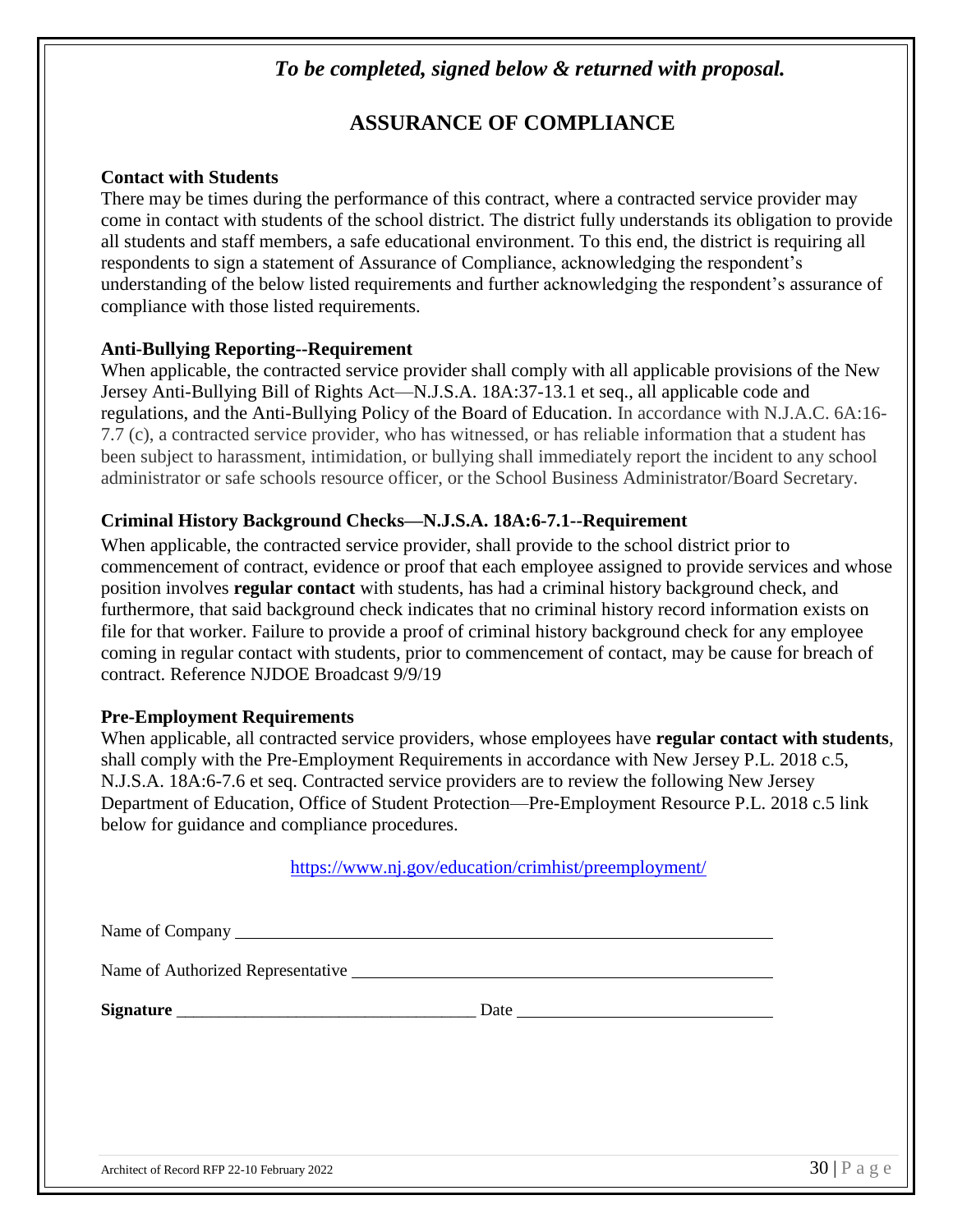## *To be completed, signed below & returned with proposal.*

## **FRANKLIN TOWNSHIP BOARD OF EDUCATION**

## **Chapter 271 Political Contribution Disclosure Form (Contracts that Exceed \$17,500.00) Ref. N.J.S.A. 52:34-25**

The undersigned, being authorized and knowledgeable of the circumstances, does hereby certify that \_\_\_\_\_\_\_\_\_\_\_\_\_\_\_\_\_\_\_\_\_\_\_\_\_\_\_\_\_\_\_\_\_\_\_\_\_\_\_\_\_\_\_\_\_\_\_\_\_\_\_\_\_\_(Business Entity) has made the following **reportable** political contributions to any elected official, political candidate or any political committee as defined in N.J.S.A. 19:44-20.26 during the twelve (12) months preceding this award of contract:

#### **Reportable Contributions**

| Date of<br><b>Contribution</b> | <b>Amount of</b><br>Contribution | <b>Name of Recipient</b><br><b>Elected Official/</b><br><b>Committee/Candidate</b> | Name of<br>Contributor |
|--------------------------------|----------------------------------|------------------------------------------------------------------------------------|------------------------|
|                                |                                  |                                                                                    |                        |
|                                |                                  |                                                                                    |                        |
|                                |                                  |                                                                                    |                        |
|                                |                                  |                                                                                    |                        |
|                                |                                  |                                                                                    |                        |
|                                |                                  |                                                                                    |                        |
|                                |                                  |                                                                                    |                        |
|                                |                                  |                                                                                    |                        |
|                                |                                  |                                                                                    |                        |
|                                |                                  |                                                                                    |                        |

The Business Entity may attach additional pages if needed.

**No Reportable Contributions** (Please check (✓) if applicable.)

I certify that **I** certify that **I** certify that **I** certify made no reportable contributions to any elected official, political candidate or any political committee as defined in N.J.S.A. 19:44-20.26.

#### **Certification**

I certify, that the information provided above is in full compliance with Public Law 2005—Chapter 271.

\_\_\_\_\_\_\_\_\_\_\_\_\_\_\_\_\_\_\_\_\_\_\_\_\_\_\_\_\_\_\_\_\_\_\_\_\_\_\_\_\_\_\_\_\_\_\_\_\_\_\_\_\_\_\_\_\_\_\_\_\_\_\_\_\_\_\_\_\_\_\_\_\_\_\_\_\_\_\_\_\_\_\_\_

Name of Authorized Agent \_\_\_\_\_\_\_\_\_\_\_\_\_\_\_\_\_\_\_\_\_\_\_\_\_\_\_\_\_\_\_\_\_\_\_\_\_\_\_\_\_\_\_\_\_\_\_\_\_\_\_\_\_\_\_\_\_\_\_\_

| Signature     | Title<br><u> 1980 - Jan Samuel Barbara, martin da shekara 1980 - Andrew Samuel Barbara, mashrida a shekara 1980 - Andrew S</u> |  |
|---------------|--------------------------------------------------------------------------------------------------------------------------------|--|
|               |                                                                                                                                |  |
| RFP No. 22-10 |                                                                                                                                |  |
|               |                                                                                                                                |  |

Architect of Record RFP 22-10 February 2022  $31 \mid P$  a g e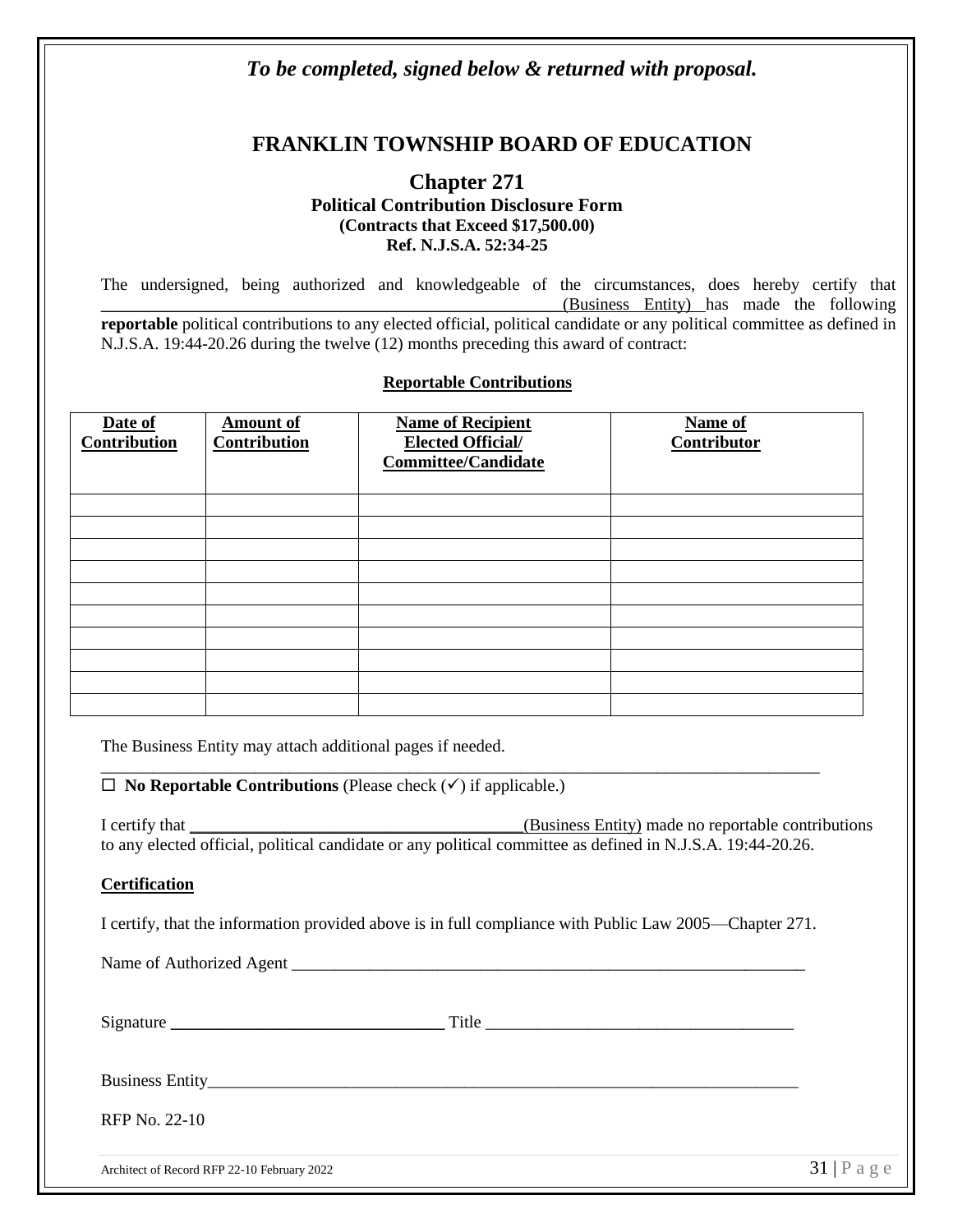## C. 271 POLITICAL CONTRIBUTION DISCLOSURE FORM **Contractor Instructions**

Business entities (contractors) receiving contracts from a public agency that are NOT awarded pursuant to a "fair and open" process (defined at N.J.S.A. 19:44A-20.7) are subject to the provisions of P.L. 2005, c. 271, s.2 (N.J.S.A. 19:44A-20.26). This law provides that 10 days prior to the award of such a contract, the contractor shall disclose contributions to:

- any State, county, or municipal committee of a political party
- any legislative leadership committee\*
- any continuing political committee (a.k.a., political action committee)
- any candidate committee of a candidate for, or holder of, an elective office:
	- o of the public entity awarding the contract
	- o of that county in which that public entity is located
	- o of another public entity within that county
	- o or of a legislative district in which that public entity is located or, when the public entity is a county, of any legislative district which includes all or part of the county

The disclosure must list reportable contributions to any of the committees that exceed \$300 per election cycle that were made during the 12 months prior to award of the contract. See N.J.S.A. 19:44A-8 and 19:44A-16 for more details on reportable contributions.

N.J.S.A. 19:44A-20.26 itemizes the parties from whom contributions must be disclosed when a business entity is not a natural person. This includes the following:

- individuals with an "interest" ownership or control of more than 10% of the profits or assets of a business entity or 10% of the stock in the case of a business entity that is a corporation for profit
- all principals, partners, officers, or directors of the business entity or their spouses
- any subsidiaries directly or indirectly controlled by the business entity
- IRS Code Section 527 New Jersey based organizations, directly or indirectly controlled by the business entity and filing as continuing political committees, (PACs).

When the business entity is a natural person, "a contribution by that person's spouse or child, residing therewith, shall be deemed to be a contribution by the business entity." [N.J.S.A. 19:44A-20.26(b)] The contributor must be listed on the disclosure.

Any business entity that fails to comply with the disclosure provisions shall be subject to a fine imposed by ELEC in an amount to be determined by the Commission which may be based upon the amount that the business entity failed to report.

The enclosed list of agencies is provided to assist the contractor in identifying those public agencies whose elected official and/or candidate campaign committees are affected by the disclosure requirement. It is the contractor's responsibility to identify the specific committees to which contributions may have been made and need to be disclosed. The disclosed information may exceed the minimum requirement.

The enclosed form, a content-consistent facsimile, or an electronic data file containing the required details (along with a signed cover sheet) may be used as the contractor's submission and is disclosable to the public under the Open Public Records Act.

The contractor must also complete the attached Stockholder Disclosure Certification. This will assist the agency in meeting its obligations under the law. **NOTE: This section does not apply to Board of Education contracts.**

**<sup>1</sup>** N.J.S.A. 19:44A-3(s): "The term "legislative leadership committee" means a committee established, authorized to be established, or designated by the President of the Senate, the Minority Leader of the Senate, the Speaker of the General Assembly or the Minority Leader of the General Assembly pursuant to section 16 of P.L.1993, c.65 (C.19:44A-10.1) for the purpose of receiving contributions and making expenditures."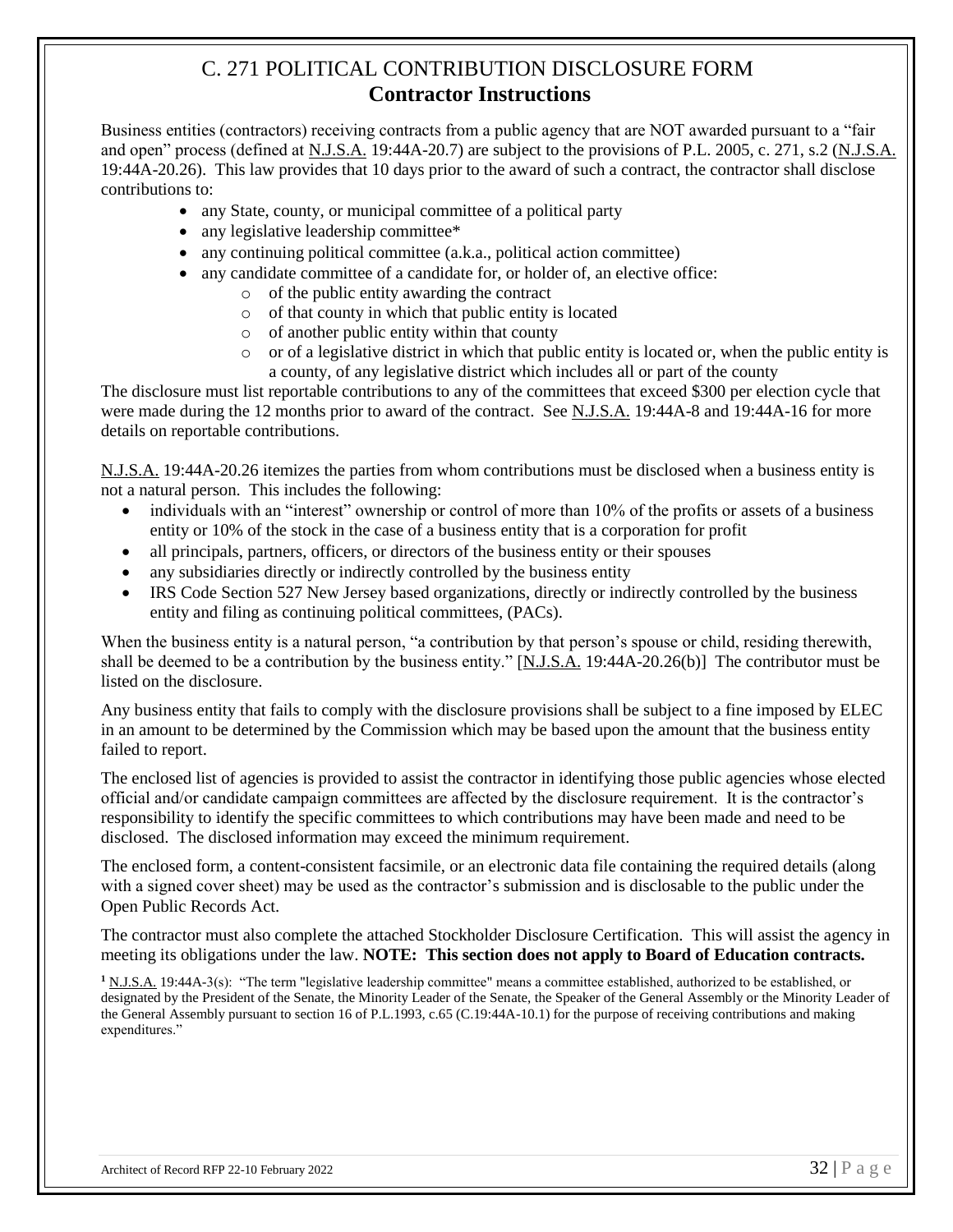**List of Agencies with Elected Officials Required for Political Contribution Disclosure N.J.S.A. 52:34-25**

# INSERT LIST OF AGENCIES WITH ELECTED OFFICIALS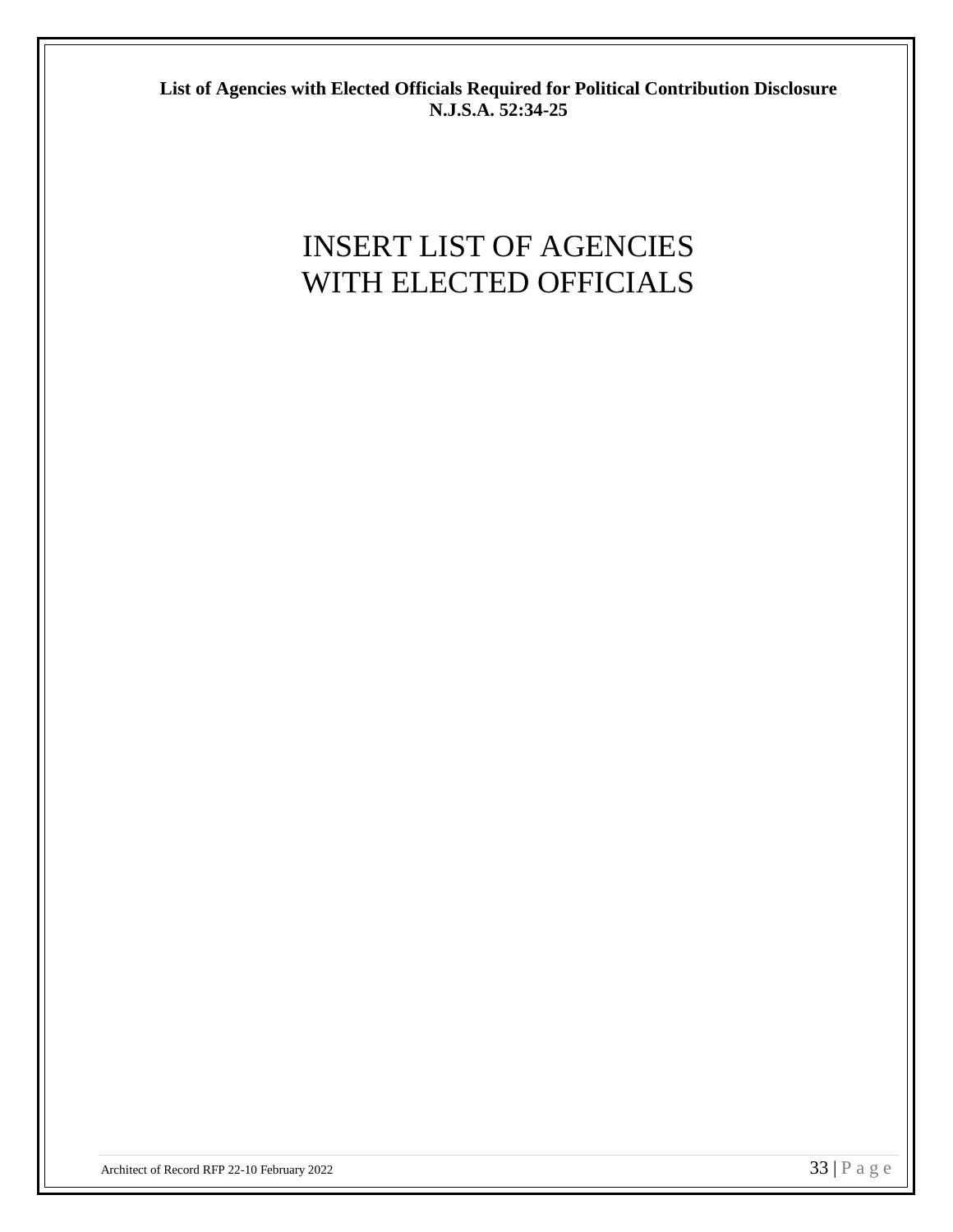## **FRANKLIN TOWNSHIP BOARD OF EDUCATION DISCLOSURE OF INVESTMENT ACTIVITIES IN IRAN FORM**

## **BID SOLICITATION/PROPOSAL TITLE\_\_\_\_\_\_\_\_\_\_\_\_\_\_\_\_\_\_\_\_\_\_\_\_\_\_\_\_\_\_\_\_\_\_\_\_\_\_\_\_\_\_\_\_\_\_\_ VENDOR/BIDDER NAME** \_\_\_\_\_\_

Pursuant to N.J.S.A. 52:32-57, et seq. (P.L. 2012, c.25 and P.L. 2021, c.4) any person or entity that submits a bid or proposal or otherwise proposes to enter into or renew a contract must certify that neither the person nor entity, nor any of its parents, subsidiaries, or affiliates, is identified on the New Jersey Department of the Treasury's Chapter 25 List as a person or entity engaged in investment activities in Iran. The Chapter 25 list is found on the Division's website at [https://www.state.nj.us/treasury/purchase/pdf/Chapter25List.pdf.](https://www.state.nj.us/treasury/purchase/pdf/Chapter25List.pdf) Vendors/Bidders must review this list prior to completing the below certification. If the Director of the Division of Purchase and Property finds a person or entity to be in violation of the law, s/he shall take action as may be appropriate and provided by law, rule or contract, including but not limited to, imposing sanctions, seeking compliance, recovering damages, declaring the party in default and seeking debarment or suspension of the party.

#### **CHECK THE APPROPRIATE BOX**

 I certify, pursuant to N.J.S.A. 52:32-57, et seq. (P.L. 2012, c.25 and P.L. 2021, c.4), that neither the Vendor/Bidder listed above nor any of its parents, subsidiaries, or affiliates is listed on the New Jersey Department of the Treasury's Chapter 25 List of entities determined to be engaged in prohibited activities in Iran. OR

 I am unable to certify as above because the Vendor/Bidder and/or one or more of its parents, subsidiaries, or affiliates is listed on the New Jersey Department of the Treasury's Chapter 25 List. I will provide a detailed, accurate and precise description of the activities of the Vendor/Bidder, or one of its parents, subsidiaries or affiliates, has engaged in regarding investment activities in Iran by completing the information requested below.

| Entity Engaged in Investment Activities      |  |
|----------------------------------------------|--|
| Relationship to Vendor/Bidder                |  |
| Description of Activities                    |  |
|                                              |  |
|                                              |  |
| Duration of Engagement                       |  |
| <b>Anticipated Cessation Date</b>            |  |
| <b>Attach Additional Sheets If Necessary</b> |  |

#### **CERTIFICATION**

I, the undersigned, certify that I am authorized to execute this certification on behalf of the Vendor/Bidder, that the foregoing information and any attachments hereto, to the best of my knowledge are true and complete. I acknowledge that the State of New Jersey is relying on the information contained herein, and that the Vendor/Bidder is under a continuing obligation from the date of this certification through the completion of any contract(s) with the State to notify the State in writing of any changes to the information contained herein; that I am aware that it is a criminal offense to make a false statement or misrepresentation in this certification. If I do so, I will be subject to criminal prosecution under the law, and it will constitute a material breach of my agreement(s) with the State, permitting the State to declare any contract(s) resulting from this certification void and unenforceable.

**Signature Date**

**Print Name and Title Version REV. 2.1 2021**

**This form is to be completed, certified and submitted prior to the award of contract.**

 $\overline{a}$ 

Architect of Record RFP 22-10 February 2022  $34 \mid P$  a g e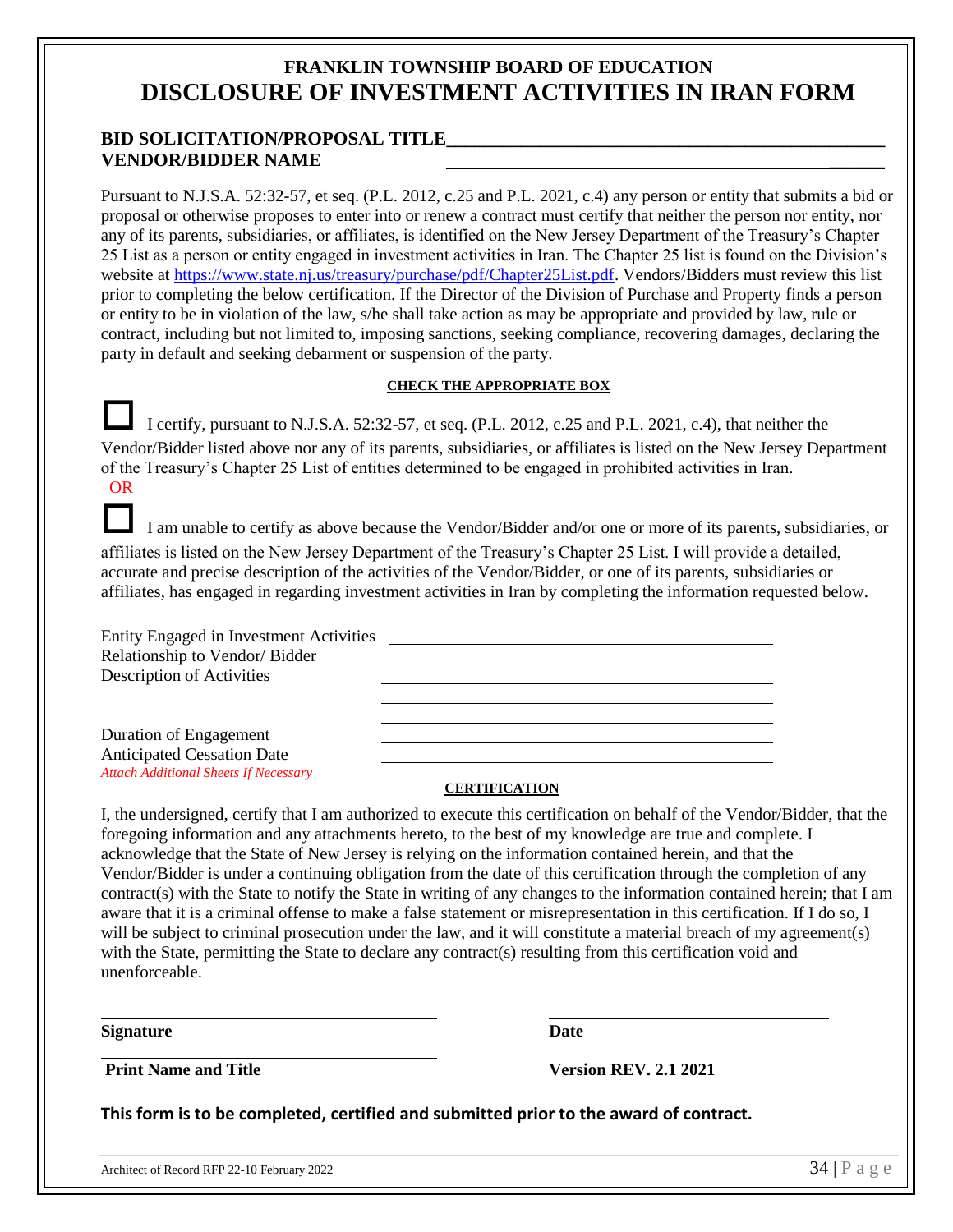|                                                                                                                                                                                                                                                                                                                                                                                                                                      | <b>NON-COLLUSION AFFIDAVIT</b>    |                                            |  |
|--------------------------------------------------------------------------------------------------------------------------------------------------------------------------------------------------------------------------------------------------------------------------------------------------------------------------------------------------------------------------------------------------------------------------------------|-----------------------------------|--------------------------------------------|--|
|                                                                                                                                                                                                                                                                                                                                                                                                                                      | <b>Architect of Record</b>        |                                            |  |
| RFP No. 22-10                                                                                                                                                                                                                                                                                                                                                                                                                        |                                   | Proposal Date: Thursday, February 24, 2022 |  |
|                                                                                                                                                                                                                                                                                                                                                                                                                                      |                                   |                                            |  |
|                                                                                                                                                                                                                                                                                                                                                                                                                                      |                                   |                                            |  |
| of full age, being duly sworn according to law on my oath depose and say that:                                                                                                                                                                                                                                                                                                                                                       |                                   |                                            |  |
| I am Position in Company of                                                                                                                                                                                                                                                                                                                                                                                                          |                                   |                                            |  |
|                                                                                                                                                                                                                                                                                                                                                                                                                                      |                                   |                                            |  |
| the statements contained in said Proposal and in the statements contained in this affidavit in awarding the contract<br>for the said proposal.                                                                                                                                                                                                                                                                                       |                                   |                                            |  |
| I further warrant that no person or selling agency has been employed or retained to solicit or secure such                                                                                                                                                                                                                                                                                                                           |                                   |                                            |  |
|                                                                                                                                                                                                                                                                                                                                                                                                                                      | (Print Name of Contractor/Vendor) |                                            |  |
|                                                                                                                                                                                                                                                                                                                                                                                                                                      |                                   |                                            |  |
|                                                                                                                                                                                                                                                                                                                                                                                                                                      |                                   | (SIGNATURE OF CONTRACTOR/VENDOR)           |  |
|                                                                                                                                                                                                                                                                                                                                                                                                                                      |                                   |                                            |  |
|                                                                                                                                                                                                                                                                                                                                                                                                                                      | Print Name of Notary Public       |                                            |  |
|                                                                                                                                                                                                                                                                                                                                                                                                                                      |                                   |                                            |  |
|                                                                                                                                                                                                                                                                                                                                                                                                                                      |                                   | Year                                       |  |
|                                                                                                                                                                                                                                                                                                                                                                                                                                      |                                   | <b>STAMP</b>                               |  |
| contract upon an agreement or understanding for a commission, percentage, brokerage or contingent fee, except<br>bona fide employees of bona fide established commercial or selling agencies maintained by<br>Subscribed and sworn to: __________<br>before me this $\_\_\_\_$ day of $\_\_\_\_\_$ Month $\_\_\_\_\_\_\_$ .<br><b>NOTARY PUBLIC SIGNATURE</b><br>My commission expires $\frac{1}{\sqrt{a}}$ Month Day<br><b>SEAL</b> |                                   |                                            |  |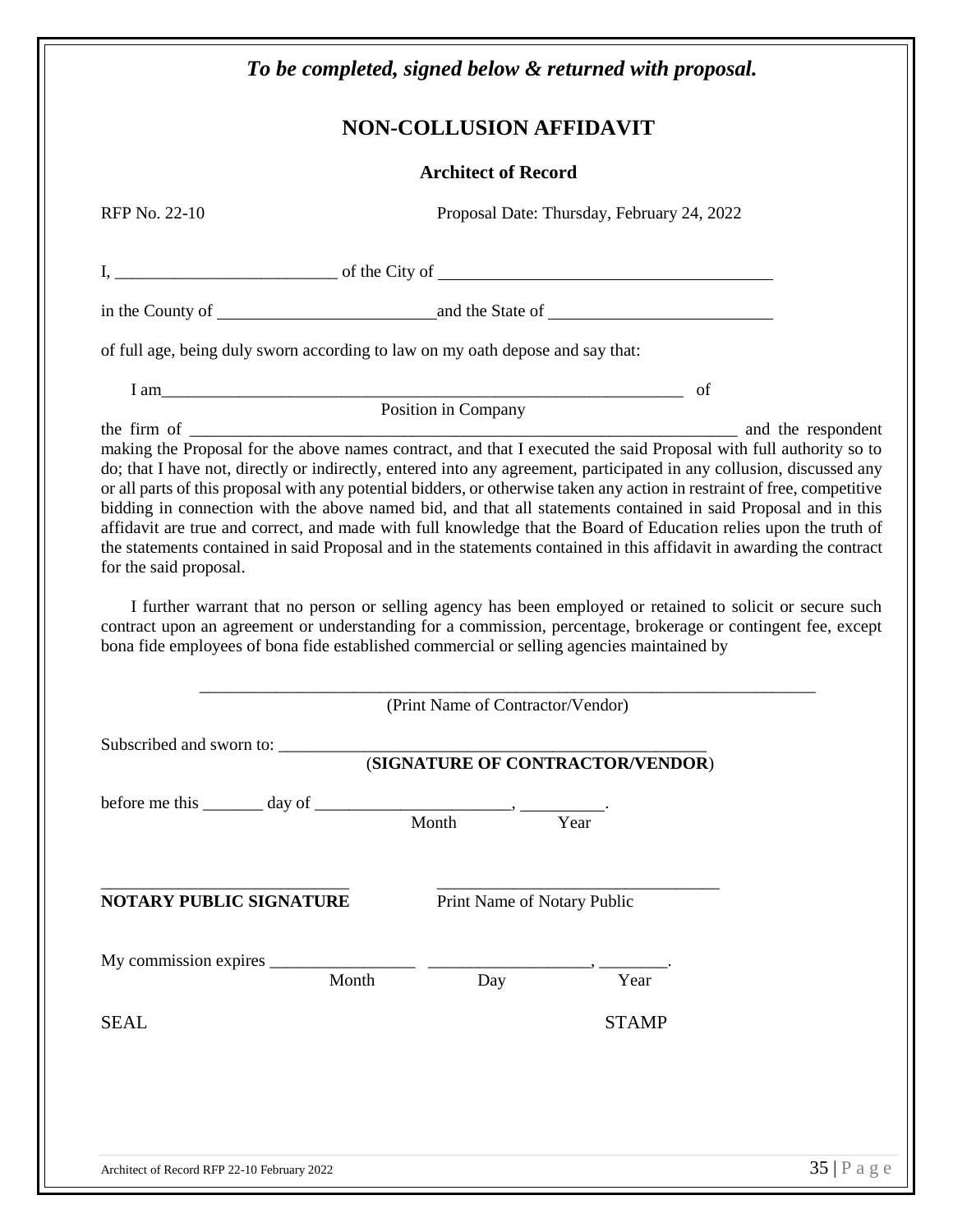|                                                                                  | To be completed, signed below & returned with proposal.                                                                                                                                                                                                                                                                                                                                                                      |
|----------------------------------------------------------------------------------|------------------------------------------------------------------------------------------------------------------------------------------------------------------------------------------------------------------------------------------------------------------------------------------------------------------------------------------------------------------------------------------------------------------------------|
|                                                                                  | <b>STATEMENT OF OWNERSHIP DISCLOSURE</b>                                                                                                                                                                                                                                                                                                                                                                                     |
|                                                                                  | N.J.S.A. 52:25-24.2 (P.L. 1977, c.33, as amended by P.L. 2016, c.43)                                                                                                                                                                                                                                                                                                                                                         |
|                                                                                  | This statement shall be completed, certified to, and included with all bid and proposal submissions.<br>Failure to submit the required information is cause for automatic rejection of the bid or proposal.                                                                                                                                                                                                                  |
| Name of Organization:                                                            |                                                                                                                                                                                                                                                                                                                                                                                                                              |
| <b>Organization Address:</b>                                                     |                                                                                                                                                                                                                                                                                                                                                                                                                              |
| City, State, ZIP:                                                                |                                                                                                                                                                                                                                                                                                                                                                                                                              |
| <b>Part I</b> Check the box that represents the type of business organization:   |                                                                                                                                                                                                                                                                                                                                                                                                                              |
| Sole Proprietorship (skip Parts II and III, execute certification in Part IV)    |                                                                                                                                                                                                                                                                                                                                                                                                                              |
| Non-Profit Corporation (skip Parts II and III, execute certification in Part IV) |                                                                                                                                                                                                                                                                                                                                                                                                                              |
| For-Profit Corporation (any type) $\Box$ Limited Liability Company (LLC)         |                                                                                                                                                                                                                                                                                                                                                                                                                              |
| Partnership $\Box$ Limited Partnership                                           | $\Box$ Limited Liability Partnership (LLP)                                                                                                                                                                                                                                                                                                                                                                                   |
|                                                                                  |                                                                                                                                                                                                                                                                                                                                                                                                                              |
| <b>Part II</b> Check the appropriate box                                         |                                                                                                                                                                                                                                                                                                                                                                                                                              |
| <b>OR</b>                                                                        | The list below contains the names and addresses of all stockholders in the corporation who own 10 percent<br>or more of its stock, of any class, or of all individual partners in the partnership who own a 10 percent or<br>greater interest therein, or of all members in the limited liability company who own a 10 percent or greater<br>interest therein, as the case may be. (COMPLETE THE LIST BELOW IN THIS SECTION) |
|                                                                                  | No one stockholder in the corporation owns 10 percent or more of its stock, of any class, or no individual<br>partner in the partnership owns a 10 percent or greater interest therein, or no member in the limited liability<br>company owns a 10 percent or greater interest therein, as the case may be. (SKIP TO PART IV)                                                                                                |
| (Please attach additional sheets if more space is needed):                       |                                                                                                                                                                                                                                                                                                                                                                                                                              |
| <b>Name of Individual or Business Entity</b>                                     | Home Address (for Individuals) or Business Address                                                                                                                                                                                                                                                                                                                                                                           |
|                                                                                  |                                                                                                                                                                                                                                                                                                                                                                                                                              |
|                                                                                  |                                                                                                                                                                                                                                                                                                                                                                                                                              |
|                                                                                  |                                                                                                                                                                                                                                                                                                                                                                                                                              |
|                                                                                  |                                                                                                                                                                                                                                                                                                                                                                                                                              |
|                                                                                  |                                                                                                                                                                                                                                                                                                                                                                                                                              |
|                                                                                  |                                                                                                                                                                                                                                                                                                                                                                                                                              |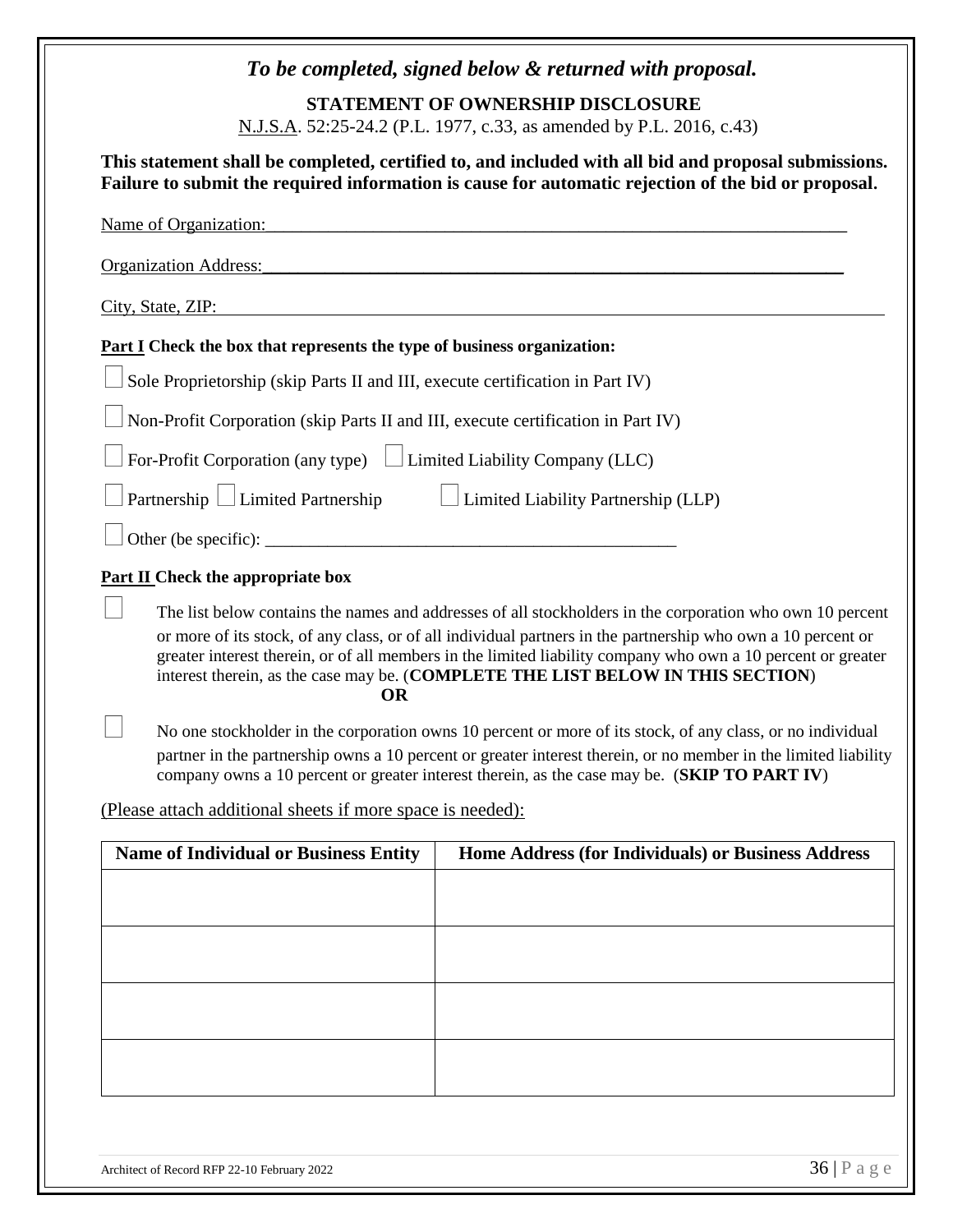#### **Part III DISCLOSURE OF 10% OR GREATER OWNERSHIP IN THE STOCKHOLDERS, PARTNERS OR LLC MEMBERS LISTED IN PART II**

**If a bidder has a direct or indirect parent entity which is publicly traded, and any person holds a 10 percent or greater beneficial interest in the publicly traded parent entity as of the last annual federal Security and Exchange Commission (SEC) or foreign equivalent filing,** ownership disclosure can be met by providing links to the website(s) containing the last annual filing(s) with the federal Securities and Exchange Commission (or foreign equivalent) that contain the name and address of each person holding a 10% or greater beneficial interest in the publicly traded parent entity, along with the relevant page numbers of the filing(s) that contain the information on each such person. **Attach additional sheets if more space is needed**.

| Website (URL) containing the last annual SEC (or foreign equivalent) filing |  |  |  |
|-----------------------------------------------------------------------------|--|--|--|
|                                                                             |  |  |  |
|                                                                             |  |  |  |
|                                                                             |  |  |  |

**Please list** the names and addresses of each stockholder, partner or member owning a 10 percent or greater interest in any corresponding corporation, partnership and/or limited liability company (LLC) listed in Part II **other than for any publicly traded parent entities referenced above**. The disclosure shall be continued until names and addresses of every non-corporate stockholder, and individual partner, and member exceeding the 10 percent ownership criteria established pursuant to N.J.S.A. 52:25-24.2 has been listed. **Attach additional sheets if more space is needed.**

| <b>Stockholder/Partner/Member and</b>         | Home Address (for Individuals) or Business Address |
|-----------------------------------------------|----------------------------------------------------|
| <b>Corresponding Entity Listed in Part II</b> |                                                    |
|                                               |                                                    |
|                                               |                                                    |
|                                               |                                                    |
|                                               |                                                    |
|                                               |                                                    |
|                                               |                                                    |
|                                               |                                                    |
|                                               |                                                    |

## **Part IV Certification**

I, being duly sworn upon my oath, hereby represent that the foregoing information and any attachments thereto to the best of my knowledge are true and complete. I acknowledge: that I am authorized to execute this certification on behalf of the bidder/proposer; that the *Franklin Township Board of Education* is relying on the information contained herein and that I am under a continuing obligation from the date of this certification through the completion of any contracts with the *Board of Education* to notify the *Board of Education* in writing of any changes to the information contained herein; that I am aware that it is a criminal offense to make a false statement or misrepresentation in this certification, and if I do so, I am subject to criminal prosecution under the law and that it will constitute a material breach of my agreement(s) with the, permitting the *Board of Education* to declare any contract(s) resulting from this certification void and unenforceable.

| Full Name<br>(Print): | Title: |  |
|-----------------------|--------|--|
| <b>Signature:</b>     | Date:  |  |

**This statement shall be completed, certified to, and included with all bid and proposal submissions. Failure to submit the required information is cause for automatic rejection of the bid or proposal.**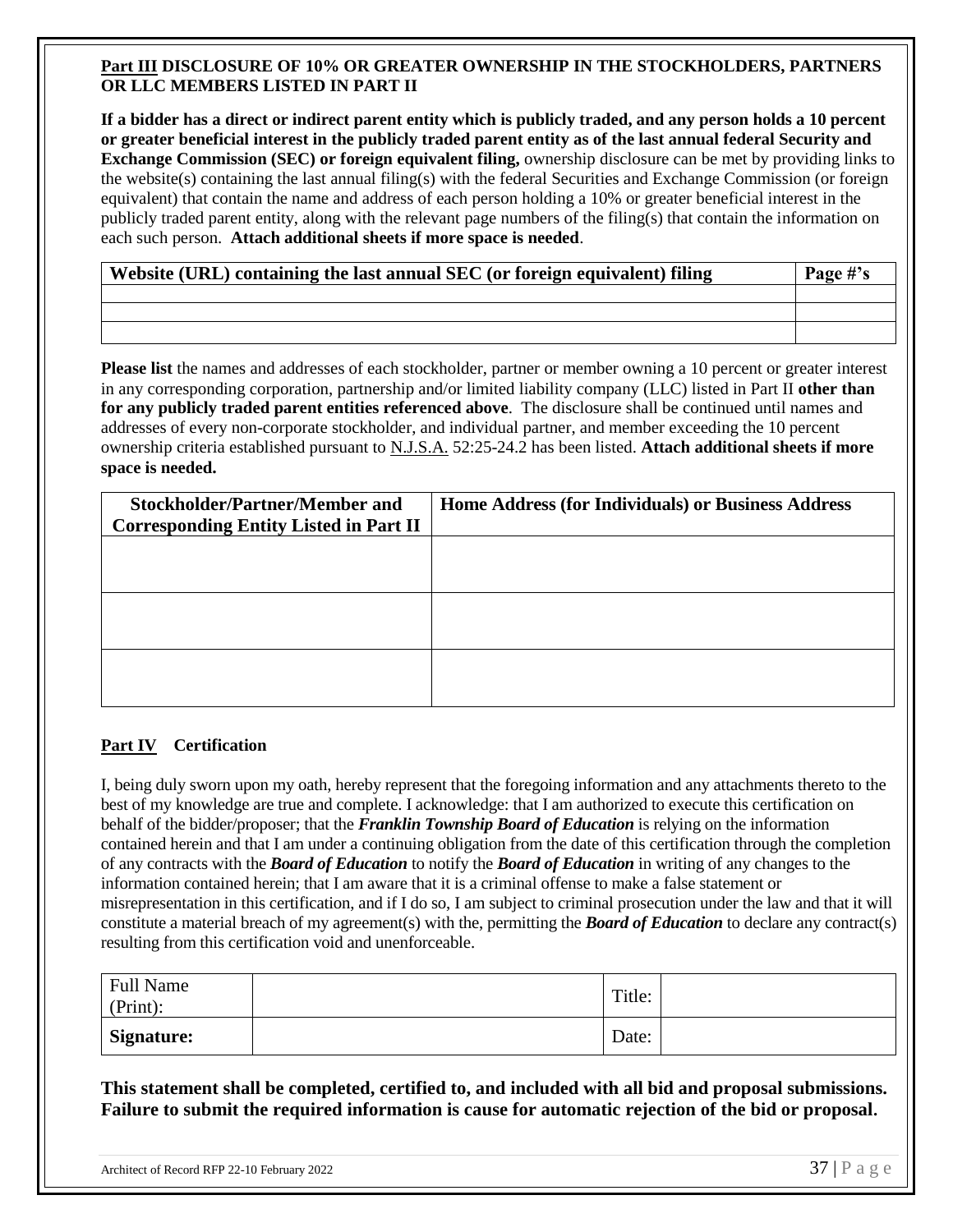## *To be completed, signed below & returned with proposal.* **CONTRACTOR/VENDOR QUESTIONNAIRE CERTIFICATION Architect of Record** Name of Company \_\_\_\_\_\_\_\_\_\_\_\_\_\_\_\_\_\_\_\_\_\_\_\_\_\_\_\_\_\_\_\_\_\_\_\_\_\_\_\_\_\_\_\_\_\_\_\_\_\_\_\_\_\_\_\_\_\_\_\_\_\_\_\_\_\_\_\_\_ Address \_\_\_\_\_\_\_\_\_\_\_\_\_\_\_\_\_\_\_\_\_\_\_\_\_\_\_\_\_\_\_\_\_\_\_\_\_\_\_\_ PO Box \_\_\_\_\_\_\_\_\_\_\_\_\_\_\_\_\_\_\_\_\_\_\_\_\_\_\_\_\_\_ City, State, Zip \_\_\_\_\_\_\_\_\_\_\_\_\_\_\_\_\_\_\_\_\_\_\_\_\_\_\_\_\_\_\_\_\_\_\_\_\_\_\_\_\_\_\_\_\_\_\_\_\_\_\_\_\_\_\_\_\_\_\_\_\_\_\_\_\_\_\_\_\_\_\_\_ Business Phone Number (\_\_\_\_) \_\_\_\_\_\_\_\_\_\_\_\_\_\_\_\_\_\_\_\_\_\_\_\_\_ Ext. \_\_\_\_\_\_\_\_\_\_\_\_\_\_\_\_\_\_\_\_\_\_\_\_\_\_\_\_\_\_ Emergency Phone Number  $(\_\_)$   $\_\_$ E-Mail \_\_\_\_\_\_\_\_\_\_\_\_\_\_\_\_\_\_\_\_\_\_\_\_\_\_\_\_\_\_\_\_\_\_\_\_\_\_\_ FEIN No.\_\_\_\_\_\_\_\_\_\_\_\_\_\_\_\_\_\_\_\_\_\_\_\_\_\_\_\_\_\_\_ DUNS Code (if applicable) \_\_\_\_\_\_\_\_\_\_\_\_\_\_\_\_\_\_\_\_\_\_\_ CAGE Code (if applicable) \_\_\_\_\_\_\_\_\_\_\_\_\_\_\_\_ References – Work previously done for School Systems in New Jersey Name of District Address Address Contact Person/Title Phone 1. 2. 3.

## **Vendor Certification**

#### **Direct/Indirect Interests**

I declare and certify that no member of the Franklin Township Board of Education, nor any officer or employee or person whose salary is payable in whole or in part by said Board of Education or their immediate family members are directly or indirectly interested in this bid or in the supplies, materials, equipment, work or services to which it relates, or in any portion of profits thereof. If a situation so exists where a Board member, employee, officer of the board has an interest in the bid, etc., then please attach a letter of explanation to this document, duly signed by the president of the firm or company.

#### **Gifts; Gratuities; Compensation**

I declare and certify that no person from my firm, business, corporation, association or partnership offered or paid any fee, commission or compensation, or offered any gift, gratuity or other thing of value to any school official, board member or employee of the Franklin Township Board of Education.

#### **Vendor Certifications**

I declare and certify that I fully understand N.J.A.C. 6A:23A-6.3(a) (1-4) concerning vendor contributions to school board members.

I certify that my company is not debarred from doing business with any public entity in New Jersey or the United States of America. N.J.S.A. 52:32-44.1 (a), N.J.A.C. 17:19-1.1 et seq.

I further certify that I understand that it is a crime in the second degree in New Jersey to knowingly make a material representation that is false in connection with the negotiation, award or performance of a government contract.

**President or Authorized Agent** *SIGNATURE*

 $\frac{1}{2}$  , the contribution of the contribution of  $\frac{1}{2}$  ,  $\frac{1}{2}$  ,  $\frac{1}{2}$  ,  $\frac{1}{2}$  ,  $\frac{1}{2}$  ,  $\frac{1}{2}$  ,  $\frac{1}{2}$  ,  $\frac{1}{2}$  ,  $\frac{1}{2}$  ,  $\frac{1}{2}$  ,  $\frac{1}{2}$  ,  $\frac{1}{2}$  ,  $\frac{1}{2}$  ,  $\frac{1}{2}$  ,

Architect of Record RFP 22-10 February 2022  $\overline{38}\mid P$  a g e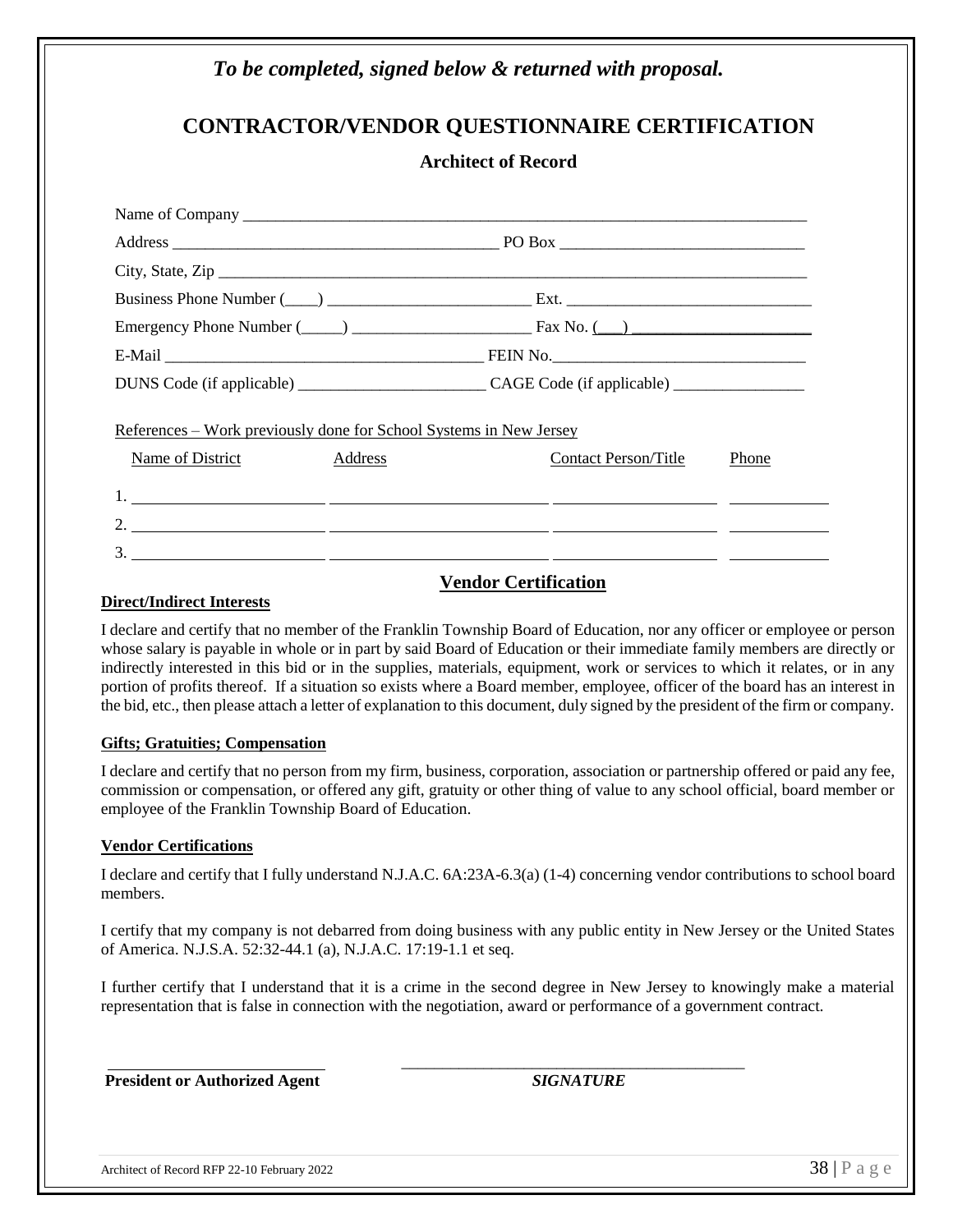#### **EXHIBIT A MANDATORY EQUAL EMPLOYMENT OPPORTUNITY LANGUAGE N.J.S.A. 10:5-31 et seq. (P.L. 1975, C. 127) N.J.A.C. 17:27 GOODS, PROFESSIONAL SERVICE AND GENERAL SERVICE CONTRACTS**

During the performance of this contract, the contractor agrees as follows:

The contractor or subcontractor, where applicable, will not discriminate against any employee or applicant for employment because of age, race, creed, color, national origin, ancestry, marital status, affectional or sexual orientation, gender identity or expression, disability, nationality or sex. Except with respect to affectional or sexual orientation and gender identity or expression, the contractor will ensure that equal employment opportunity is afforded to such applicants in recruitment and employment, and that employees are treated during employment, without regard to their age, race, creed, color, national origin, ancestry, marital status, affectional or sexual orientation, gender identity or expression, disability, nationality or sex. Such equal employment opportunity shall include, but not be limited to the following: employment, upgrading, demotion, or transfer; recruitment or recruitment advertising; layoff or termination; rates of pay or other forms of compensation; and selection for training, including apprenticeship. The contractor agrees to post in conspicuous places, available to employees and applicants for employment, notices to be provided by the Public Agency Compliance Officer setting forth provisions of this nondiscrimination clause.

The contractor or subcontractor, where applicable will, in all solicitations or advertisements for employees placed by or on behalf of the contractor, state that all qualified applicants will receive consideration for employment without regard to age, race, creed, color, national origin, ancestry, marital status, affectional or sexual orientation, gender identity or expression, disability, nationality or sex.

The contractor or subcontractor will send to each labor union, with which it has a collective bargaining agreement, a notice, to be provided by the agency contracting officer, advising the labor union of the contractor's commitments under this chapter and shall post copies of the notice in conspicuous places available to employees and applicants for employment.

The contractor or subcontractor, where applicable, agrees to comply with any regulations promulgated by the Treasurer pursuant to N.J.S.A. 10:5-31 et seq., as amended and supplemented from time to time and the Americans with Disabilities Act. The contractor or subcontractor agrees to make good faith efforts to meet targeted county employment goals established in accordance with N.J.A.C. l7:27-5.2.

The contractor or subcontractor agrees to inform in writing its appropriate recruitment agencies including, but not limited to, employment agencies, placement bureaus, colleges, universities, and labor unions, that it does not discriminate on the basis of age, race, creed, color, national origin, ancestry, marital status, affectional or sexual orientation, gender identity or expression, disability, nationality or sex, and that it will discontinue the use of any recruitment agency which engages in direct or indirect discriminatory practices.

The contractor or subcontractor agrees to revise any of its testing procedures, if necessary, to assure that all personnel testing conforms with the principles of job related testing, as established by the statutes and court decisions of the State of New Jersey and as established by applicable Federal law and applicable Federal court decisions.

In conforming with the targeted employment goals, the contractor or subcontractor agrees to review all procedures relating to transfer, upgrading, downgrading and layoff to ensure that all such actions are taken without regard to age, race, creed, color, national origin, ancestry, marital status, affectional or sexual orientation, gender identity or expression, disability, nationality or sex, consistent with the statutes and court decisions of the State of New Jersey, and applicable Federal law and applicable Federal court decisions.

The contractor shall submit to the public agency, after notification of award but prior to execution of a goods and services contract, one of the following three documents:

- Letter of Federal Affirmative Action Plan Approval;
- Certificate of Employee Information Report; or
- Employee Information Report Form AA-302 (electronically provided by the Division and distributed to the public agency through the Division's website at: http:// www.state.nj.us/treasury/contract\_compliance/.

The contractor and its subcontractors shall furnish such reports or other documents to the Division of Purchase & Property, CCAU, EEO Monitoring Program as may be requested by the office from time to time in order to carry out the purposes of these regulations, and public agencies shall furnish such information as may be requested by the Division of Purchase & Property, CCAU, EEO Monitoring Program for conducting a compliance investigation pursuant to N.J.A.C. 17:27-1.1 et seq.

(*Revised: January, 2016)*